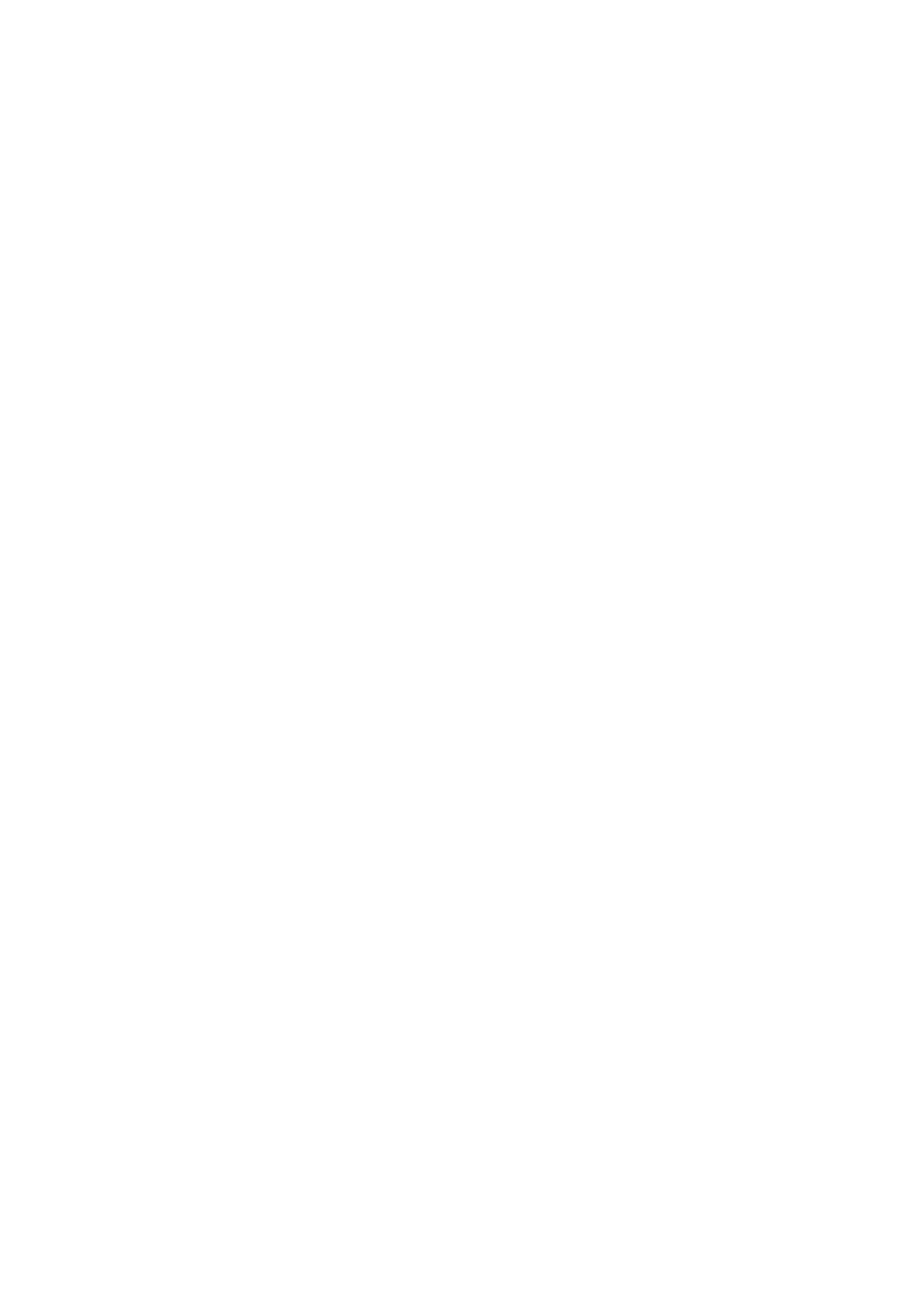### THE STATUS OF INTERNALLY DISPLACED KURDS IN TURKEY: RETURN AND COMPENSATION RIGHTS - AN UPDATE

FACT FINDING MISSION REPORT

DECEMBER 2006

kurdish human rights project bar human rights committee of england and wales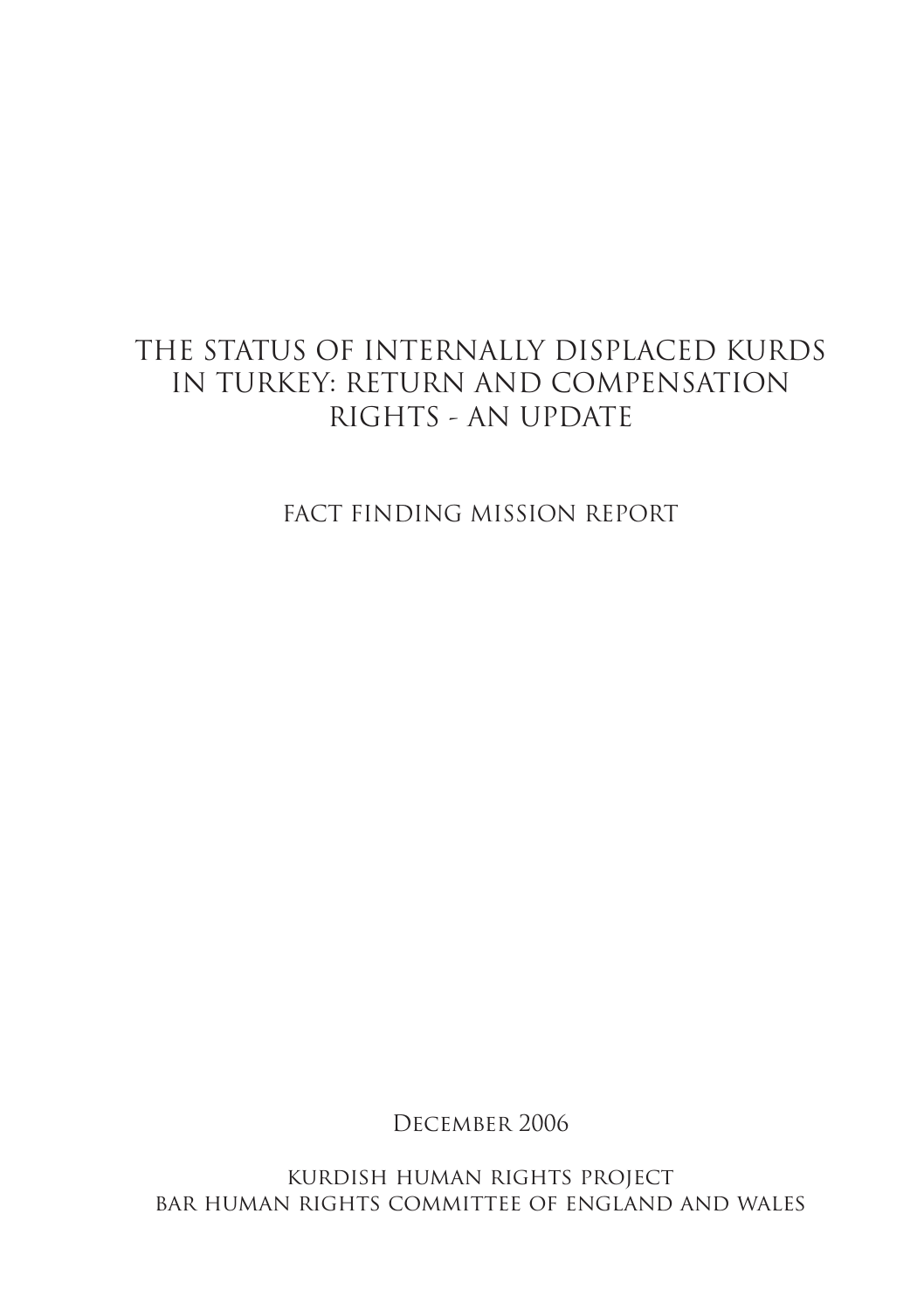### Acknowledgements

This report was researched and written on behalf of the Kurdish Human Rights Project and Bar Human Rights Committee of England and Wales (BHRC) by Lucy Claridge (KHRP Legal Officer) and Catriona Vine (member of BHRC and KHRP Legal Team). It was edited by Rachel Bernu, Mustafa Gündoğdu, Rebecca Sammut and Walter Jayawardene (KHRP).

The authors are grateful to the following people for their cooperation and assistance in this project: Cevat Aktaş; Mehmet Nuri Yıldız; Tahir Han Acer, Necip Bey and Cahit Bozbay of İHD Van branch; Faik Şimşek, Abuzer Şahin, Hacer Acar, Neslihan Aslan, Burhan Borak, Şemsettin Abi and İdris Canabay of Göç-Der Van branch; Mehmet Veysi Dilekçi, Gaffar Güleçge and Ayhan Çerik of DTP Van branch; members of BİKAD, Bostaniçi, Van; Tahir Bey of Mazlum Der Van branch; Mesut Değer of CHP; Nejat Taştan & Yüksel Mutlu of İHD Ankara branch; Zozan Özgökçe of VAKAD; and Pırıl Akkuş.

KHRP gratefully acknowledges the support of:

The Big Lottery Fund (UK), Civil Society Fund (Ireland), The Sigrid Rausing Trust (UK), European Action Council for Peace in the Balkans (Netherlands), Oak Foundation (USA), Finnish Ministry for Foreign Affairs (Finland), Bishop's Subcommission for Misereor (Germany), The Bromley Trust (UK), and Stiching Cizera Botan (Netherlands).

Keywords: *Turkey, fact-finding mission, Kurds, compensation commissions, internally displaced persons, IDPs, redress, Law 5233, Return to Village and Rehabilitation Project*

> *Printed in Great Britain December 2006 Published by the Kurdish Human Rights Project (London) ISBN(ten) 1 905592 05 1 ISBN(thirteen) 978 1 905592 05 0 All rights reserved*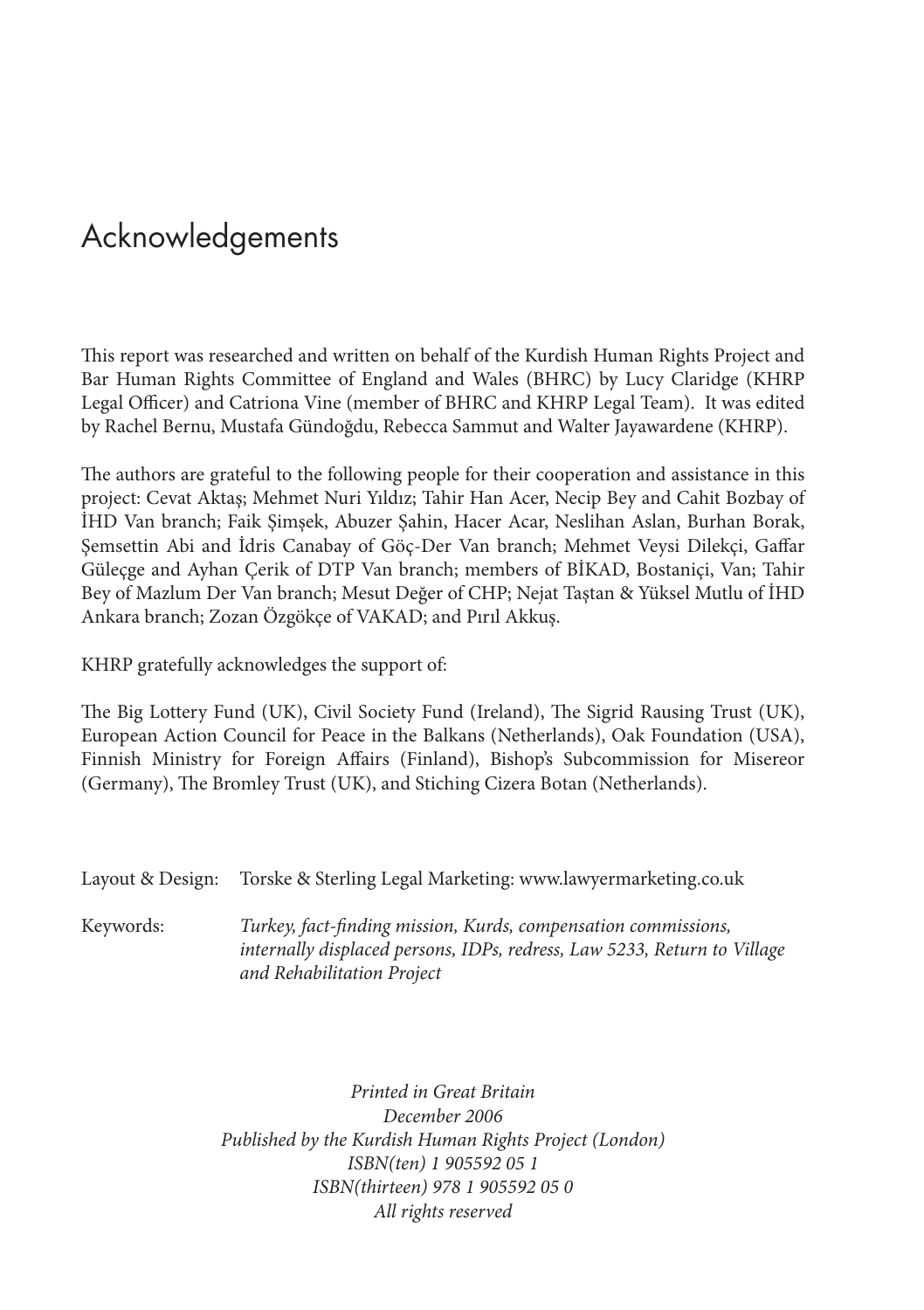

#### **Kurdish Human Rights Project**

11 Guilford Street London WC1N 1DH, United Kingdom Tel: +44 (0)20 7405-3835 Fax: +44 (0)20 7404-9088 khrp@khrp.org www.khrp.org

Kurdish Human Rights Project (KHRP) is an independent, non-political, nongovernmental human rights organisation founded and based in London, England. KHRP is a registered charity and is committed to the promotion and protection of the human rights of all persons living within the Kurdish regions, irrespective of race, religion, sex, political persuasion or other belief or opinion. Its supporters include both Kurdish and non-Kurdish people.



#### **Bar Human Rights Committee of England and Wales**

BHRC Garden Court Chambers 57-60 Lincoln's Inn Fields London, WC2A 3LS, UK Tel 020 7993 7755 Fax 020 7993 7700

bhrc@compuserve.com www.barhumanrights.org.uk

The Bar Human Rights Committee is the international human rights arm of the Bar of England and Wales. It is an independent body primarily concerned with the protection of the rights of advocates and judges around the world. It is also concerned with defending the rule of law and internationally recognised legal standards relating to the right to a fair trial. The remit of the Bar Human Rights Committee extends to all countries of the world, apart from its own jurisdiction of England & Wales.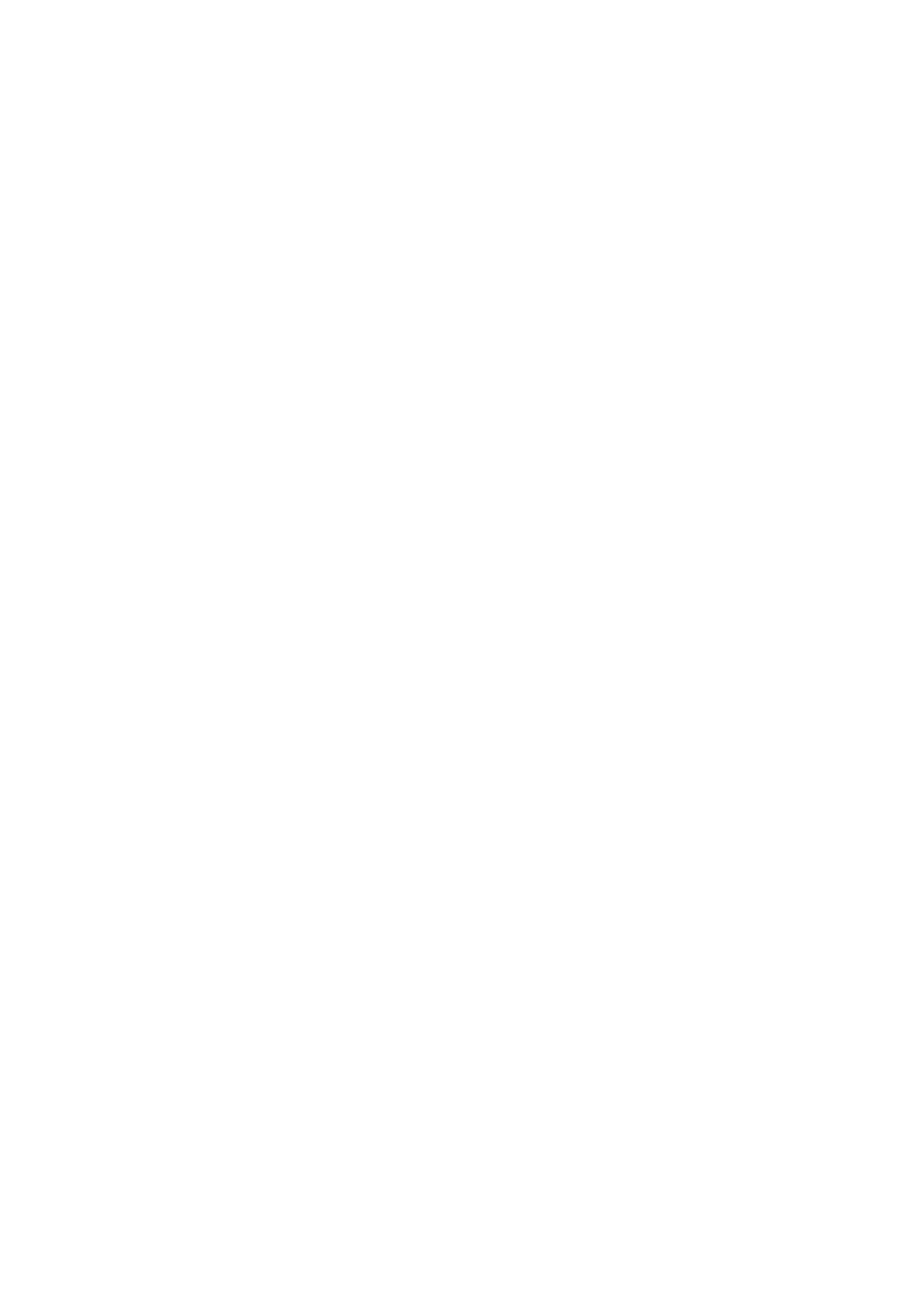### **Contents**

| List of Abbreviations<br><b>Executive Summary</b> |                                                             |    |                 |                                                           |
|---------------------------------------------------|-------------------------------------------------------------|----|-----------------|-----------------------------------------------------------|
|                                                   |                                                             |    | Redress To Idps | Background: Turkey's International Obligations to Provide |
|                                                   | Introduction: The Situation of IDPS in South-East<br>Turkey | 13 |                 |                                                           |
|                                                   | 1.<br>Universal Declaration of Human Rights                 | 14 |                 |                                                           |
| 2.                                                | International Covenant on Civil and Political               | 15 |                 |                                                           |
|                                                   | Rights                                                      |    |                 |                                                           |
|                                                   | <b>UN Guiding Principles</b><br>3.                          | 16 |                 |                                                           |
| 4.                                                | European Convention for the Protection of                   | 17 |                 |                                                           |
|                                                   | Human Rights and Fundamental Freedoms                       |    |                 |                                                           |
|                                                   | <b>EU</b> Accession<br>5 <sub>1</sub>                       | 18 |                 |                                                           |
|                                                   | Section 1: Return to Village and Rehabilitation Project     | 21 |                 |                                                           |
|                                                   | Introduction: Aims and Objectives                           | 21 |                 |                                                           |
|                                                   | 1. Obstacles to Return                                      | 23 |                 |                                                           |
|                                                   | Problems with the Project<br>2.                             | 27 |                 |                                                           |
| From Terror                                       | Section 2: Law on Compensation for Damage Arising           | 31 |                 |                                                           |
|                                                   | Introduction: Aims and Objectives                           | 31 |                 |                                                           |
| 1.                                                | Overview of the Machinery of the                            | 32 |                 |                                                           |
|                                                   | Compensation Law                                            |    |                 |                                                           |
|                                                   | Lack of Independence of Assessment<br>2.                    | 34 |                 |                                                           |
|                                                   | Commissions                                                 |    |                 |                                                           |
|                                                   | <b>Exclusion from Compensation</b><br>3.                    | 36 |                 |                                                           |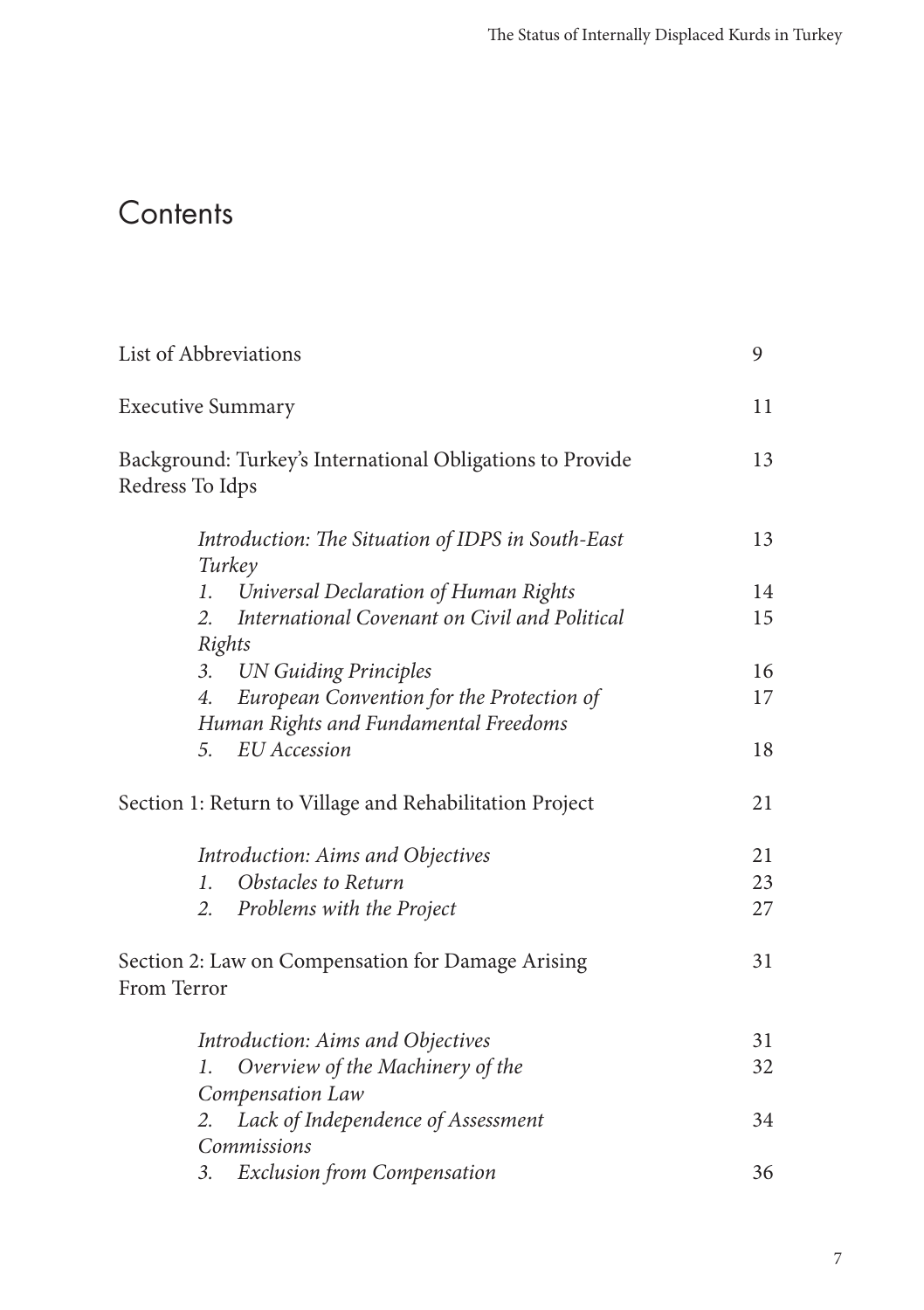|                    | 4.              | Provision of Acceptable Forms of Evidence      | 38 |
|--------------------|-----------------|------------------------------------------------|----|
|                    | 5.              | Lack of Compensation for Suffering and         | 40 |
|                    | <b>Distress</b> |                                                |    |
|                    | 6.              | Failure to Provide Legal Aid for Applicants    | 41 |
|                    | 7.              | Delay in Processing Claims                     | 41 |
|                    | 8.              | Approval Needed for Large Claims               | 43 |
|                    | 9.              | Arbitrary Calculations and Low Awards          | 43 |
|                    |                 | 10. Failure to Meet International Standards of | 45 |
|                    |                 | Redress                                        |    |
| Conclusion         |                 |                                                | 47 |
|                    | 1.              | Return to Village and Rehabilitation Project   | 47 |
|                    | 2.              | Law 5233                                       | 47 |
| Recommendations    |                 |                                                | 49 |
|                    |                 |                                                |    |
| Annex 1 – Law 5233 |                 |                                                | 51 |
| Annex 2 – Law 5442 |                 |                                                | 59 |
| Annex 3            |                 |                                                | 63 |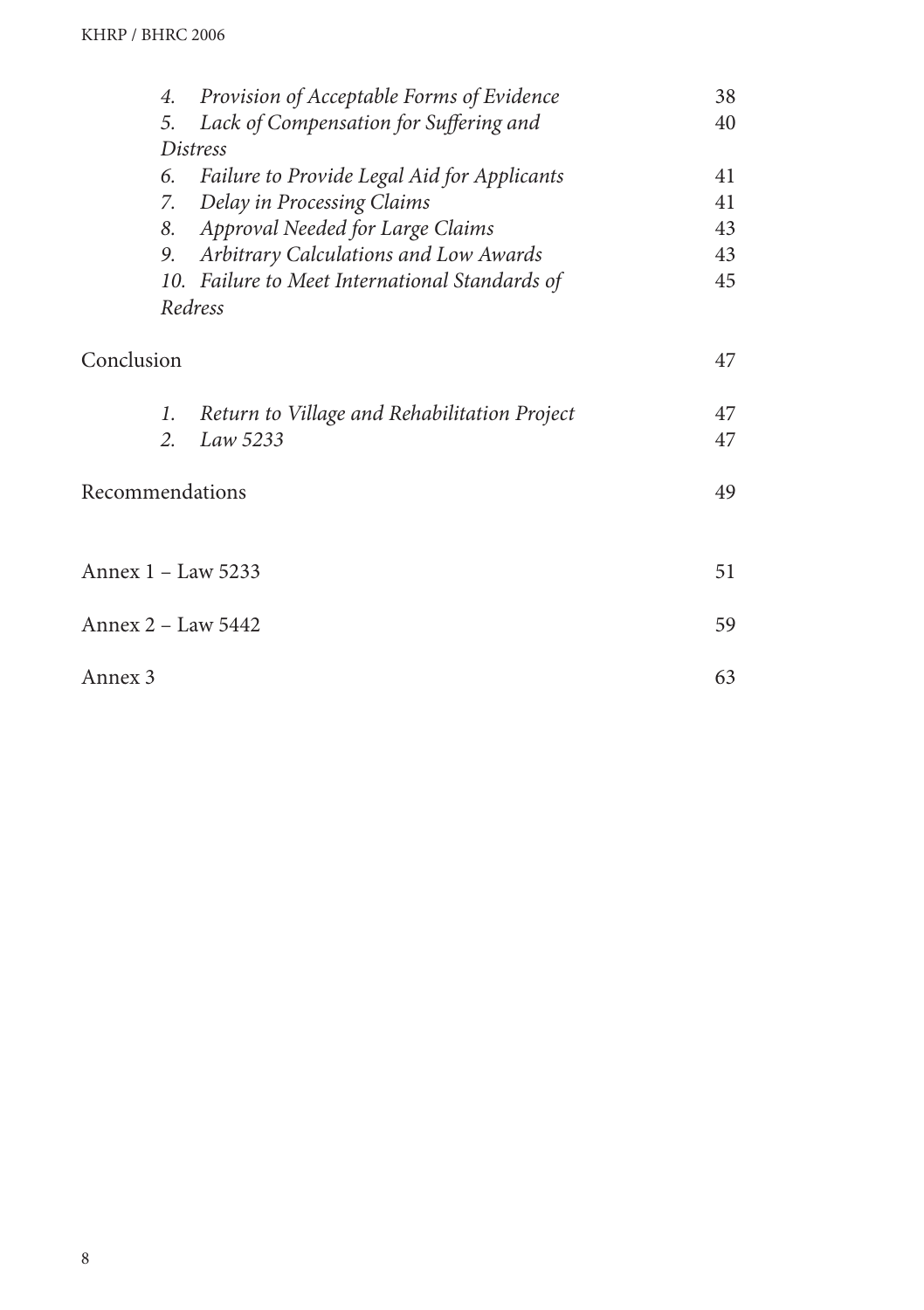# List of Abbreviations

| AKP          | Adalet ve Kalkınma Partisi (Justice and Development     |
|--------------|---------------------------------------------------------|
|              | Party)                                                  |
| <b>BHRC</b>  | Bar Human Rights Committee of England and Wales         |
| <b>CHP</b>   | Cumchuriyet Halk Partisi (Republican People's Party)    |
| <b>DPT</b>   | Devlet Planlama Teşkilatı (State Planning Organisation) |
| <b>ECHR</b>  | European Convention on Human Rights                     |
| <b>ECtHR</b> | European Court of Human Rights                          |
| EU           | European Union                                          |
| <b>FFM</b>   | <b>Fact Finding Mission</b>                             |
| Göç-Der      | Migrants' Social Solidarity and Culture Association     |
| <b>ICCPR</b> | International Covenant on Civil and Political Rights    |
| <b>IDP</b>   | <b>Internally Displaced Person</b>                      |
| <b>İHD</b>   | İnsan Hakları Derneği (Human Rights Association of      |
|              | Turkey)                                                 |
| <b>KHRP</b>  | Kurdish Human Rights Project                            |
| <b>NGO</b>   | Non-governmental organisation                           |
| <b>PKK</b>   | The Kurdish Workers' Party                              |
| <b>TESEV</b> | Türkiye Ekonomik ve Sosyal Etüdler Vakfı (Turkish       |
|              | Economic and Social Studies Foundation)                 |
| <b>UNGA</b>  | United Nations General Assembly                         |
| <b>UDHR</b>  | Universal Declaration of Human Rights                   |
| <b>VAKAD</b> | Van Kadın Derneği (Van Women's Association)             |
| <b>YTL</b>   | New Turkish Lira                                        |
|              |                                                         |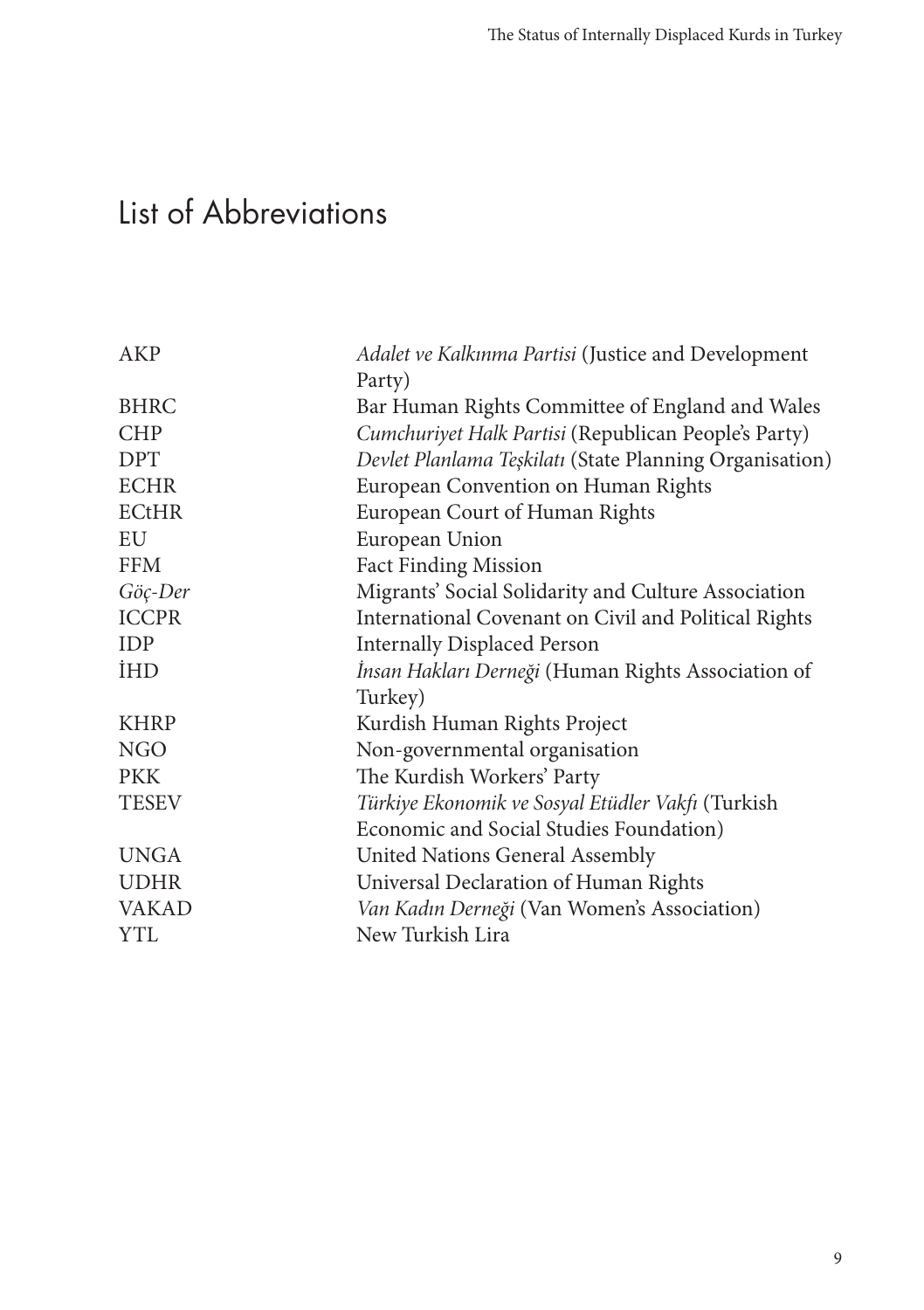KHRP / BHRC 2006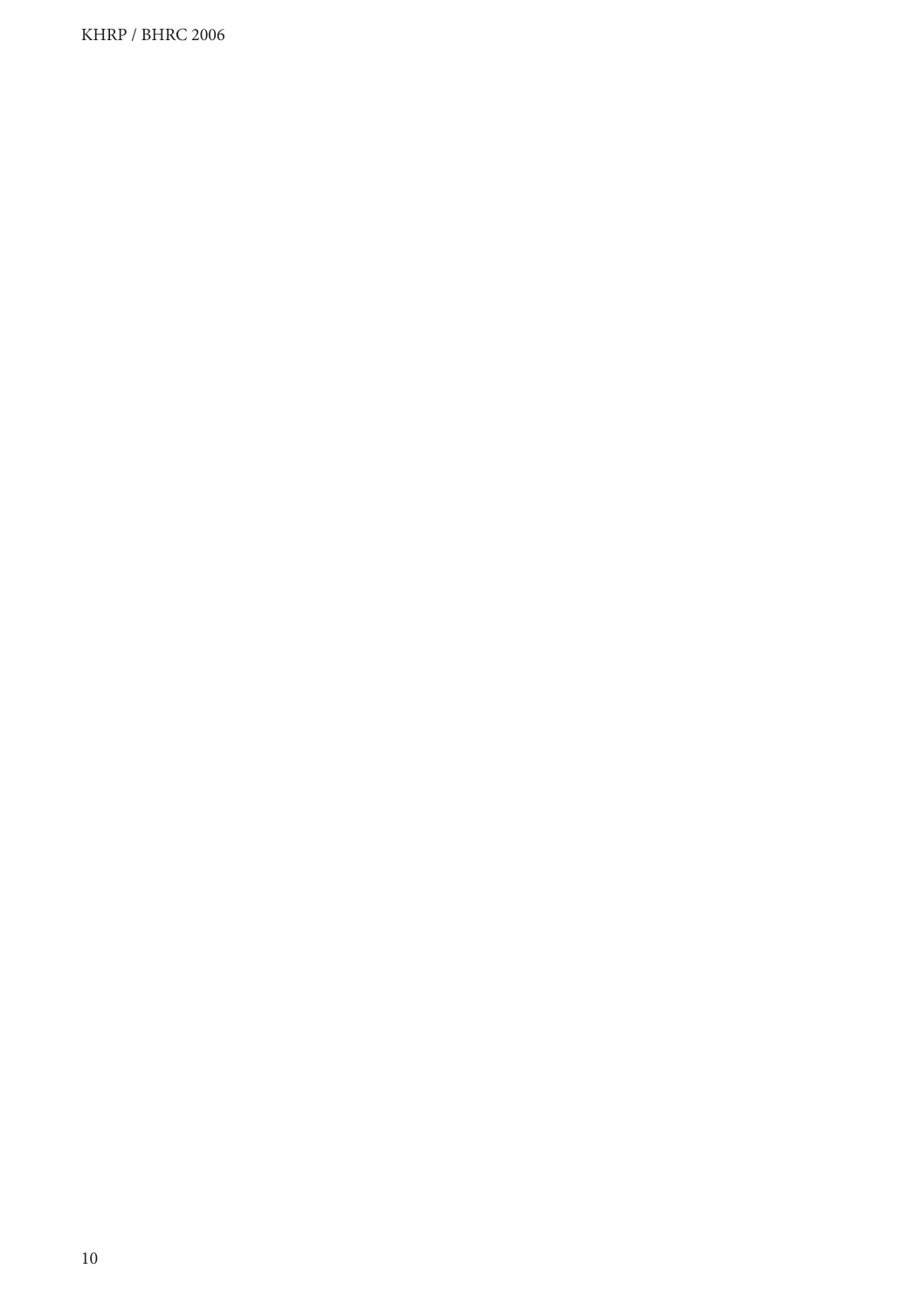### Executive Summary

In an ostensible effort to combat the Kurdish Workers' Party (PKK) insurgency during the 1980s and 1990s, state security forces forcibly displaced thousands of rural communities in the Kurdish regions of Turkey. Some 3,500 towns and villages were destroyed during this time. Illegal detention, torture and extra-judicial execution by both state forces and village guards also took place. Today, the majority of these villages remains demolished and there are no plans for their reconstruction. Between 3 and 4 million villagers were forced from their homes<sup>1</sup> and are still not allowed to return. Most internally displaced people (IDPs) are unable to return to their homelands because of obstruction by village guards, landmines and poor socio-economic conditions.

The return of persons displaced during the armed conflict in east and south-east Turkey to their homes is one of the most pressing issues that Turkey will encounter. The European Commission's 2004 and 2005 Progress Reports on Turkey's accession to the EU both described the situation of IDPs as 'critical'. The steps taken by the Government to address the problem are so far limited to the Return to Villages and Rehabilitation Project, which intends to secure the economic infrastructure for return, and the Law on Compensation for Damage Arising from Terror (Law 5233). It is generally felt that these measures are not sufficient to solve the problem, since the village guard system, the landmines, the region's economic underdevelopment and the danger of renewed armed conflict all continue to present significant obstacles to return which fail to be addressed by the Government. This report summarises the results of a fact-finding mission to Van, south-east Turkey, and Ankara, in July 2006 to investigate the operation and effect of the above two programmes in practice.

The main aim of the fact-finding mission was to obtain a solid understanding of Turkey's policy and practice with regard to the situation of IDPs within the Kurdish

The Ministry of Interior counts fewer than 400,000 IDPs, but its figure includes only persons displaced as a result of village and hamlet evacuations in the southeast, and does not include people who fled violence stemming from the conflict between the government and the PKK, which included evacuations, spontaneous movement, displacement and related rural-to-urban movement within the southeast itself. US Committee for Refugees and Immigrants at <http://www.refugees. org/countryreports.aspx?id=1336> (last accessed 22 November 2006)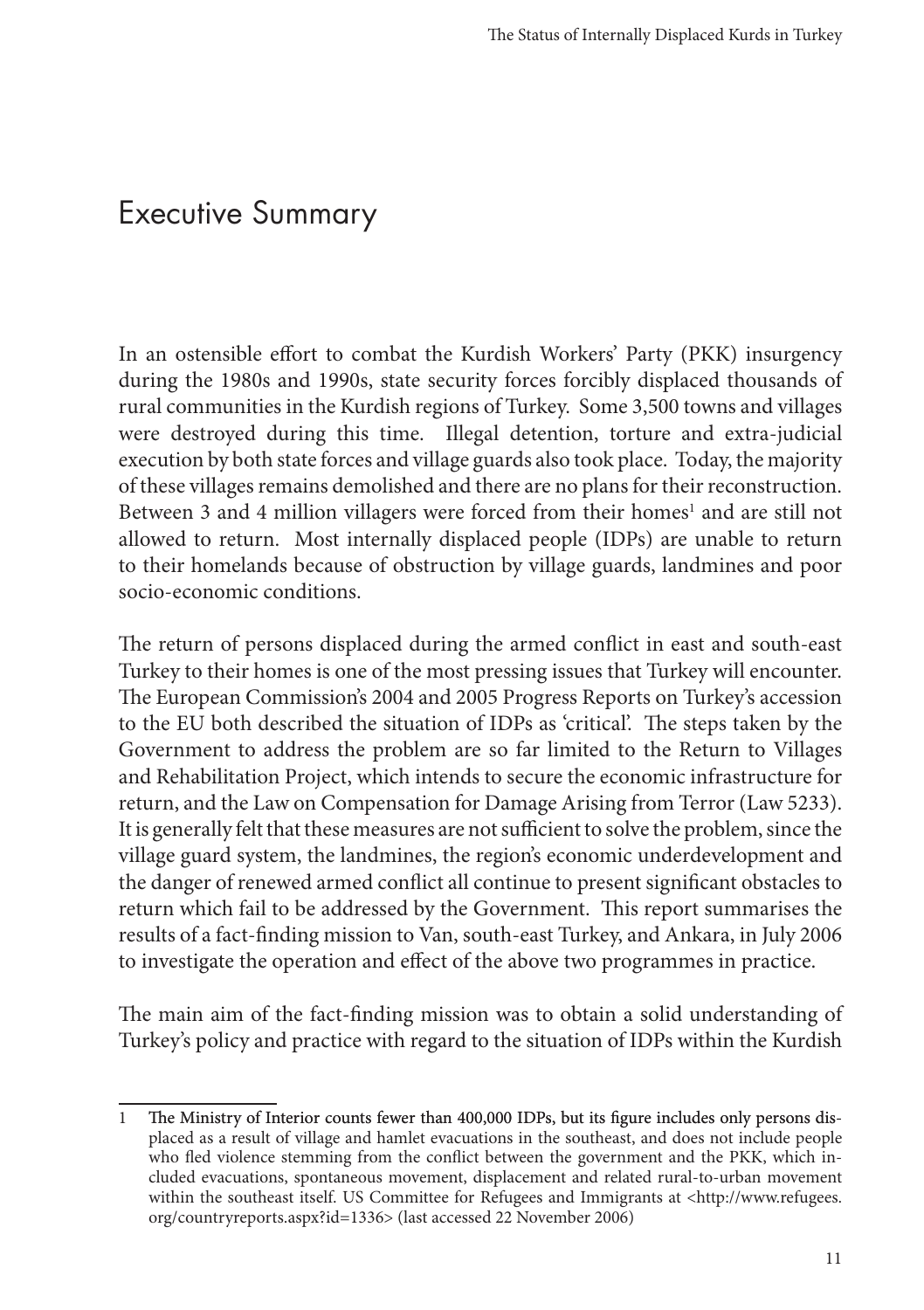regions. The European Court of Human Rights (ECtHR) has recently concluded that Law 5233 provides an effective mechanism of redress and therefore applicants' claims before that court are being declared inadmissible and referred back to the Compensation Commissions established under that Law.2 As a result, there is a need to investigate the ECtHR's decision and approach, and to collect evidence to challenge the court's decision if necessary. Similarly, the current status of IDPs in the Kurdish regions of Turkey to some extent impacts on the situation of the Kurds in Turkey, and provides an indication of Turkey's commitment to the EU accession and reform processes. Further, there was a need to investigate the actual working of the Law 5233 in practice, a year after KHRP's previous fact-finding mission in June 2005.3

In conducting its research, the mission met with and interviewed a number of groups including NGOs, members of political parties, MPs and Government representatives in Van and Ankara. The mission also conducted a site visit to two villages in the Gürpınar region of Van whose populations were evicted in the early 1990s and to which some inhabitants have returned, and met with a number of IDP families displaced in the 1990s who have not been able to return and live in the Bostaniçi region of Van. Details of all interviews are contained in footnotes: for example, 'FFM Interview with Göç-Der Van branch, 4 July 2006' indicates information received during a mission interview with the Van branch of Göç-Der on 4 July 2006.

The mission concluded that both Law 5233 and the Return to Village and Rehabilitation Project fall far short of the requisite international standards of redress. Although KHRP and BHRC welcome any attempt to ameliorate the situation of Turkey's huge IDP population, they conclude that both programmes require substantial overhaul and amendment, together with Government dissemination of accurate information regarding their implementation in order that progress can be monitored.

<sup>2</sup> See decision *İçyer v Turkey* (1888/02) dated 12 January 2006

<sup>3</sup> See KHRP FFM Report, See KHRP FFM Report, *The Status of Internally Displaced Kurds in Turkey and Compensation Rights*, KHRP, London, September 2005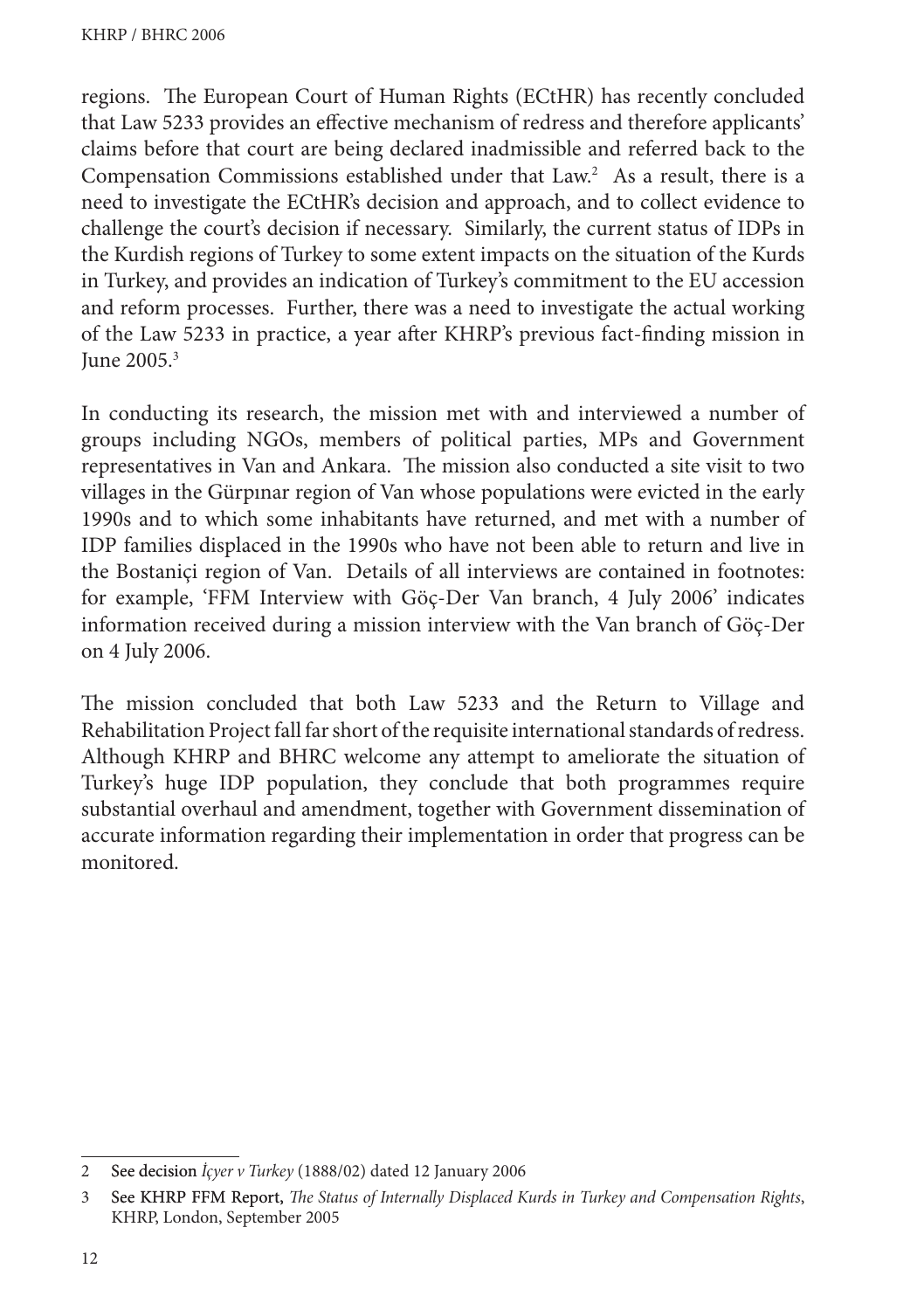# Background: Turkey's International Obligations to Provide Redress to IDPs

#### **Introduction: The Situation of IDPs in South-East Turkey**

IDPs who live in the cities suffer from unemployment, lack of housing, little access to education and health services, and issues of social adaptation. Those who lived in the villages are not accustomed to urban living and they find it hard to adapt without any social or economic assistance. They are used to farming the land and surviving from livestock. Since the 1990s, the major cities in the south east have been inundated with villagers from the regions, with a consequential effect on the city's original inhabitants.

Van currently has 380,000 citizens of Turkish nationality, of which 200,000 are IDPs. In Bostaniçi district, official figures show that 14,000 people – 90 per cent of the inhabitants - are IDPs. In fact it is believed that the figure is actually closer to 18,000. The mission interviewed a number of families living in Bostaniçi, whose testimony can be found at Annex 3.

Mesut Değer, an MP for *Cumchuriyet Halk Partisi* (Republican People's Party, CHP) and a member of the Human Rights Commission, informed the mission<sup>4</sup> that, prior to forced evacuations, the population of Diyarbakır was 350,000. Today, it is more than 1.5 million. Unemployment figures have risen as a result. For example, in Diyarbakır, the official unemployment figure is 20 per cent; however the actual figure is in fact 60 per cent. The lower official figure reflects the fact that IDPs do not register with the relevant municipal authorities. As a result of the increased unemployment, there is a parallel increase in robberies and prostitution, whilst the number of suicides of young women has increased due to early marriages and feelings of depression caused by unemployment.

Migration brings infrastructure problems, since the water and sewage facilities are inadequate to cope with the increased population. In addition, there are problems with health and education: IDPs live in poverty and therefore do not have the

<sup>4</sup> FFM Interview, 6 July 2006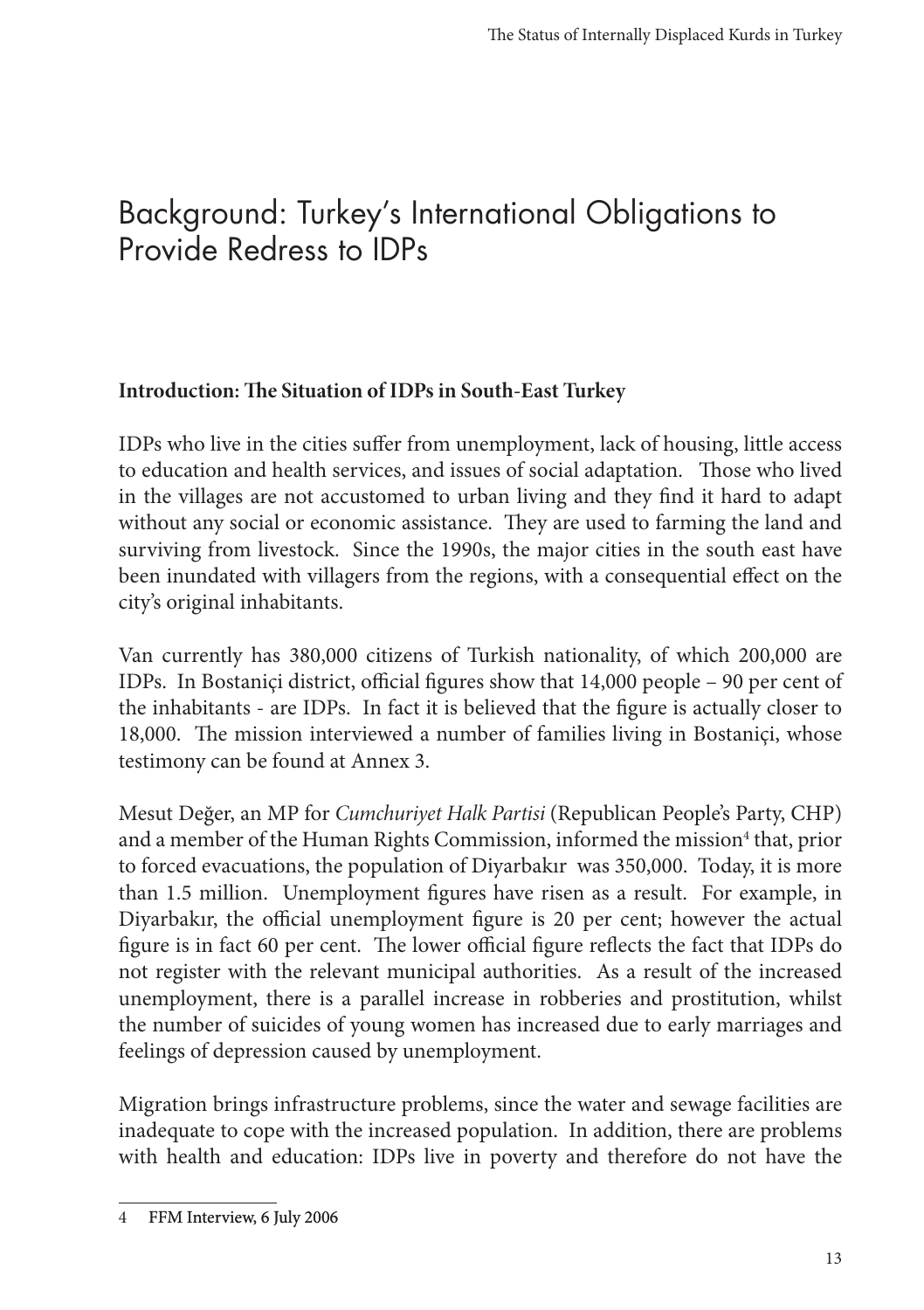funds to pay for the necessary health services. Further, in relation to education, the mission was told that class numbers are very high (up to 90 in some schools) which has a detrimental effect on the standard of education received in the affected areas.

In spite of all these hardships, of course, not all IDPs want to return to their villages. IDPs in south-east Turkey can generally be divided into three groups – those who want to stay in the city, those who want to return to their villages permanently and those who want to return just in the summer, due to harsh winter weather conditions.

In light of the above, it was clear to the mission that severe action needs to be taken – both domestically and internationally – to improve the plight of Turkey's IDPs. Although the Turkish authorities have instituted some mechanisms which aim to provide redress to its victims of internal displacement, the mission found that these fail to meet the requisite standards, as will be explained and elaborated in the following sections.

In addition to Turkey's commitments under EU Accession standards, Turkey is party to many international declarations, conventions and treaties, the majority of which are legally binding. The most significant obligations regarding the rights to enjoyment of property, home and freedom of person, as well as safety of persons in armed conflict, are the Universal Declaration of Human Rights (UDHR), the International Covenant on Civil and Political Rights (ICCPR), the United Nations Guiding Principles on Internal Displacement, and the European Convention for the Protection of Human Rights and Fundamental Freedoms (ECHR).

#### **1. Universal Declaration of Human Rights**

The General Assembly of the United Nations (UNGA) adopted the Universal Declaration of Human Rights (UDHR) on December 10, 1948.<sup>5</sup> Turkey accepted the UDHR in 1949. One of the objectives of the Declaration was to protect human rights by the rule of law so that man is not 'compelled to have recourse, as a last resort, to rebellion against tyranny and oppression.'6 Some of the articles in the UDHR that pertain to the internal displacement of the Kurds from the Southeast include Article 2: which seeks to prevent discrimination on any grounds; Article 3: the right to life; Article 7: equality before the law; Article 8: the right to an effective remedy; Article 12: right to privacy, family and home life; and Article 17: right to property.

Universal Declaration of Human Rights. Adopted by the UN General Assembly, Dec. 10, 1948, G.A. Res. 217A, UN GAOR, 3rd Sess., Pt. I, Resolutions, at 71, UN Doc. A/810.

<sup>6</sup> *Id*. preamble, para 3.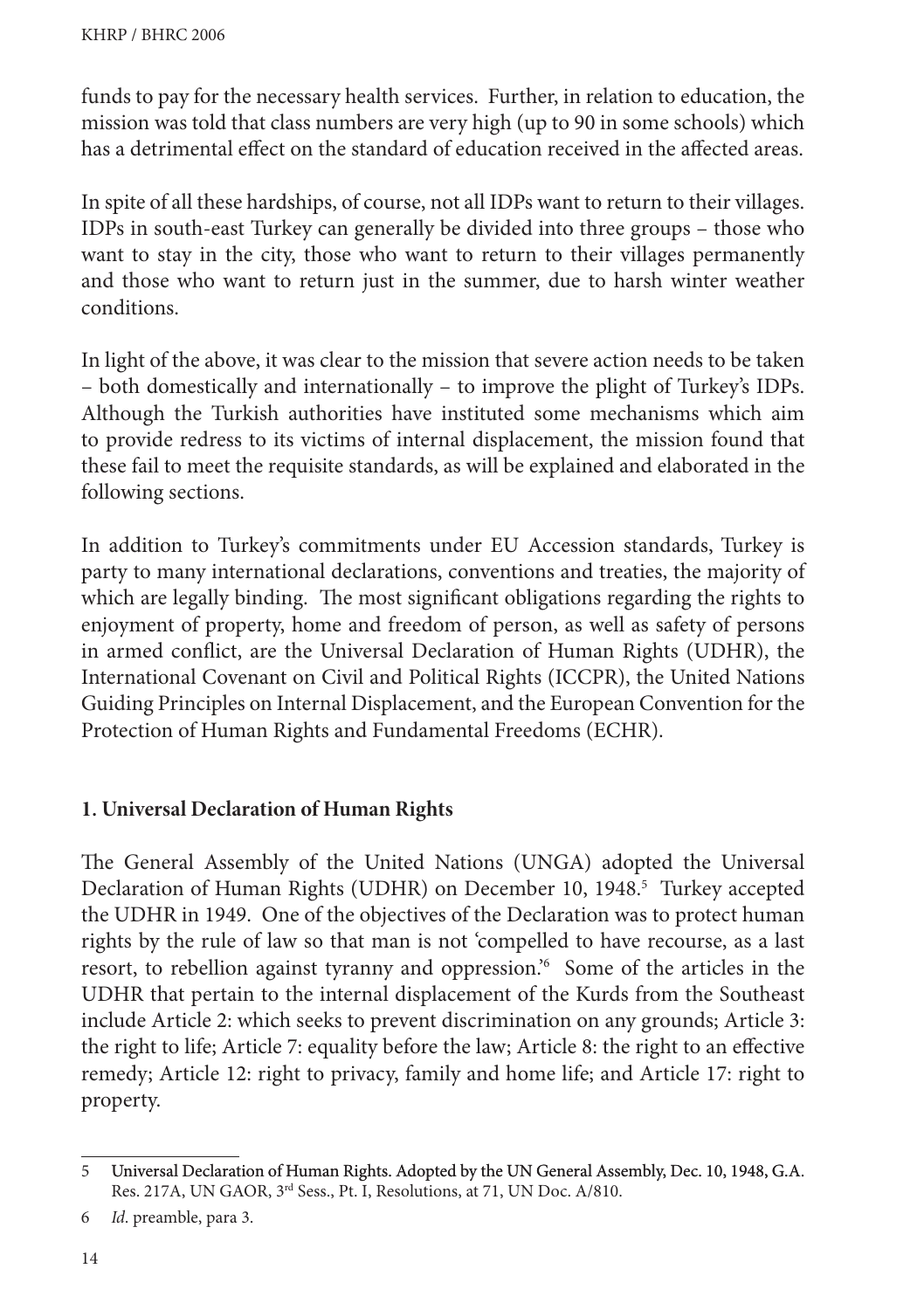Although the UDHR is not a binding convention and there are no signatories, Turkey was one of the 48 member states that voted to approve and abide by it. In this sense, it has the force of customary international law.

#### **2. International Covenant on Civil and Political Rights**

The ICCPR is the Covenant which embodies many of the most important civil and political rights that are addressed by the UDHR. The ICCPR was adopted and opened for signature on 16 December 1966, but it did not enter into force until 23 March 1976.<sup>7</sup> Turkey signed on to the Covenant on 15 August 2000 and ratified it on 23 September 2003.8 However, when Turkey ratified the ICCPR, it made a reservation in connection to Article 27. In this regard, Turkey stated:

The Republic of Turkey reserves the right to interpret and apply the provisions of Article 27 of the International Covenant on Civil and Political Rights in accordance with the related provisions and rules of the Constitution of the Republic of Turkey and the Treaty of Lausanne of 24 July 1923 and its Appendixes.<sup>9</sup>

According to Article 27,

In those States in which ethnic, religious or linguistic minorities exist, persons belonging to such minorities shall not be denied the right, in community with other members of their group, to enjoy their own culture, to profess and practice their own religion, or to use their own language.

Turkey's reservation to Article 27 demonstrates Turkey's intention to comply with the Covenant only to the extent that its principles are recognized by Turkey's Constitution. This means that the protections of the ICCPR may only pertain to non-Muslim minorities (Jews, Greek Orthodox and Armenians) that are recognised under the Lausanne Treaty and the Constitution of the Republic of Turkey.<sup>10</sup>

The ICCPR guarantees every human being the inherent right to life (Article 6); freedom from torture and cruel, inhuman or degrading treatment (Article 7);

<sup>7</sup> International Covenant on Civil and Political Rights. Concluded at New York, Dec. 16, 1966. Entered into force, Mar. 23, 1976. 999 U.N.T.S. 171.

<sup>8</sup> ICCPR: Ratifications and Reservations. Last updated 29 June 2005, at <http://www.ohchr.org/english/countries/ratification/4.htm> (last accessed 22 November 2006).

<sup>9</sup> ICCPR, Declarations and Reservations, at <http://www.ohchr.org/english/countries/ratification/4 1.htm> (last accessed 22 November 2006).

<sup>10</sup> Camille Overson Hensler & Mark Muller, *Freedom of Expression and of Association in Turkey*, KHRP, Bar Human Rights Committee of England and Wales 27 ,2005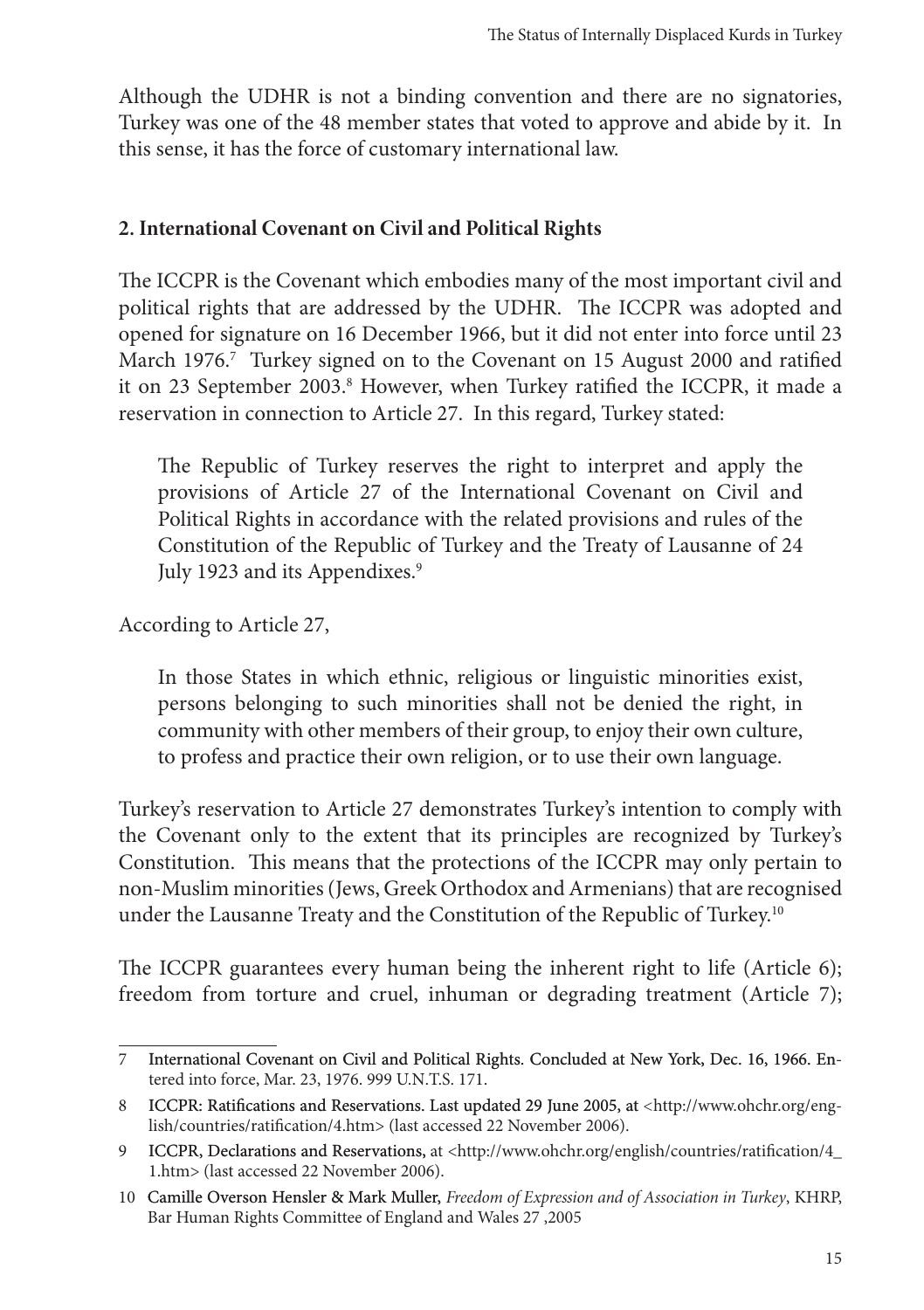the right to liberty and security of person (Article 9); freedom from arbitrary or unlawful interference with one's privacy, family, home or correspondence, and from unlawful attacks on one's honour and reputation (Article 17); and freedom from discrimination based on race, colour, sex, language, religion, political or other opinion, national or social origin, property, birth or other status (Article 26).<sup>11</sup>

The provisions of Articles 6 (right to life) and 7 (freedom from torture) are nonderogable and may not be limited during times of public emergency which threaten the life of the nation (Article 4). The rights contained in Articles 9 (liberty and security of person), 10 (the right to be treated with humanity and respect), 17 (freedom from arbitrary or unlawful interference with privacy, family, home or correspondence), and 26 (freedom from discrimination) are classed as derogable provisions and may be dispensed with in times of public emergency which threaten the life of the nation.<sup>12</sup> However, this qualification is strictly interpreted. Any limitations imposed by states on these rights must be for one of the purposes specified and it must be proportionate to achieving that purpose.<sup>13</sup>

#### **3. UN Guiding Principles**

In 1992, the UN appointed a Special Representative on Internally Displaced Persons, who set about developing the 'UN Guiding Principles on Internal Displacement', a document whose purpose is to address the specific needs to IDPs worldwide by identifying rights and guarantees relevant to their protection.<sup>14</sup> The Guiding Principles reflect and are consistent with international human rights law and international humanitarian law. They provide guidance to states when faced with the phenomenon of displacement, to authorities, groups and persons in their relations with IDPs, and to intergovernmental and non-governmental organisations addressing internal displacement.

In addition to setting out principles which states should follow to protect against arbitrary displacement and standards which should be met during actual periods of displacement, the Guiding Principles also address the return, resettlement and reintegration of displaced persons. Principle 28 provides

1. Competent authorities have the primary duty and responsibility to establish conditions, as well as provide the means, which allow internally

<sup>11</sup> ICCPR, *supra* note 157.

<sup>12</sup> *Id.* Article 4, para 2.

<sup>13</sup> Hensler, et al, *supra* note 115, at 28.

<sup>14</sup> Guiding Principles on Internal Displacement, Introductory Note, UN Doc e/cn.4/1998/53/Add.2 (1998), noted in Comm. Hum. Rts. Res. 1998/50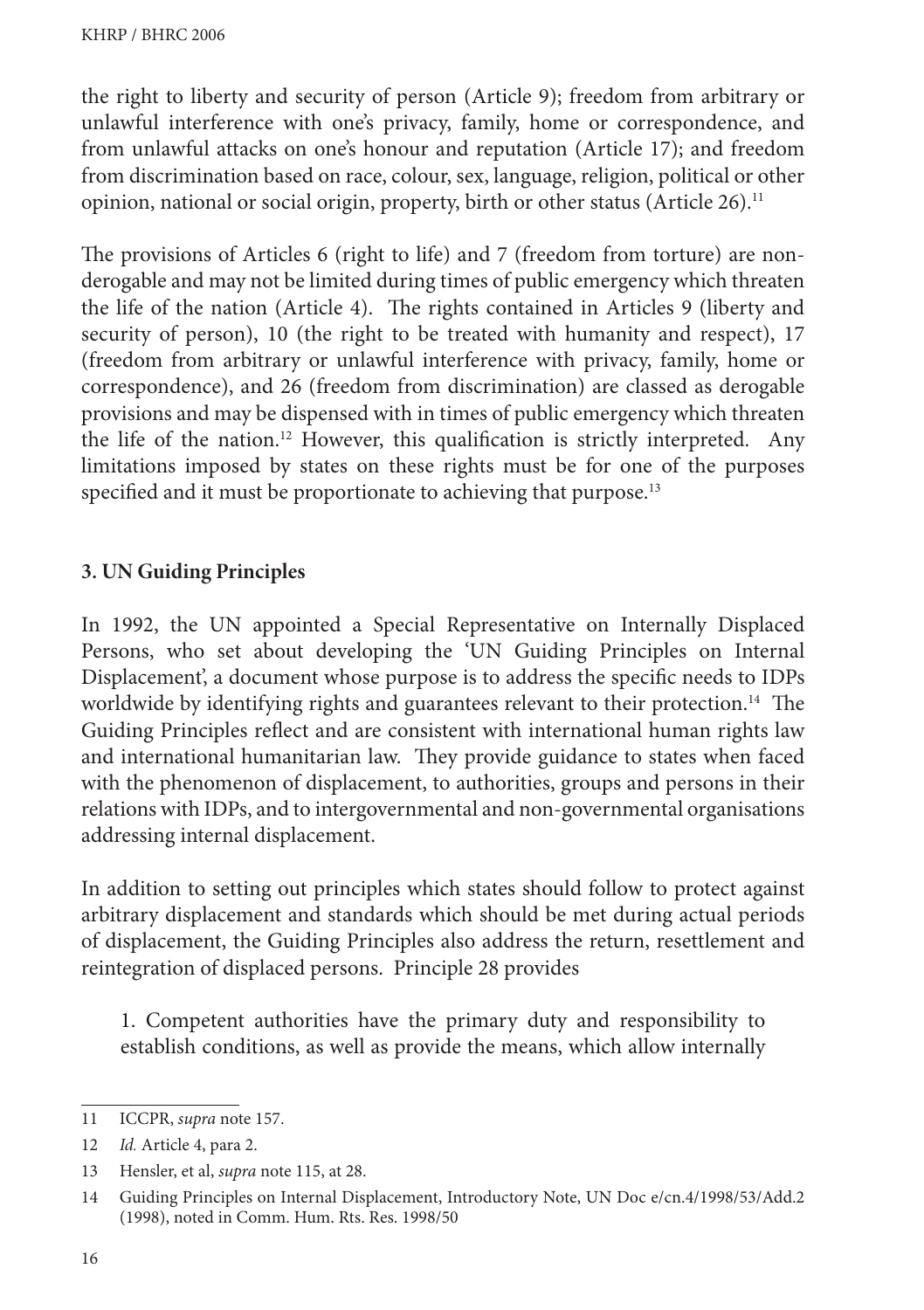displaced persons to return voluntarily in safety and with dignity, to their homes or places of habitual residence, or to resettle voluntarily in another part of the country. Such authorities shall endeavour to facilitate the reintegration of returned or resettled internally displaced persons.

2. Special efforts should be made to ensure the full participation of internally displaced persons in the planning and management of their return or resettlement and reintegration.

Although the Guiding Principles are not considered to be binding on Governments, they reflect international human rights and humanitarian legal obligations and therefore set standards which Turkey should respect in providing redress for IDPs.

#### **4. European Convention for the Protection of Human Rights and Fundamental Freedoms**

Turkey, as a party to the European Convention for the Protection of Human Rights and Fundamental Freedoms (ECHR), has international obligations towards its IDPs under Articles 2 (the right to life), 3 (prohibition on torture), 8 (right to home, privacy and family life), 13 (right to an effective remedy) and Article 1 Protocol 1 (protection of property). Over the last ten years, Turkey has been held in violation of these rights in a stream of cases brought by mainly Kurdish IDP applicants before the ECtHR15. In each case, the Applicants generally alleged that the security forces had destroyed villagers' homes, personal belongings, livestock and crops, forcibly evicting them from their homes and, in some cases, torturing, killing or being responsible for the disappearance of their relatives. Although the Government usually denied the allegations, asserting that the PKK was responsible instead, the Court has increasingly found Turkey responsible for these serious violations and ordered them to pay the applicants pecuniary and non-pecuniary damages, which reflect both the damage to their property and the significant trauma and psychological suffering.

One of the most important provisions under the ECHR is the obligation to provide an effective remedy. This includes a 'thorough and effective investigation capable of leading to the identification and punishment of those responsible, including effective access for the complainant to the investigatory procedure', under Article 13 ECHR, and under Articles 2 and 3 ECHR where an allegation exists of a killing,

<sup>15</sup> *Inter alia*, *İpek v Turkey*, ECtHR Application No 25760/94; *Akdıvar and Others v Turkey*, Application No 99/1995/605/693; *Menteş v Turkey*, Application No23186/94; *Selçuk and Asker v Turkey,* Application Nos 23184/95 and 23185/95, *Bilgin v Turkey*, Application No 23819/94; *Dulaş v Turkey*, Application No 25801/94; *Orhan v Turkey,* Application No 25656/94; *Yöyler v Turkey*, Application No 26973/95; *Toğcu v Turkey*, Application No 27601/95; *Akdeniz v Turkey*, Application No 25165/94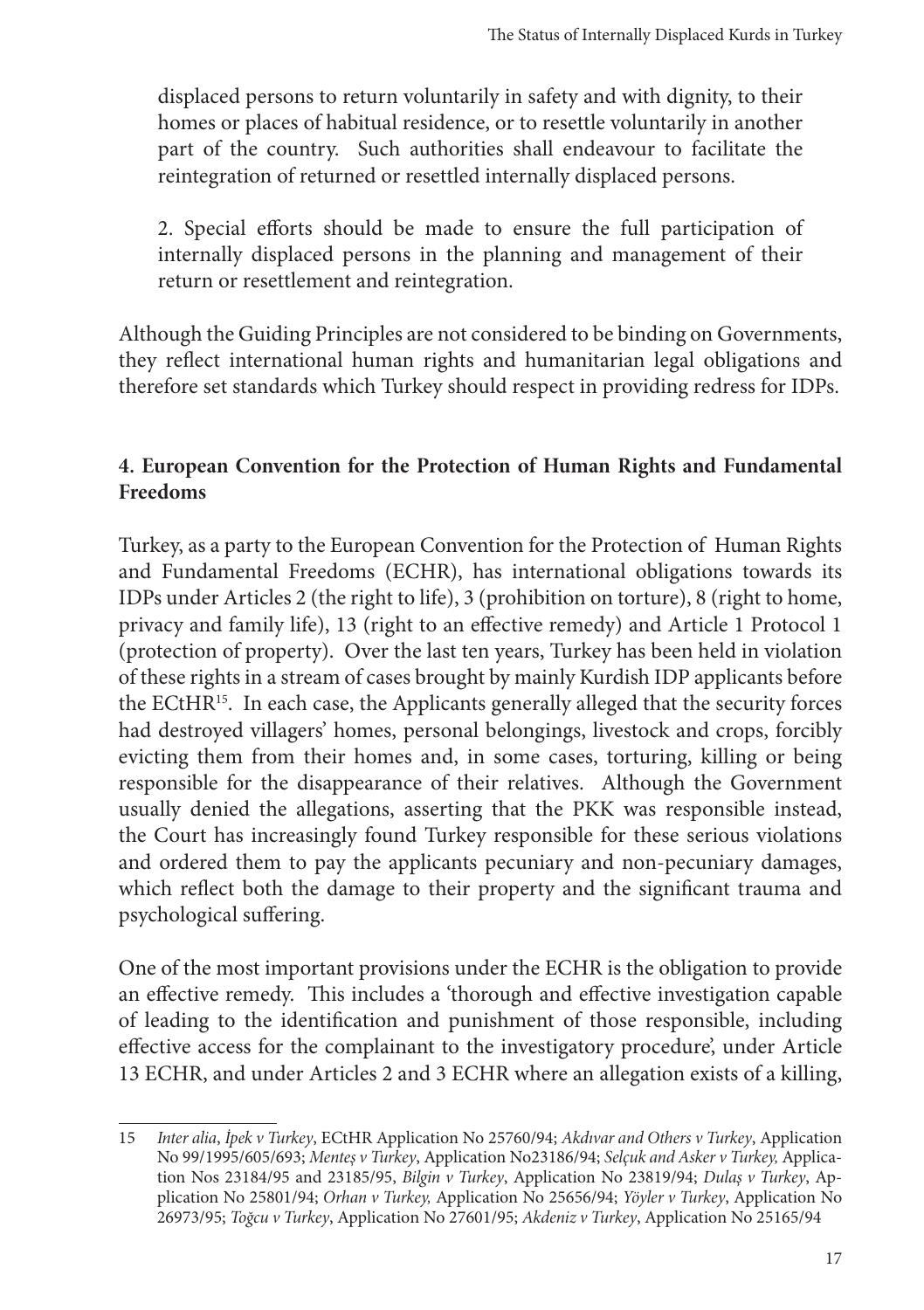disappearance or the use of torture.16 The Court has found a series of violations of Article 13 in particular because of the ineffectiveness of the criminal law system in respect of actions of the security forces in south-east Turkey in the 1990s, including in relation to IDPs. It is clear that a serious need existed to provide redress for the victims of forcible displacement.

However, although restitution and compensation are established remedies under international law, the European Court has never, in the case of Kurds of southeast Turkey, ordered the applicants property to be returned to them. The Court, in ordering that compensation should be awarded, is respecting the principle of *restitutio in integrum*: that the Respondent State should 'make reparation for its consequences in such a way as to restore as far as possible the situation existing before the breach'. Where, due to the ongoing security situation, it is not possible to order Turkey to allow IDP applicants to return, the Court cannot order that such steps are taken. However, in *Akdıvar v Turkey,*<sup>17</sup> the Court hinted that if there was a change in circumstances, with less conflict in the southeast, the Government should develop positive policies to allow for the return of IDPs to their villages and homes. Since the lifting of the state of emergency in the region in 2002, applicants before the European Court were hopeful that they might be afforded the opportunity to return to their villages and start rebuilding their lives. Yet, as highlighted by this report, the mission has found that obstacles still remain.

#### **5. EU Accession**

 Turkey became a candidate for EU membership in 1999, and a set of requirements was mandated by the European Commission as a condition for the opening of accession talks. These became known as the 'Copenhagen Criteria', and involve 'the stability of institutions guaranteeing democracy, the rule of law, human rights and respect of and protection of minorities.'18 Following the European Commission's finding that Turkey sufficiently met the Copenhagen Criteria to begin the process of accession; negotiations were officially opened on 3 October 2005, provided that Turkey brought into force specific pieces of outstanding legislation. In particular, the European Commission's 2005 Proposal for a Council Decision on the Principles, Priorities and Conditions contained in the Accession Partnership with Turkey suggest that the village guard system in southeast Turkey be abolished; that measures be pursued to facilitate the return of IDPs to their original settlements in line with the recommendations of the UN Secretary General's Special Representative for Displaced Persons; and that fair and speedy compensation be given to those who

<sup>16</sup> *Aksoy v Turkey* Application No 21987/93

<sup>17</sup> I Eur. Ct. HR 137 (1996)

<sup>18</sup> Copenhagen European Council, European Parliament, 21-22 June 1993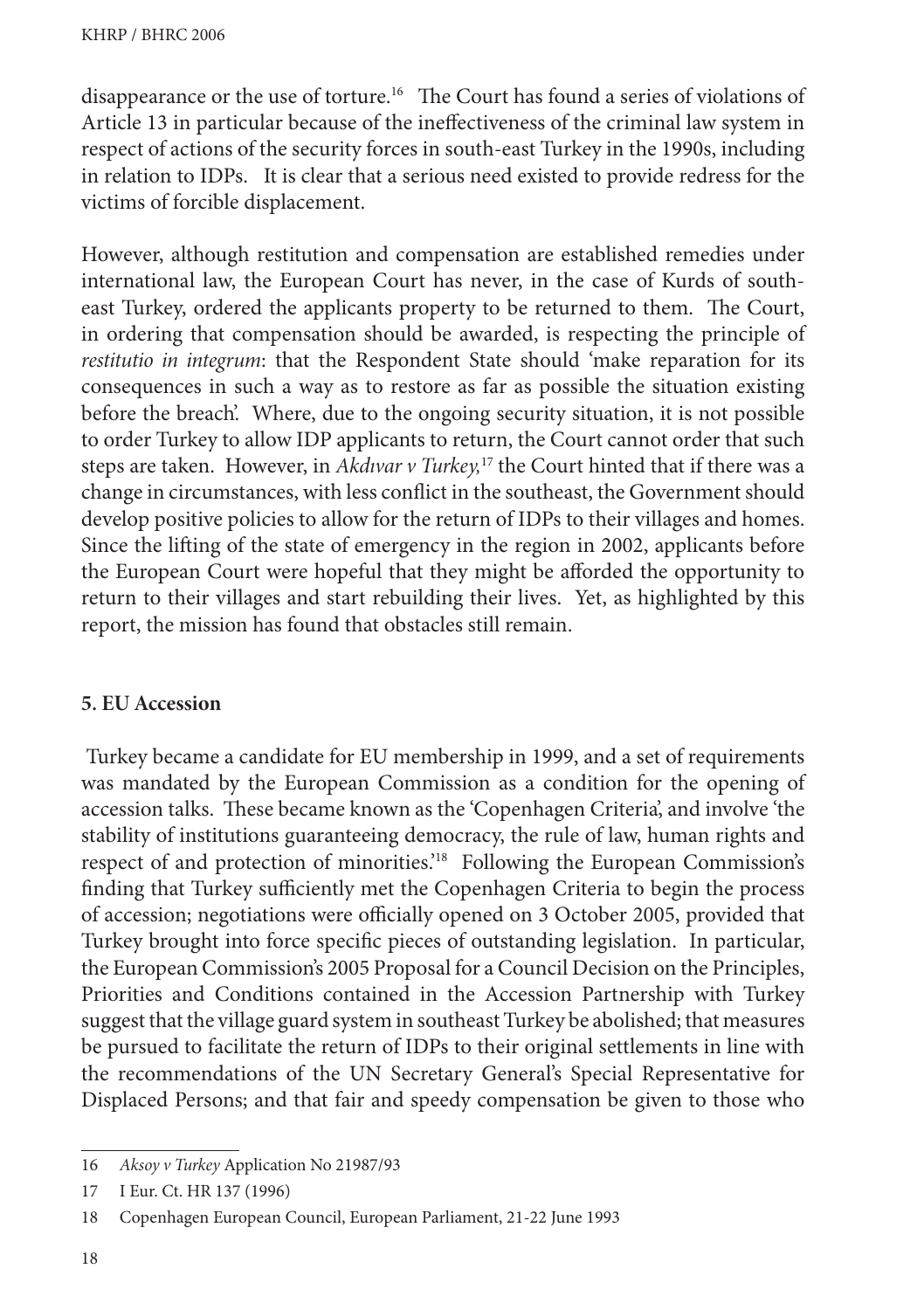have suffered loss and damage as a result of the security situation in the south-east. A major problem with the claim that Turkey has sufficiently met the Copenhagen Criteria relates to the outstanding problems of the huge number of displaced Kurds from southeast Turkey. As recognised by the European Commission in its November 2005 Progress Report, the situation of IDPs 'remains critical, with many living in precarious conditions.'19

The extent of forced displacement in Turkey as a result of the persecution and oppression inflicted in the southeast region has never been fully documented. The Government initiated a survey by Hacettepe University in December 2004, which aimed to establish both the scale of the original displacement and the current needs of the displaced and, although this was finished in September 2005 and passed to the *Devlet Planlama Teşkilatı* (State Planning Organisation, DPT), the results have not yet been released. The DPT criticised and attempted to discredit the survey, claiming that as one of the researchers, Turgay Ünalan, was also a member of the NGO *Türkiye Ekonomik ve Sosyal Etüdler Vakfı* (Turkish and Economic Social Studies Foundation, TESEV), confidentiality had been breached. The mission understands that the DPT had known this fact throughout the survey. Although there were no specific instances of Mr Ünalan breaching confidentiality, he was dismissed from the survey and an investigation has been launched, which has delayed the release of the results.20 The mission asked Cavit Torun, MP for *Adalet ve Kalkınma Partisi* (Justice and Development Party, AKP) about the Hacettepe Survey<sup>21</sup> but he knew nothing about the project.

The following sections will investigate the extent to which two of the programmes instigated by the Turkish Government to address the situation of IDPs meet these international obligations.

<sup>19</sup> Turkey 2005 Progress Report, SEC (20050 1425, Brussels, 9 November 2005), page 38

<sup>20</sup> Reported by Firat News Agency, 11 July 2006 at http://www.firatnews.com/modules.php?name=N ews&file=article&sid=11500 (last accessed 22 November 2006)

<sup>21</sup> FFM Interview, 6 July 2006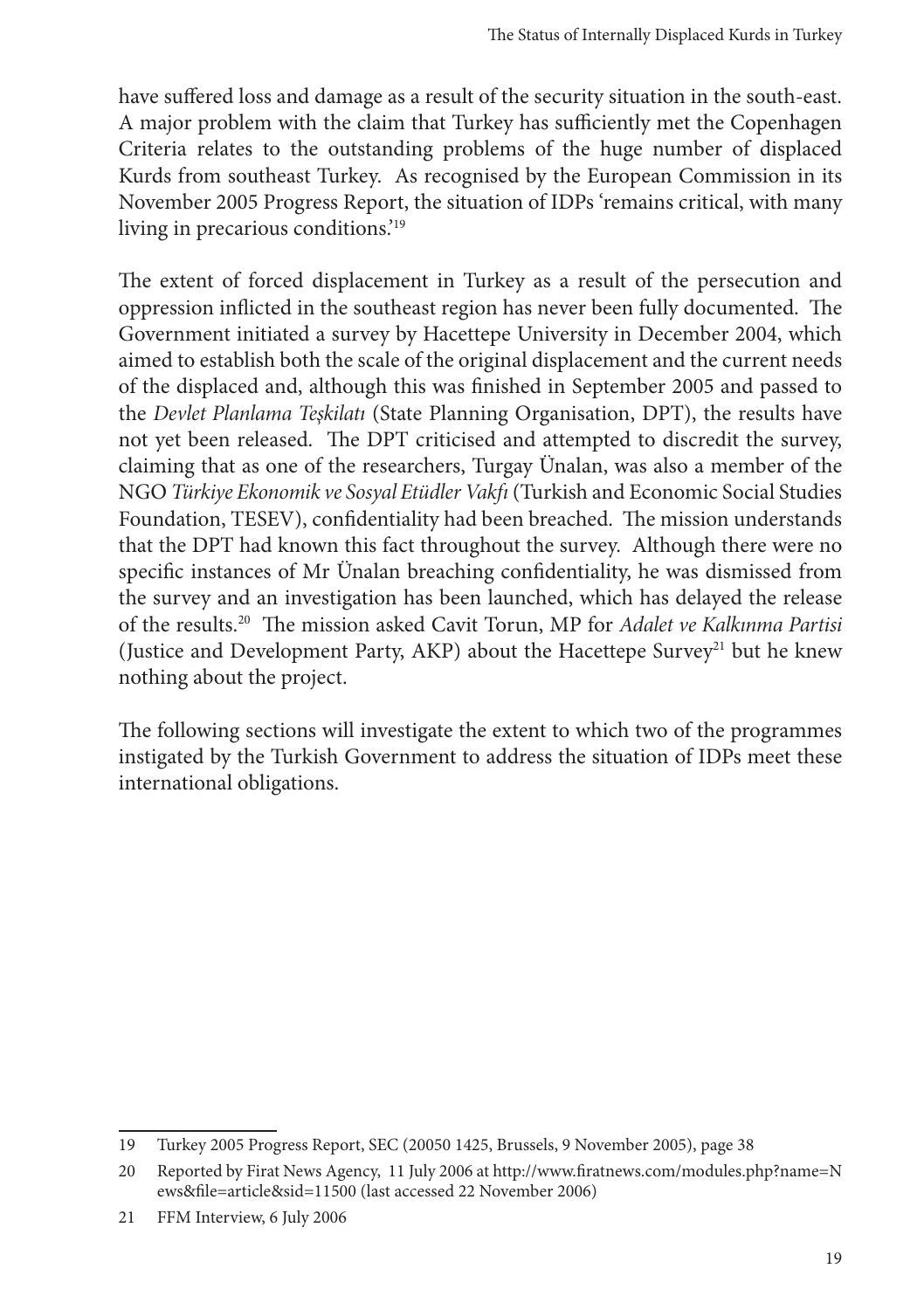KHRP / BHRC 2006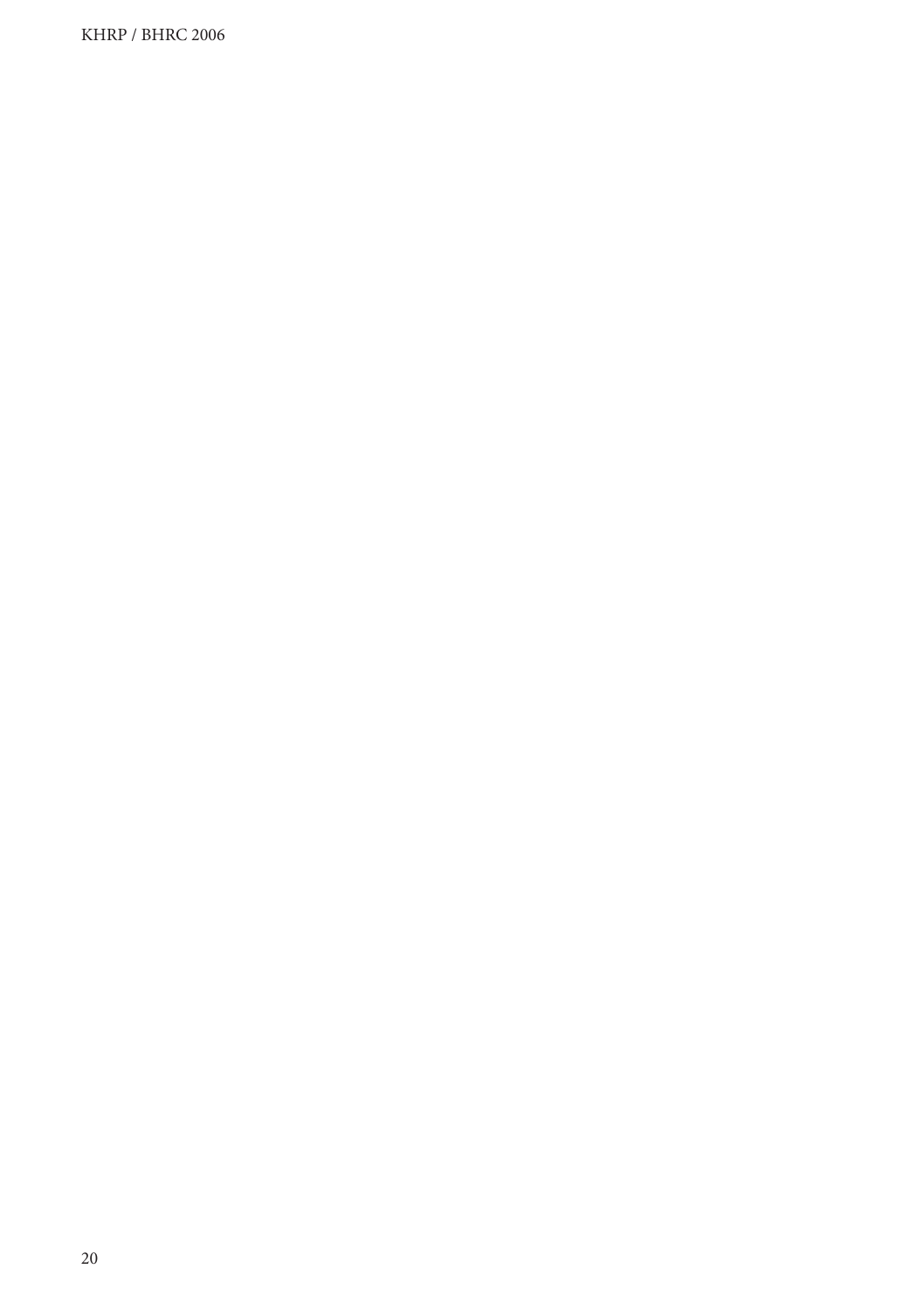# Section 1: Return to Village and Rehabilitation Project

#### **Introduction: Aims and Objectives**

The Return to Village and Rehabilitation Project (the 'Project') was launched in March 1999 by then Prime Minister Bülent Ecevit. Its aim is 'to ensure that those who left their villages for security reasons could return to their villages or settle in other suitable places to create sustainable life conditions by constructing necessary social and economic infrastructures'22. The Project includes in its aims the instigation of resettlement studies, the identification of families who wish to return to their villages, the completion of the necessary infrastructure and facilities within the abandoned and ruined villages, housing development, the completion of social facilities, including health and education services, and endeavours to support activities such as agriculture, husbandry, beekeeping and handicrafts so that the returning families can support themselves and earn a living. The Project covers the 14 south-eastern provinces of Adıyamın, Ağrı, Batman, Bingöl, Bitlis, Diyarbakır, Elazığ, Hakkari, Mardin, Muş, Siirt, Şırnak, Tunceli and Van.

Since 2000, the Project's administration has been managed by the Ministry of the Interior and the relevant local governorships, for the purpose of enlarging the Project's scope and to facilitate implementation. There are two types of assistance available to IDPs under the Project. Firstly, individual households may be provided with building materials and some farm animals when they apply to a governorship to return their village: funds are provided from a government-allotted budget for the Project. Secondly, governorships rebuild public infrastructure in some resettled villages, which is funded from individual governorships' 'Special Provincial Administration Budget'.

However, since its inception, the Project has been heavily criticised by leading international organisations for its poor performance. In his 2002 assessment of the situation, the Representative of the Secretary-General on the Human Rights of Internally Displaced Persons, Walter Kälin, said that 'Although the Government had pursued return programmes, including the Return to Village and Rehabilitation

<sup>22</sup> Press release issued by the Office of the Prime Minister, March 1999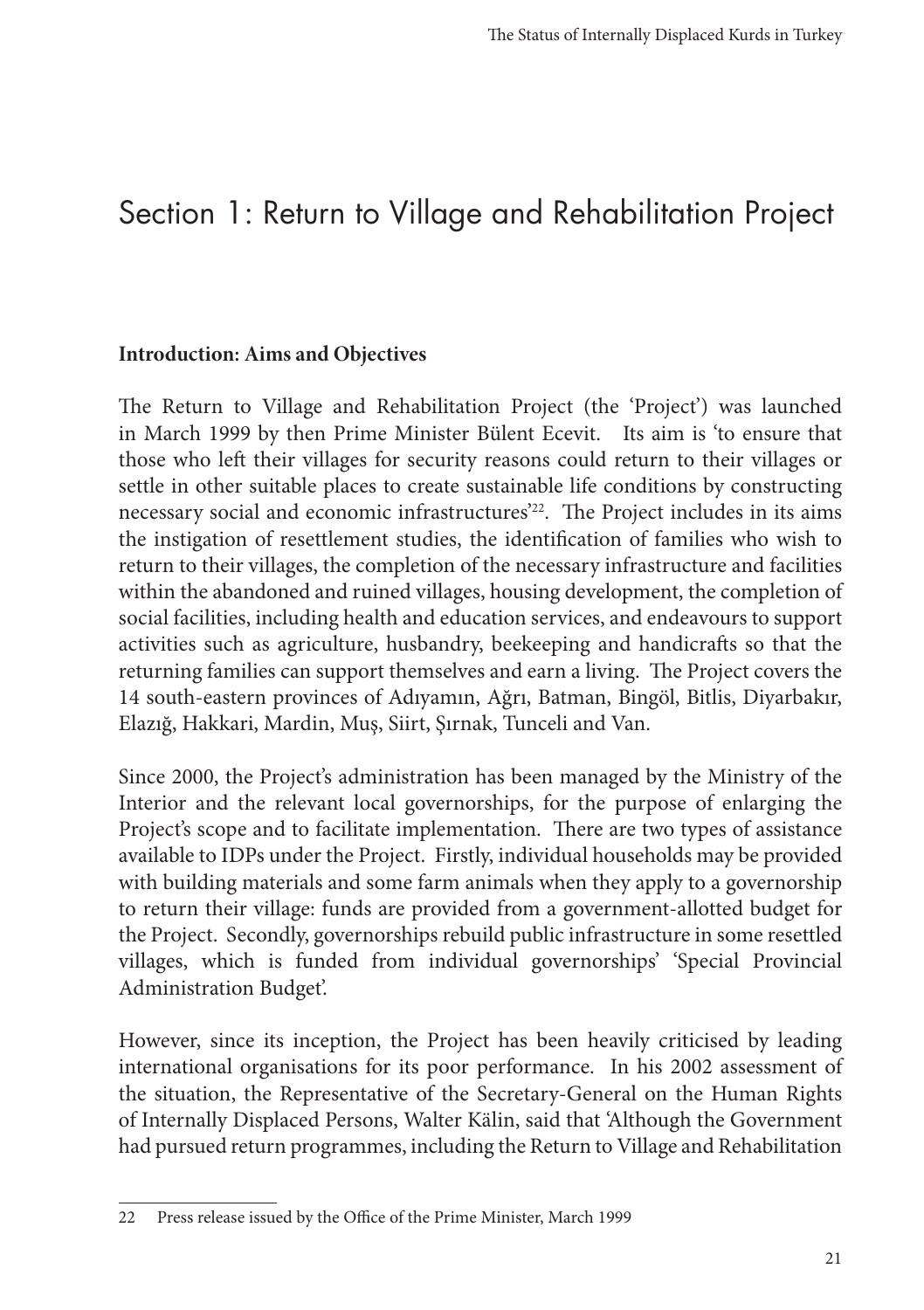Project, overall progress has been slow and many problems remain to be solved.<sup>23</sup> This is a result of both the limited financial and social assistance provided in practice by the Government through the governorships, and security threats to those attempting to return, as will be examined in more detail in the next section.

The Project also included a plan to 'centralise' the villages, under which families from different villages are grouped together and resettled in a new, centralised housing project instead of returning to their own villages or hamlets. The Government claims this will afford them better living standards. However, according to *İnsan Hakları Derneği* (Human Rights Association of Turkey, İHD), Van branch, the reason for combining the villages is not for better security and/or social rehabilitation, or indeed to afford them better economic and social living standards, but is an attempt to control and assimilate the villagers, thus preventing them from joining or assisting the armed opposition groups.<sup>24</sup> In fact, the mission learnt that there have been many problems with this initiative, as identified in 'Problems with the Project', page 27

Faced with much international criticism regarding the implementation of the project, on 17 August 2005 the Council of Ministers issued a framework document entitled 'Measures on the Issue of Internally Displaced Persons and the Return to Village and Rehabilitation Project in Turkey.' NGOs and other bodies had high expectations that this would set out a detailed action plan by the Government, but they were disappointed as it merely lays down the principles which will shape the final strategy to be adopted. Although it is considered to be in line with the UN Guiding Principles, a key concern is that NGOs were not sufficiently informed or consulted regarding the policy in order to be able to comment on its content.<sup>25</sup> The mission believes that it contains encouraging developments, such as swift handling of complaints about village guards and transparency in policy implementation. However, it also found that that the proposed reforms do not yet appear to have been implemented and therefore concluded that this document may be nothing more than a series of empty promises.

When interviewed by the mission, the Government provided the following figures regarding people who have returned to their villages under the Project:<sup>26</sup>

Muş – 1,371 people have returned, receiving 3,215,282 new Turkish Lira

<sup>23</sup> General Assembly, Sixtieth Session, 'Protection of and assistance to internally displaced persons, Note by the Secretary General', A/60/338, 7 September 2005, § 33

<sup>24</sup> FFM Interview, 3 July 2006

<sup>25</sup> TESEV and Norwegian Refugee Council 'Overcoming a Legacy of Mistrust: Towards Reconciliation Between the State and the Displaced' , Norwegian Refugee Council, May 2006, page 14

<sup>26</sup> Interview with Cavit Torun, AKP MP and member of Human Rights Commission, 6 July 2006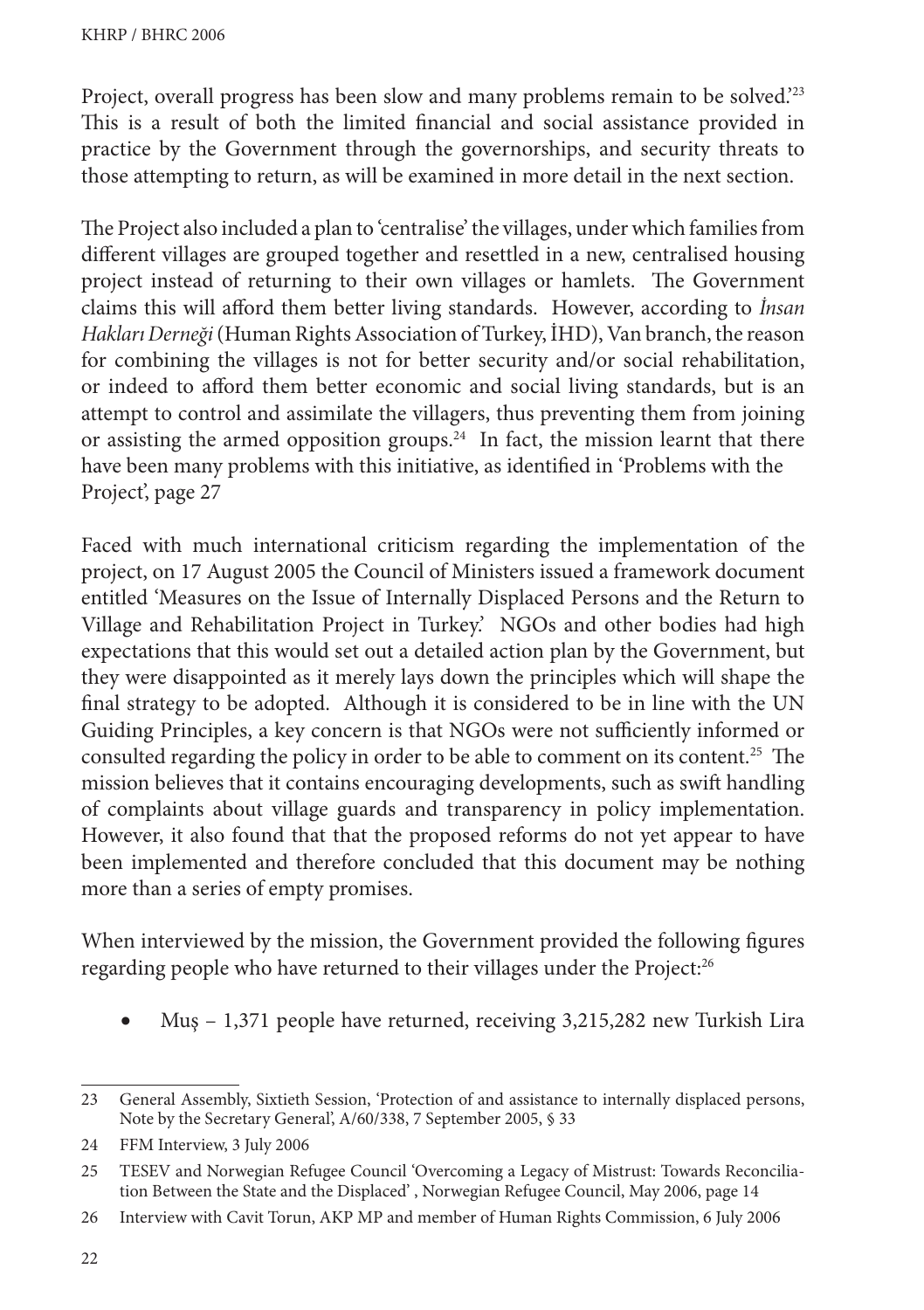(YTL) in kind;

- Tunceli 4,827 people have returned, receiving 5,452,341 YTL in kind and 31,000 YTL in cash;
- Van  $-$  8,216 people have returned, receiving 1,735,849 YTL in kind and 801,245 YTL in cash;
- Batman 6,217 people have returned, equal to 973 households, receiving 3,602,911 YTL in kind and 1,709,828 YTL in cash;
- Diyarbakır 19,806 people have returned, receiving 3,205,987 YTL in kind and 14,495,872 YTL in cash;
- Mardin 15,547 people have returned, receiving 1,742,228 YTL in kind;
- Siirt 18,565 people have returned, receiving 10,662,043 YTL in kind and 306,545 YTL in cash;
- Sirnak 18,902 people have returned, receiving 89,984 YTL in kind and 4,352,311 in cash.

According to the above figures, a total of 51,403,426 YTL was handed out to 93,451 people who have returned. The mission could not ascertain the precise definition of 'in kind': whether it was the mere provision of bricks, of labour to assist with rebuilding houses, or indeed the provision of infrastructure such as water or electricity. Although the mission cannot verify these figures, if they are accurate they equate to just 550 YTL per returnee - just over £200. The mission does not consider this amount to be even marginally satisfactory to meet the needs of those returning. The mission was also concerned about the lack of clarity and transparency regarding the implementation of the Project. Even when asked directly for more comprehensive information, the Government failed to provide exact figures detailing the number of villagers who have returned with specific Government assistance, the details of that assistance and the dates.<sup>27</sup>

#### **1. Obstacles to Return**

In spite of the establishment of the Project, there are still many obstacles which hamper the return of IDPs to their villages, including the continued relative economic underdevelopment of east and south-east Turkey, the absence of basic infrastructure, the lack of capital, limited employment opportunities and the security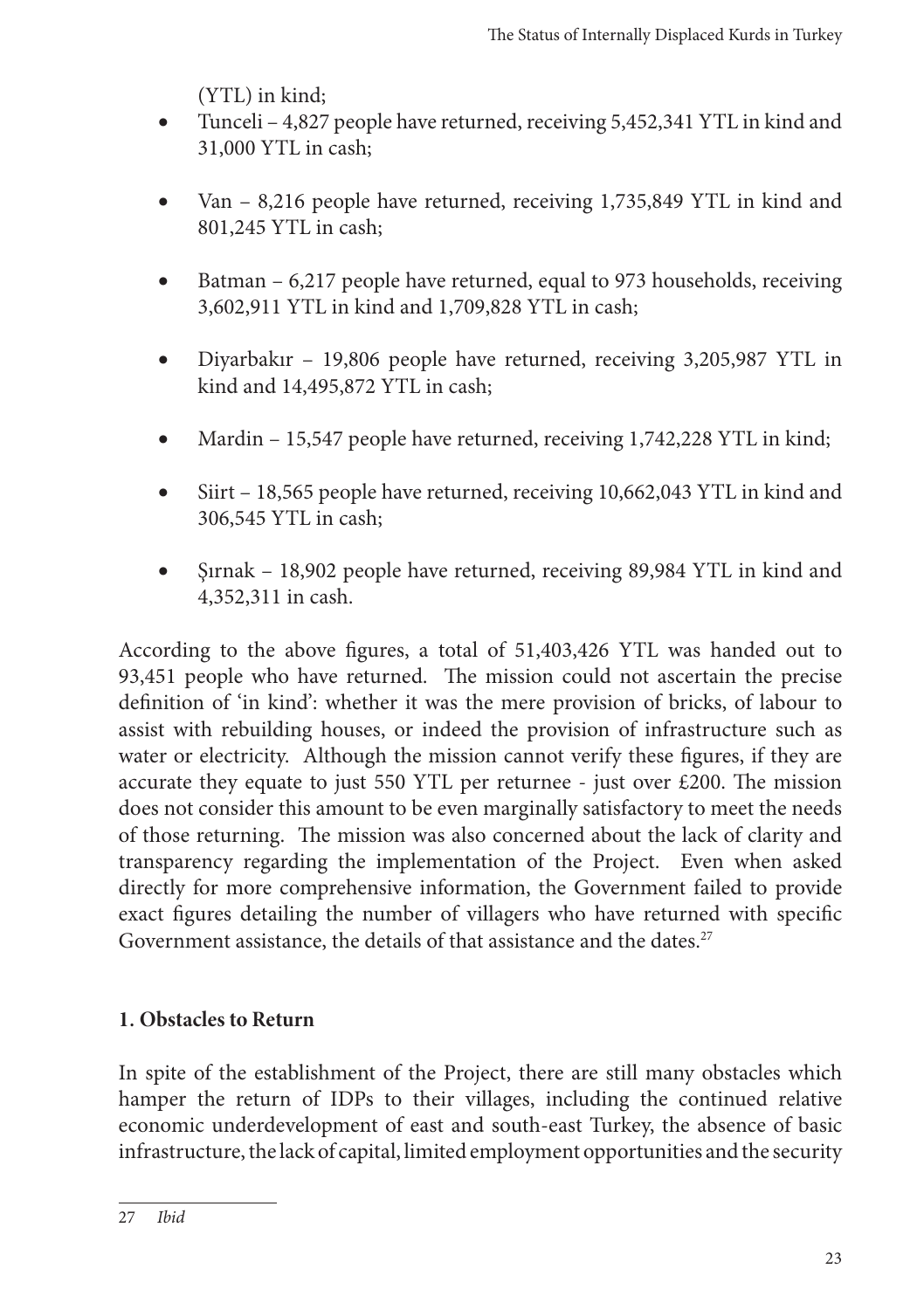situation, specifically landmines and village guards<sup>28</sup>. The latter are discussed in more detail below.

#### **a. Security situation**

As far as the mission believes, security forces do not specifically prevent IDPs from returning on the grounds of lack of safety. Yet security forces still maintain a strong presence in the south-east, charged with protecting national security, rather than protecting the IDPs. As a result, many IDPs cite the escalation of armed activity in the region since 2004 as the main factor which hinders them from returning. Further, the actions of both security forces and armed opposition groups have caused casualties among the military, civilians and opposition. This has resulted in a real risk that those who have managed to return to their villages may be reevacuated.29

According to the Van branch of Göç-Der, 10 days prior to the mission's visit to the region, two villages were evacuated by security forces in Tunceli and Batman. The forest near one of the villages, close to Silopi, was burnt for alleged security reasons, and the fire continued for around 20 days. When some villagers tried to extinguish the fire, they were warned off with cannon fire.<sup>30</sup>

Further, those who do return often face intimidation from the security forces, in particular those who have returned voluntarily and not through the Project. İHD Van branch reported to the mission that a returned villager in Gürpinar region, Van province, received a threatening letter from the village of Hatay, which appeared to be signed by the PKK. When he showed this letter to the military commanders, they simply took it from him and did not open an investigation, leading him and İHD to conclude that the letter was likely to have been written by the military in an effort to discourage villagers returning.<sup>31</sup> The mission heard similar evidence from an IDP family who had been evacuated from the village of Cadlıca, Çatak district in 1991, and currently live in the Bostaniçi district of Van. Last year, one member of the family had attempted to return to their village but had been detained by the security forces and threatened with death should he attempt to return again.<sup>32</sup> The mission was particularly concerned to hear reports of such behaviour by the state security forces, since this is aimed at - and to some extent successful in - not only hindering and discouraging others from returning but also instilling fear in those

<sup>28</sup> Turkey 2005 Progress Report, SEC (20050 1425, Brussels, 9 November 2005), page 39

<sup>29</sup> FFM Interview with İHD Van branch, 3 July 2006

<sup>30</sup> FFM Interview with Göç-Der Van branch, 3 July 2006

<sup>31</sup> FFM Interview, 3 July 2006

<sup>32</sup> FFM Interview, 4 July 2006, name of interviewee withheld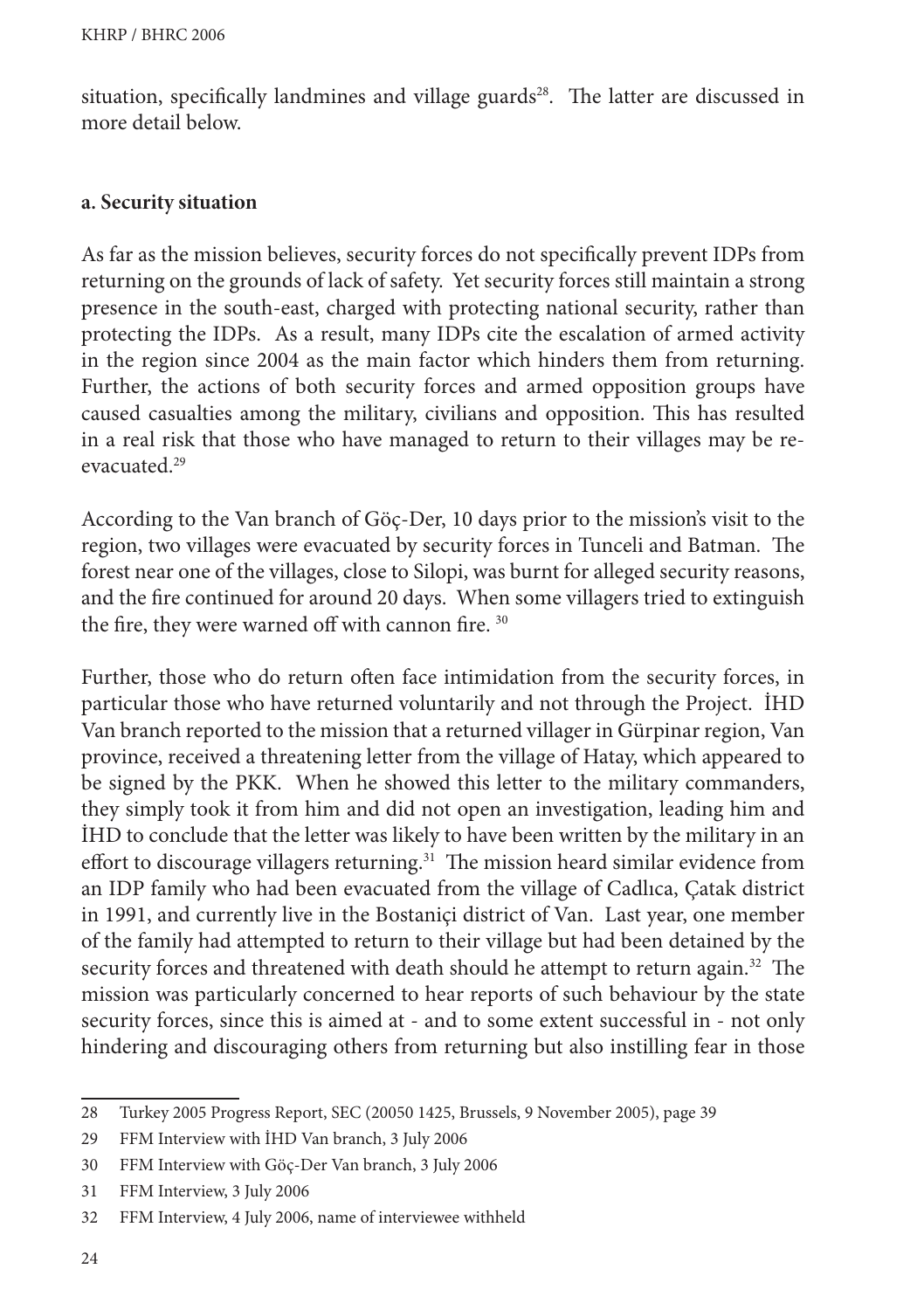who have returned.

#### **b. Landmines**

Landmines still pose a serious problem to those who have returned or who wish to return to their villages. The exact numbers and locations of landmines in Turkey are unknown. Although Turkey has committed to address 'problems caused by landmines laid by the terrorist organisations in the context of returns'33 and acceded to the Convention on the Prohibition of the Use, Stockpiling, Production and Transfer of Anti-Personnel Mines and on their Destruction in September 2003, landmines continue to be used by both armed opposition groups and security forces.



Landmine damage on the way to Taşnacak, July 2006

Indeed, the mission visited several returned villages in the Gürpınar region of Van, and witnessed the damage caused by a landmine which had exploded just two days earlier.<sup>34</sup> Although fortunately nobody had been injured on that occasion, the mine had exploded in the middle of the road and had the potential to cause much damage. Further, when passing through a checkpoint, the mission was discouraged by the military from visiting the region due to the presence of landmines. Although the mission believes that the real motivation behind this statement was to deter their visit rather than to protect them from the landmines, it was confused why the military had not been taking steps to clear the landmines and to educate local occupants about the associated hazards, as they were clearly aware of their presence.

<sup>33</sup> Measures on the Issue of Internally Displaced Persons and the Return to Village and Rehabilitation Project in Turkey, 17 August 2005, Principle B

<sup>34</sup> FFM visit to Taşnacak and Özlüce villages, 4 July 2006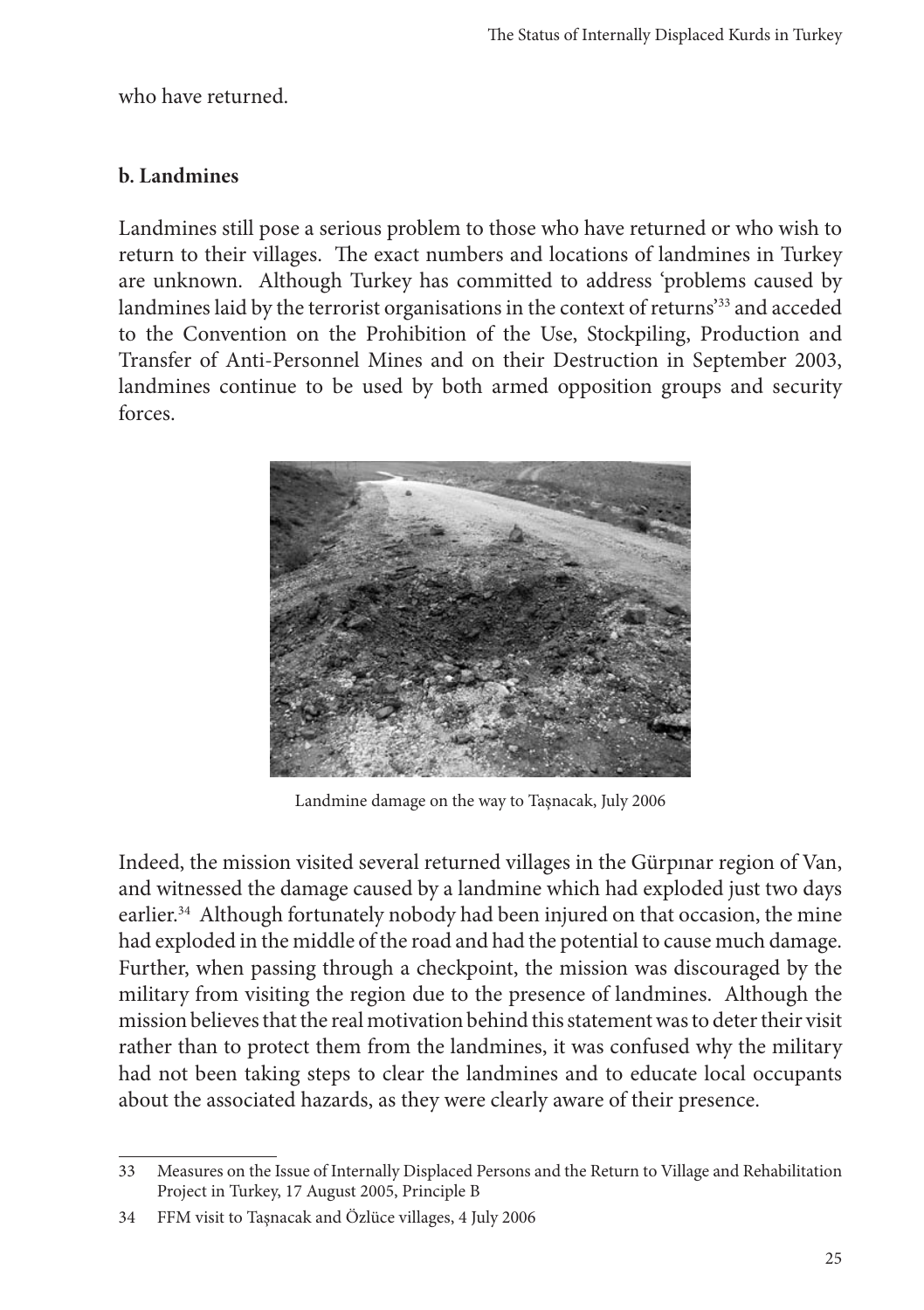#### **c. Village guards**

The village guard system was created on 26 March 1985 by a clause added by Law no 3175 to the 1924 Village Law (Law no 442). The system is currently operating in 22 provinces of south-east and eastern Turkey. Little is known about the principles by which village guards are appointed or dismissed, or indeed what their duties entail precisely, since the Implementing Regulation on Law 3175 is classified on grounds of 'national security'.35

According to the Ministry of the Interior, as of 7 April 2006, there were 57,714 village guards in the region. There are also voluntary village guards: civilians who volunteer to become guards with the ostensible purpose of protecting themselves and their families against armed opposition groups. Although the hiring of all village guards should have been discontinued in accordance with a government decree of 2000, a local news report has reported that 650 voluntary village guards have recently been hired in the Sason district of Batman<sup>36</sup>. The mission was concerned to learn that those villagers who agree to become village guards are more likely to be offered the opportunity to return to their village and similarly granted rehabilitation assistance under the Project.37

There is much evidence of violence and other criminal activities on the part of the village guards. In 2003, seven villagers went back to their village in the region of Muş and were killed by the village guards<sup>38</sup>. According to the Ministry of Interior, between 1985 and 2006, over 5,000 crimes by village guards were reported. Approximately half of these were 'terror related', whilst the remainder concerned crimes against property, crimes against individuals including murder and attempted murder, and smuggling of forestry products and arms.<sup>39</sup> The mission suspects that the actual number of such incidents is in fact much higher, as a result of both the Turkish Government's frequent failure to record and investigate complaints against village guards, and the reluctance of victims to report such events, for fear of recrimination. These issues have been recognised by the ECtHR, notably in a recent and damning judgment against the Turkish Government, which found it in violation of Articles 2 and 13 ECHR in relation to the killing of Mehmet Bilgin and the failure of the local authorities to adequately investigate the incident and prosecute the perpetrators.40 Mr Bilgin was shot and killed by village guards in August 1994. He had been

<sup>35</sup> TESEV and Norwegian Refugee Council 'Overcoming a Legacy of Mistrust: Towards Reconciliation Between the State and the Displaced' , Norwegian Refugee Council, May 2006, page 20

<sup>36</sup> See 'Sason'da 2 bin 259 Korucu', *Batman Gazetesi* 16 June 2005, available at www.bianet.org

<sup>37</sup> FFM Interview with Van branch of İHD, 3 July 2006

<sup>38</sup> FFM Interview with Van branch of Göç-Der, 3 July 2006

<sup>39</sup> Article in *Radikal* , 27 July 2006

<sup>40</sup> *Bilgin v Turkey*, Application No 40073/98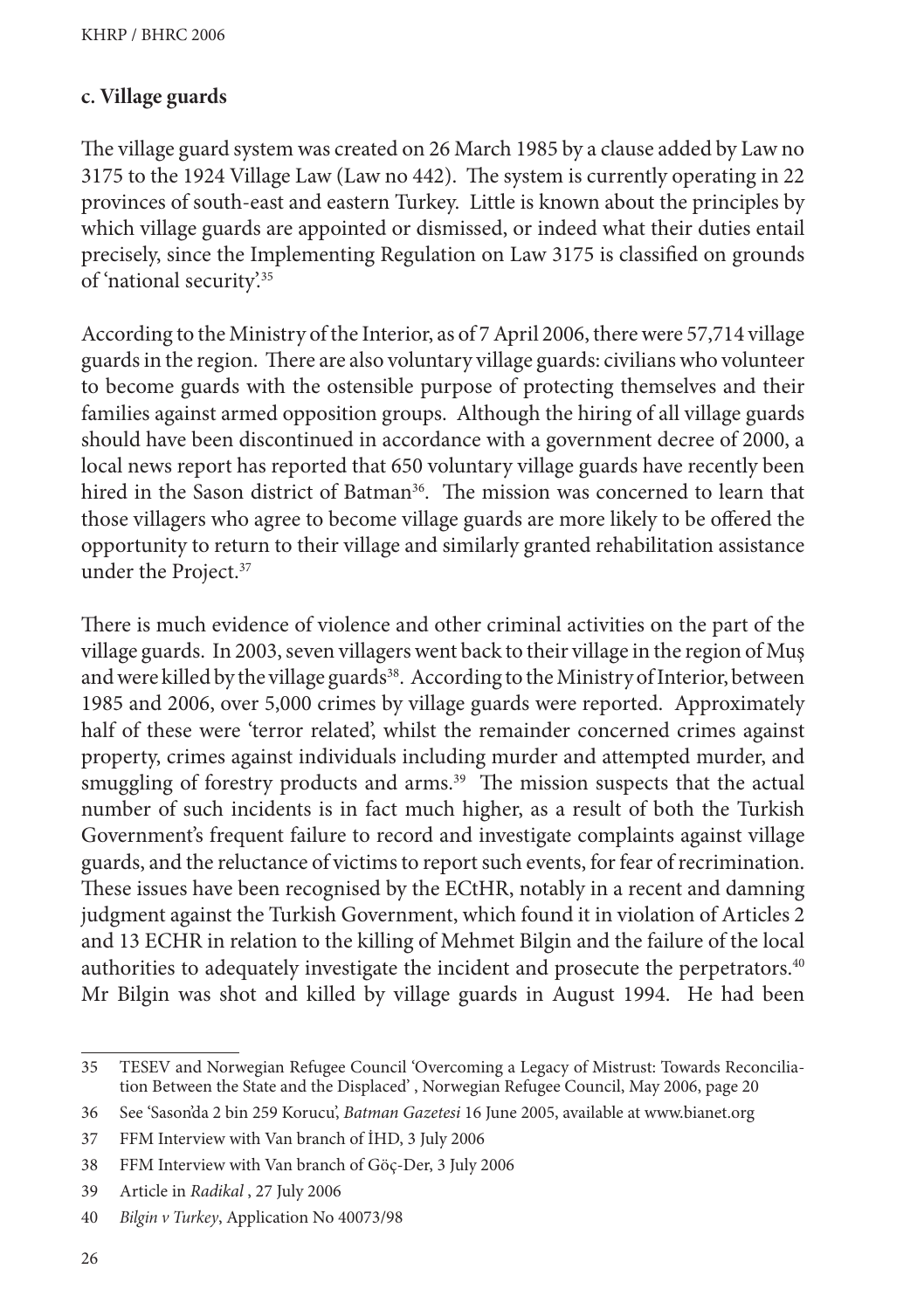forcibly evicted in 1992 from his village of Datvaran, Batman province, to the centre of Batman, and, unable to adapt to his new environment, frequently wandered on the roads between the surrounding villages.

#### **2. Problems with the Project**

The mission identified a number of problems with the Project, which it found fails to meet the necessary international standards of redress. These include the failure to provide adequate resources, making return reliant on various conditions, and intimidation by state security forces, as explained further below.

#### **a. Failure to provide adequate and consistent resources**

The implementation of the Project has not been sufficiently transparent, as identified at page 23 above, and the authority to allocate payments rests with the governorship and sub-provincial governorships, which have created inconsistencies in the allocation of financial assistance for returns in the different provinces.<sup>41</sup> Moreover, villagers who wish to return to their villages – or have no choice to return due to lack of funds and extremely harsh living conditions in the cities - are seldom provided with adequate building materials and/or health and education services to support the number of people in the villages.



Ruined Buildings in Taşnacak, July 2006

The mission visited the hamlet of Tasnacak<sup>42</sup> in Gürpinar province<sup>43</sup>. Here, the

<sup>41</sup> FFM Interview with Göç-Der, 3 July 2006

<sup>42</sup> Xirabedar in Kurdish

<sup>43 4</sup> July 2006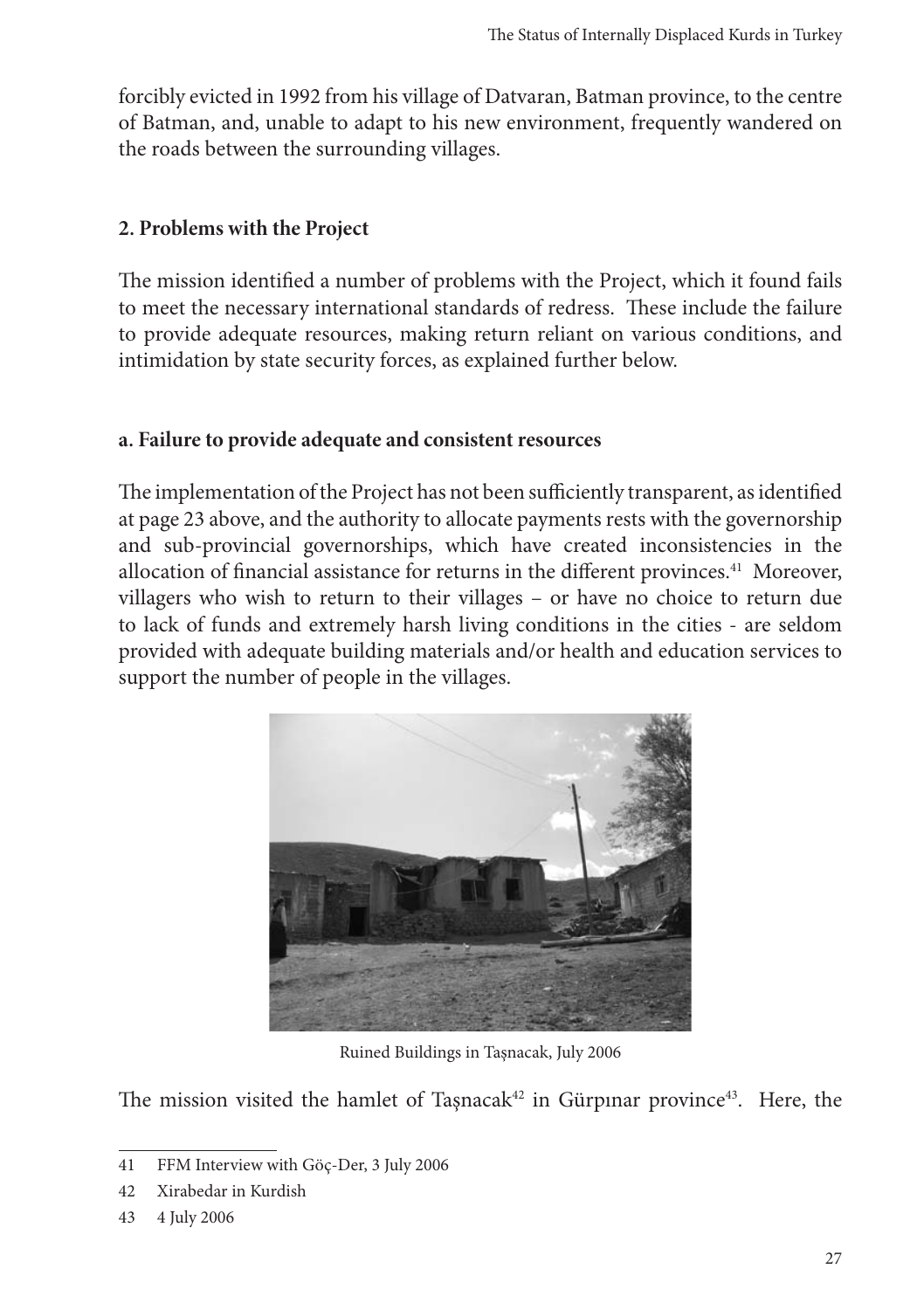population of approximately 150 people had entirely abandoned their homes in 1994, due to opposing pressures from both sides to the conflict – the military and the armed opposition - in relation to becoming village guards. Taşnacak was then burnt and the majority destroyed by the security forces. In 2001, the first villagers started to return and rebuild their homes, and the hamlet is now occupied by approximately 100 people, although some return to Van during the winter due to the harsh weather conditions.

The mission learnt that, despite applying under the Project, the inhabitants of Taşnacak did not receive any state assistance. It took the villagers around six months' hard work to reconstruct the hamlet to its current state, although it is still not finished. There is one tap to support the whole village, and there is no safe drinking water. The village was however connected to electricity in 2006. There is no school or health clinic: the nearest hospital is 50 km away and the nearest school is an hour's walk. The houses are very basic, with just one or two rooms housing families of up to fifteen people; each one has an underground bread oven at the front. One family, lacking the finances to build themselves a home, lived in a makeshift tent: they could not afford to pay rent in Van and therefore had no choice but to return home with their fellow villagers. The inhabitants complained of health problems as a result of malnutrition and poor sanitation, particularly in the case of the women and children. Since returning to the village, seven children all under the age of three had died, and one male had died, being unable to support himself or his family.

The mission also visited a returned village, Özlüce, which had been offered some assistance under the Project. Özlüce had been evacuated and then burnt by state security forces in 1996, after which it remained abandoned until 2001. Prior to evacuation, there had been 60 houses accommodating around 500 people. Of these former inhabitants, 27 families, totalling 200 people, had returned. The state authorities had provided them with some bricks to rebuild the houses, had built a school and a mosque, and provided approximately 13 sheep to each family. While the mission encourages and welcomes the assistance provided, it was clear that help was still needed – for example, through the provision of the necessary infrastructure. The entire village obtained water from one of two taps, and there was no health clinic or services of any kind. Further, not enough assistance had been provided to allow the whole village to return, leaving the remainder to continue living under difficult conditions in Van.

#### **b. Conditional return**

Some of those who have returned have been forced to accept re-housing in a centralised village (as explained at page 22 above). This has created problems as the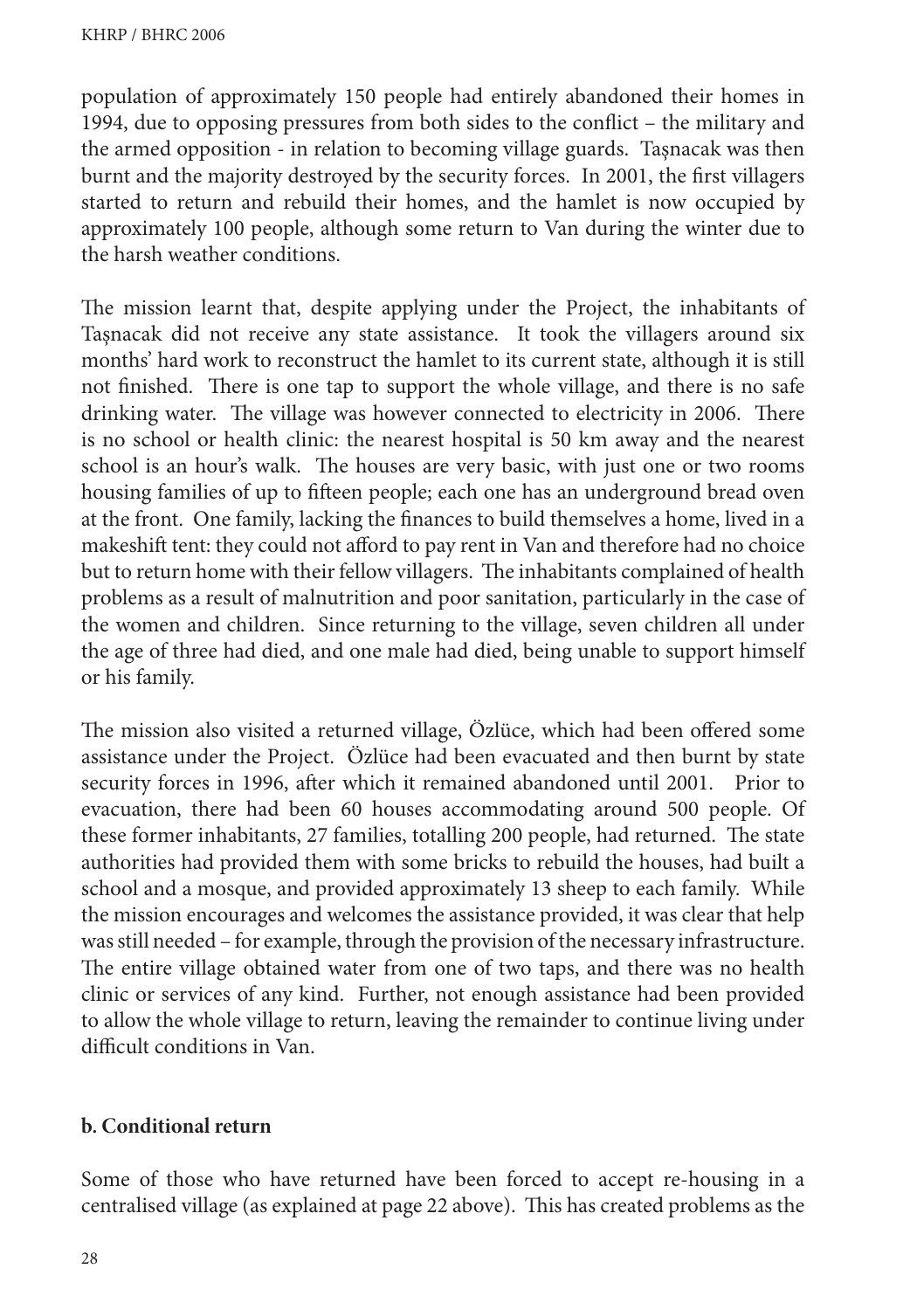villagers lack adequate resources. According to İHD Van, some of the inhabitants of several villages from the Özalp district of Van were combined and returned to Dorutay, Özalp. However, these rehabilitation efforts are not satisfactory to the villagers – for example, they have not been provided with soil to resume farming.<sup>44</sup> In this and many other instances where villages have been combined, there is frequently a problem with access to adequate land, which villagers who are subsistence farmers require to support themselves as there is no other source of income. Where the number of households in a village is increased from 50 to 500, there is insufficient arable land to divide between the families and they cannot support themselves. Further, animosities emerged during the course of the armed conflict between the different social and cultural groups and consequently, many families do not want to be re-housed in centralised settlements. İHD informed the mission that it would be a far more suitable solution for the IDPs to return to their original village and make use of their previous land, since they are accustomed to it.45

#### **c. Perceived security threat and intimidation**

The mission learnt of allegations that villagers who were, and still are, believed by state authorities to support armed opposition groups, will not only be denied assistance under the Project but will also be intimidated by state security forces if they return. The mission understood that it is usually the security forces' suspicions that links exist between certain villagers and armed opposition groups that provide the fuel for this intimidation: yet such suspicions will often be arbitrary and without sufficient basis. The hamlet of Taşnacak, for example, had not been offered any assistance under the Project, yet a village nearby, Özlüce, had been offered resources. It was suggested to the mission that the reason for this was Taşnacak's perceived links to the PKK<sup>46</sup>

Further, villagers in Taşnacak reported regular intimidation on the part of the military. During the mission's visit, members could clearly see soldiers observing their actions from a nearby hilltop and it was clear that the mission had been followed from the military checkpoint. The villagers also reported that they received regular visits from the soldiers between three and four times per week.<sup>47</sup> The villagers believed these visits resulted from other villagers and village guards making complaints to the soldiers, which were motivated by feudal jealousy. The villagers also expressed concern that the mission's visit might stir up further interest

<sup>44</sup> FFM Interview, 3 July 2006

<sup>45</sup> FFM Interview, 3 July 2006

<sup>46</sup> FFM Interview with Göç-Der, 4 July 2006

<sup>47</sup> FFM visit to Taşnacak, 4 July 2006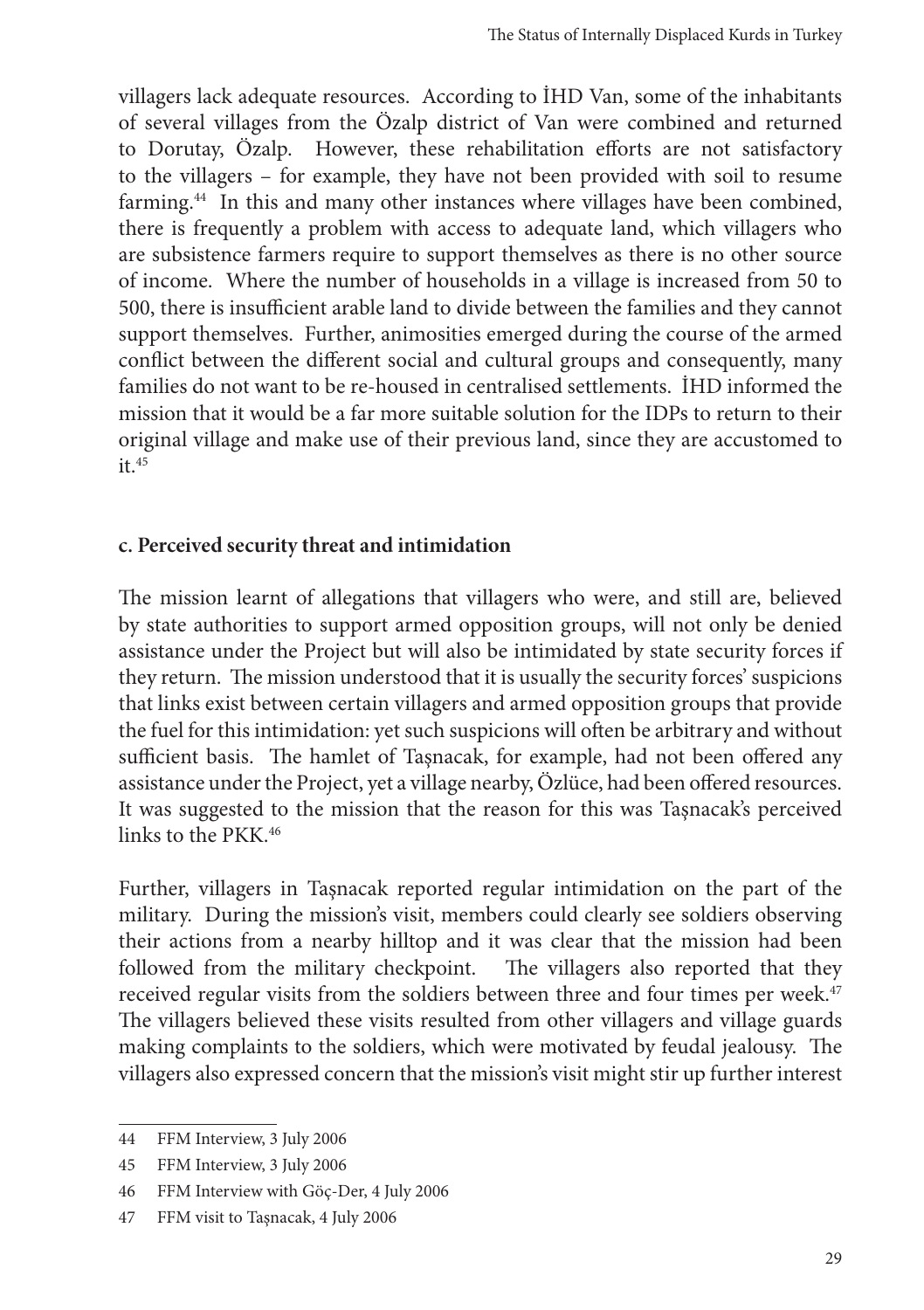and intimidation from the military upon its departure.

Similarly, despite prior agreement to the mission's visit, several of the villagers at Özlüce became visibly upset at the mission's presence there, fearing future intimidation and recrimination from the security forces.<sup>48</sup> Having witnessed the military interest in its visit to Taşnacak, the mission immediately complied with the villagers' requests and left the village.

<sup>48</sup> FFM visit to Özlüce, 4 July 2006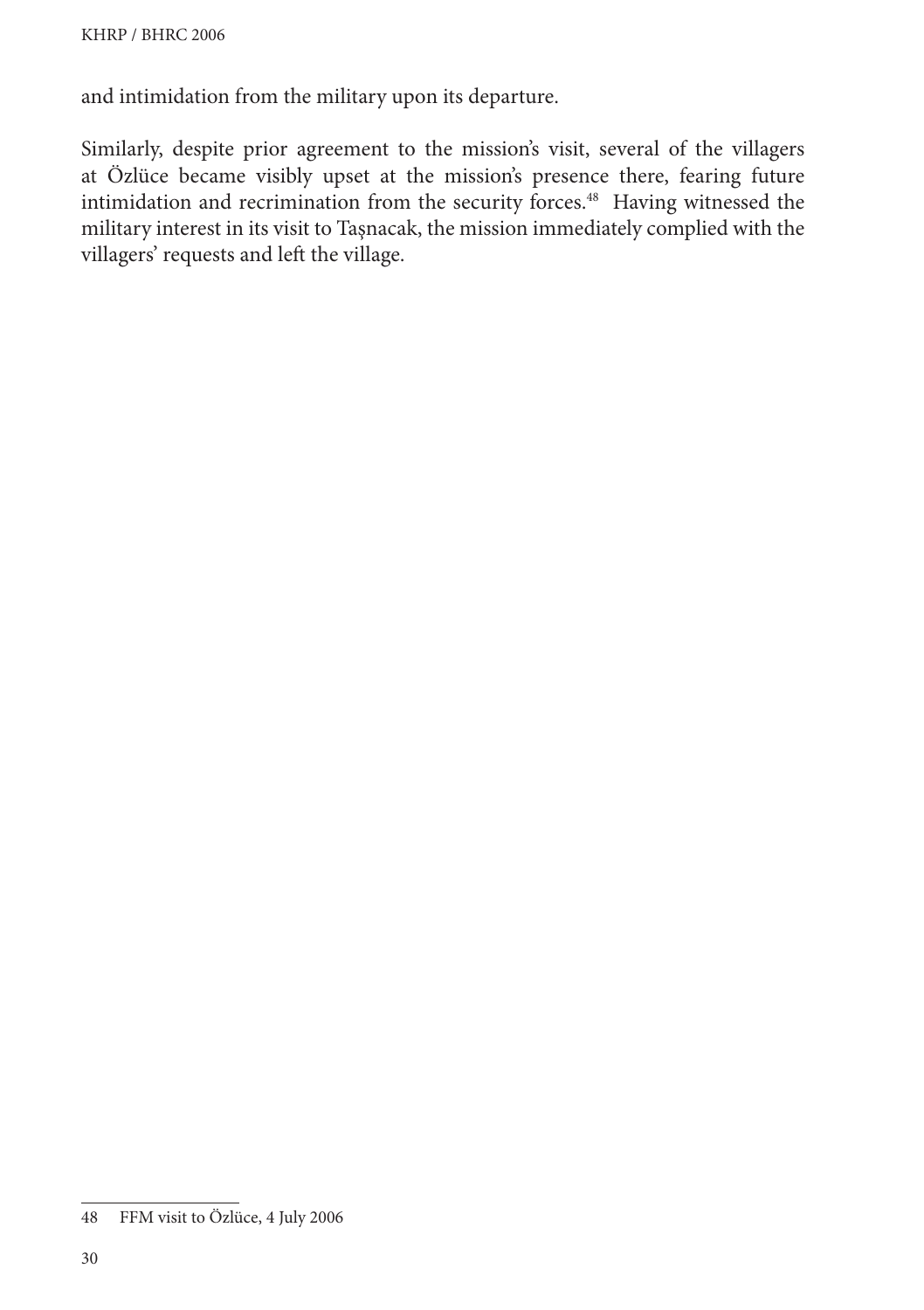### Section 2: Law on Compensation for Damage Arising From Terror

#### **Introduction: Aims and Objectives**

In May 2003, the EU's Accession Partnership with Turkey required that 'the return of internally displaced persons to their original settlements should be supported and speeded up.' On 17 July 2004, Turkey passed the Law on Compensation for Damage Arising from Terror (Law No.5233), which came into effect on 27 July 200449. This offers displaced villagers from south-east Turkey the possibility of receiving compensation for material losses, including land, homes and possessions, in the context of displacements that happened between 19 July 1987 and 17 July 2004.

Law 5233 compensates for material damage inflicted by armed opposition groups and security forces combating those groups. It provides for the establishment of provincial damage assessment commissions, which will investigate deaths, physical injury, damage to property and livestock, and loss of income arising from the inability of the owner to access their property between the applicable dates. The provincial commissions are comprised of a deputy provincial governor and six other members: five civil servants and a board member of the local bar association. After assessing each claim, they propose a figure for compensation based on principles set out in tables of compensation levels and, for damage to property, levels established in laws on compulsory purchases.

In terms of payment, the compensation law offers two levels of opportunity. Firstly, the assessment commissions may make reasonable offers to the displaced persons, which would provide an early injection of cash or materials which the villagers can use to re-establish themselves in their former homes. However, if the commission's offers are too low and do not adequately compensate the level of loss, the villagers can go to court to improve the offer.

By 3 May 2006, 195,463 people had applied to the Compensation Commissions, yet

<sup>49</sup> *Resmi Gazete*, no 25535, 27 July 2004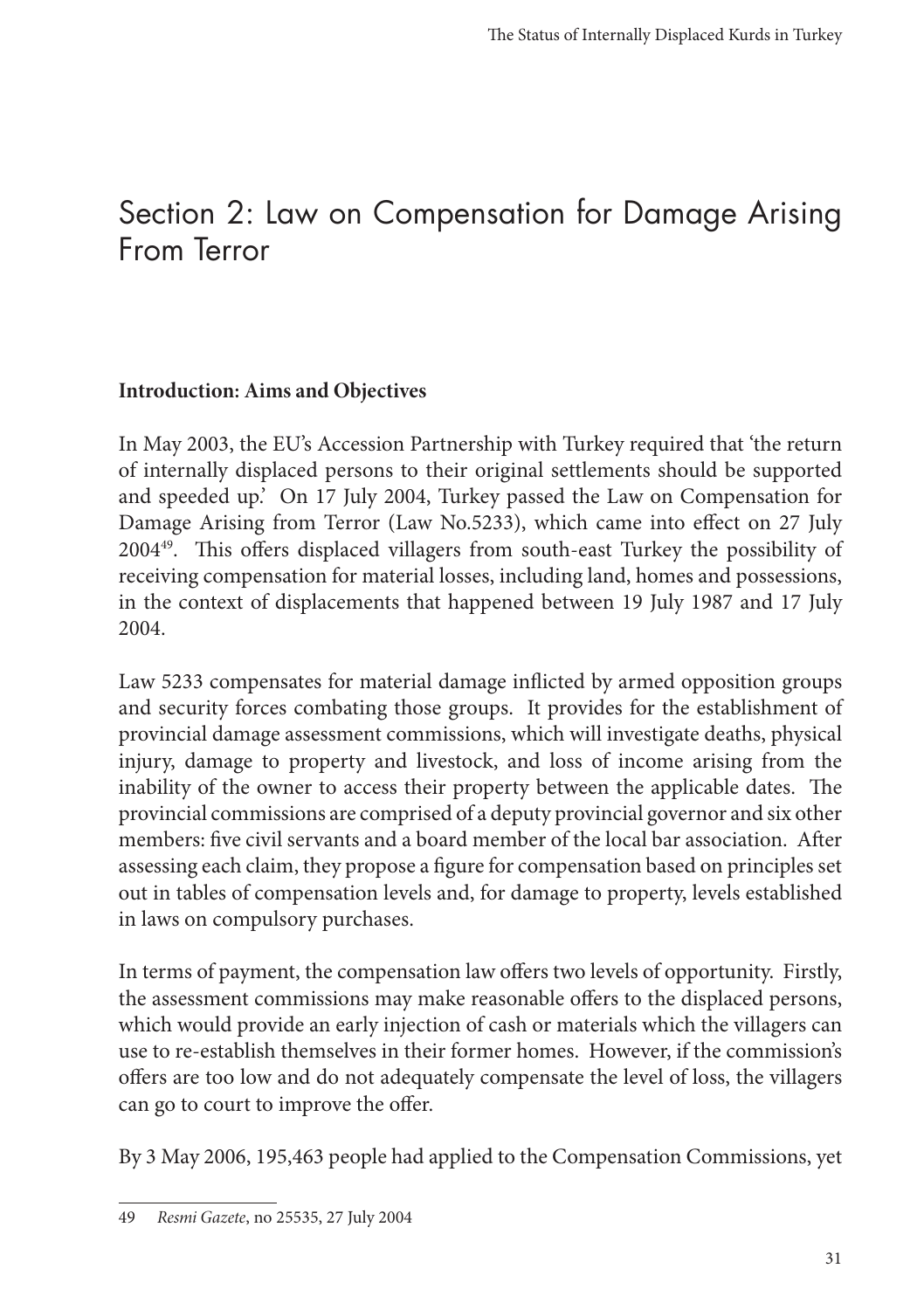only 27,011 (13.8 per cent) had been decided, and only 11,899 of those applications were successful (44 per cent).<sup>50</sup> The following sections examine why these figures are so low and identify a number of barriers to redress for IDPs in south-east Turkey.

#### **1. Overview of the Machinery of the Compensation Law**

The main provisions of Law 5233 are as follows:

**Article 1** lays out the aim of the law, which is to grant compensation for pecuniary damages suffered due to terrorist acts or during the operations combating terrorism.

Under **Article 2**, Law 5233 offers displaced villagers from south-east Turkey the possibility of full compensation for material losses, including land, homes and possessions in the context of displacements which happened between 19 July 1987 and 17 July 2004. There must be a direct causal connection between the fight against terror and the damage.

Regulations for implementing the law were published in the *Official Gazette* on 20 October 2004. The deadline for applications to be submitted for compensation for material loss was 27 July 2005, and the provincial loss-assessment commissions are to complete their work of assessments and compensation offers to villagers by January 2006 or April 2006 at the latest (a three month time extension is allowed). However, in January 2006, under the Law on the Amendment of Law on Compensation for Damage Arising from Terror (Law No  $5442$ ),<sup>51</sup> the deadline for applications was extended to 3 January 2007, although claims must be decided within six months of the date of application (with a potential extension of three months by the Governor's office).

Law 5233 is not designed to compensate for non-pecuniary damages and the restricted application of the law in regard to 'reasons of terror' or 'combating terror' appears to be contradictory to the general aim of the law. Damage assessment commissions are established on a provincial level to investigate deaths, physical injury, damage to property and stock, and loss of income arising from the inability of the owner to access their property. These assessment commissions will propose a figure for compensation on each complaint on the basis of principles laid down in tables of compensation levels and, for damage to property, levels established in laws

<sup>50</sup> ANF news agency, Ankara, 21 July 2006

<sup>51</sup> Passed by Parliament on 28 December 2005 and came into effect on 3 January 2006, published in Resmi Gazete, no 26042, 3 January 2006; interview with Cevat Aktaş, Bar Association member of Van Compensation Commission, 3 July 2006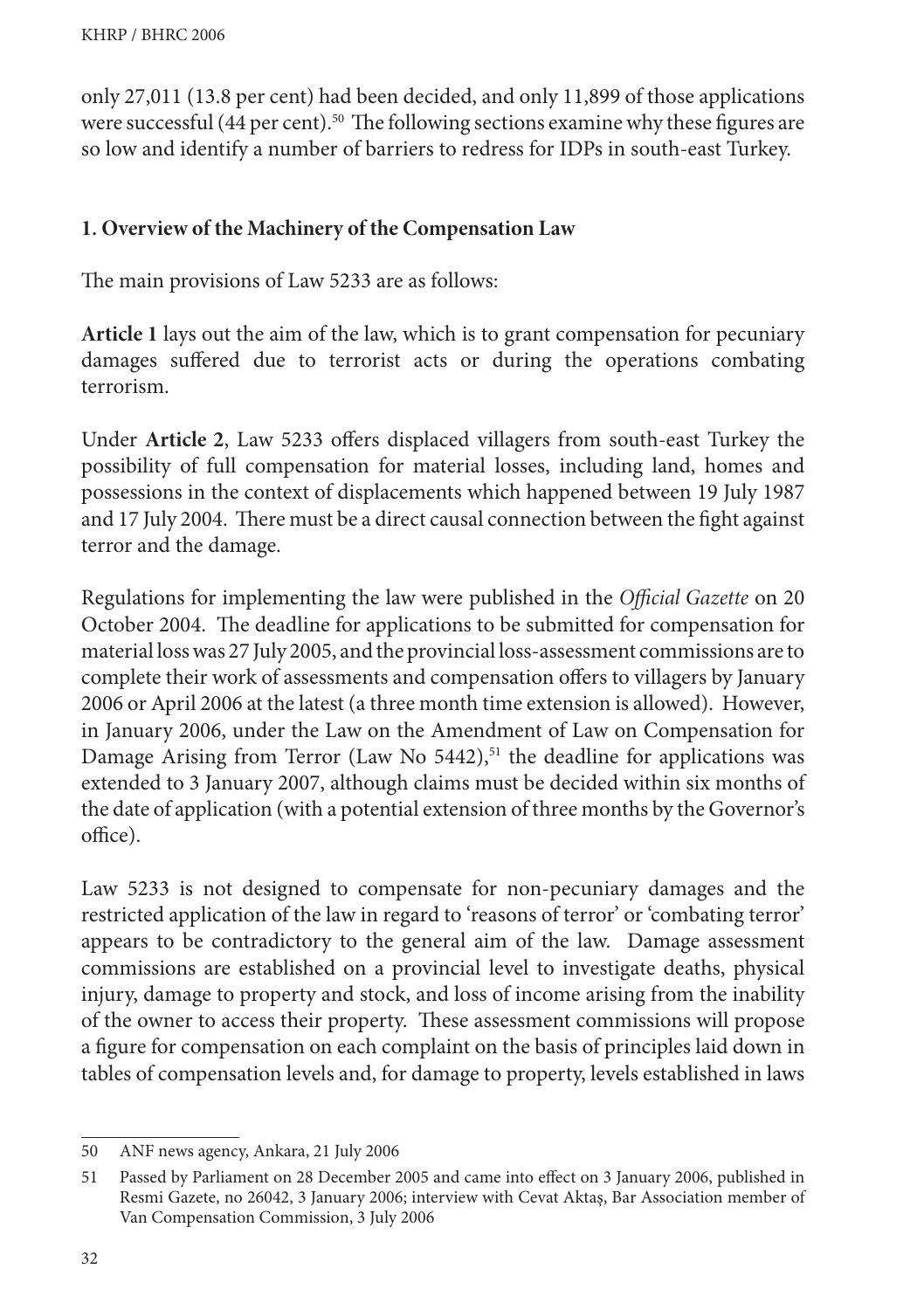on compulsory purchase.

**Article 2** also sets out the damages that are excluded from the law and which are not going to be compensated by the State, as follows:

- a) Damages that were previously compensated by the Government with the allocation of land or house or by other means;
- b) Damages that were compensated in accordance with a court judgment;
- c) Compensation previously paid in accordance with a judgment or friendly settlement decision of the European Court of Human Rights;
- d) Damages which occurred as a result of economic and social migration, rather than terrorism, or as a result of voluntarily migration which was not motivated by security concerns;
- e) Losses that were incurred through the intentional acts of the individuals;
- f) Losses suffered by those who were convicted under the scope of Articles 1, 3 and 4 of the Anti-terror Law and sentenced for aiding and abetting the PKK.

According to **Article 4**, the commissions were to be set up to review applications within ten days of passing Law 5233. Regional governors have the task of appointing the heads of the commissions. Each commission is comprised of a deputy provincial governor, five civil servants responsible for finance, housing, village affairs, health and commerce, and a board member from the local bar association. According to Article 1 of Law 5442, the Chair and Commission members are paid a fee for their attendance, however this is limited to a maximum of 6 sessions per month at a rate of 22 YTL per session.

**Article 6** provides that the commissions must decide claims within six months of being lodged, with a possible extension of three months if necessary.

Under **Article 8**, the damage will be determined according to the statement of the applicant together with information and evidence from the judicial, administrative and military authorities.

**Article 9** sets out the amount of compensation that can be awarded in situations of injury, death, and infringement of life. However, it is particularly concerning that pecuniary compensation is less when compared to the Pecuniary Compensation Law, Law number 2330, which relates to compensation to state agents – including village guards - subjected to damage when protecting security and public peace.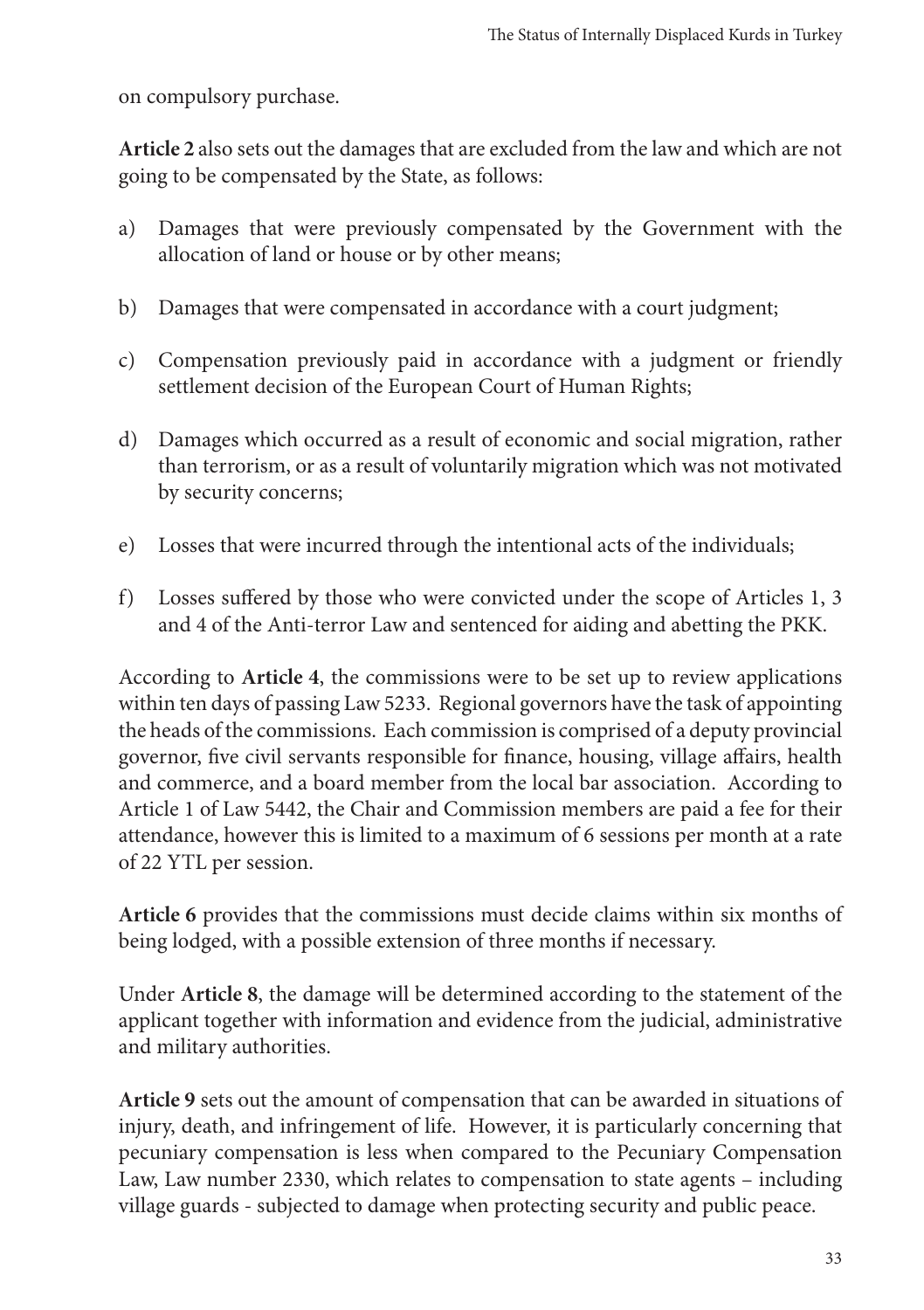**Article 13** states that the losses shall be paid from the fund set out in the Interior Ministry budget, on the approval of the governor. The Interior Ministry must approve any payment over 20,000 YTL. Law 5442 raised this figure to 50,000 YTL.

Under **Article 17**, a regulation setting out details of the implementation of Law 5233 is to be drafted by the Interior Ministry and issued by the Council of Ministers within 2 months of the law coming into force, that is, by 27 September 2004. Applicants must apply to the governors for compensation and they have one year in which to do this (this deadline was extended by Law 5442 to 3 January 2007).

#### **2. Lack of Independence of Assessment Commissions**

Each claim for compensation under Law 5233 is assessed by the local Compensation Commission, which is composed of six civil servants and one independent member, a lawyer appointed from the local bar association. A KHRP/BHRC fact-finding mission in 2005 voiced concerns that the commissions' constitution invites conflict of interest and threatens to undermine their impartiality and independence. It will come as no surprise that government-appointed civil servants are more likely to be motivated by their own employment-related concerns – including job security and promotion prospects – when determining compensation claims, than the one independent member. Now that compensation claims are starting to be decided, the mission learnt that these concerns are proving to be true.

The recent inclusion of a seventh independent member within the commissions was the result of a request by Mesut Değer, an MP for CHP and a member of the Human Rights Commission, when the law was being debated in Parliament<sup>52</sup>. Although this development should be welcomed, the mission learnt that Mesut Değer had in fact proposed that the commissions be composed of three independent members – a lawyer, a construction engineer and a health professional - in addition to the six civil servants<sup>53</sup>. The Government, however, only accepted the inclusion of the first. Similarly, the Van branch of Göç-Der commented that the inclusion of representatives from local civil society organisation and/or of sociologists and psychologists would have been a welcome development.<sup>54</sup> The mission believes that not only would the inclusion of more balanced, evenly-matched commission members potentially help to achieve accurate and consistent calculations of the compensation claims, it would also assist with the appearance of impartiality and neutrality towards IDP applicants, thereby potentially assisting in reducing the

<sup>52</sup> FFM Interview, Mesut Değer, CHP MP and member of the Human Rights Commission, 6 July 2006

<sup>53</sup> *Ibid*

<sup>54</sup> FFM Interview, 3 July 2006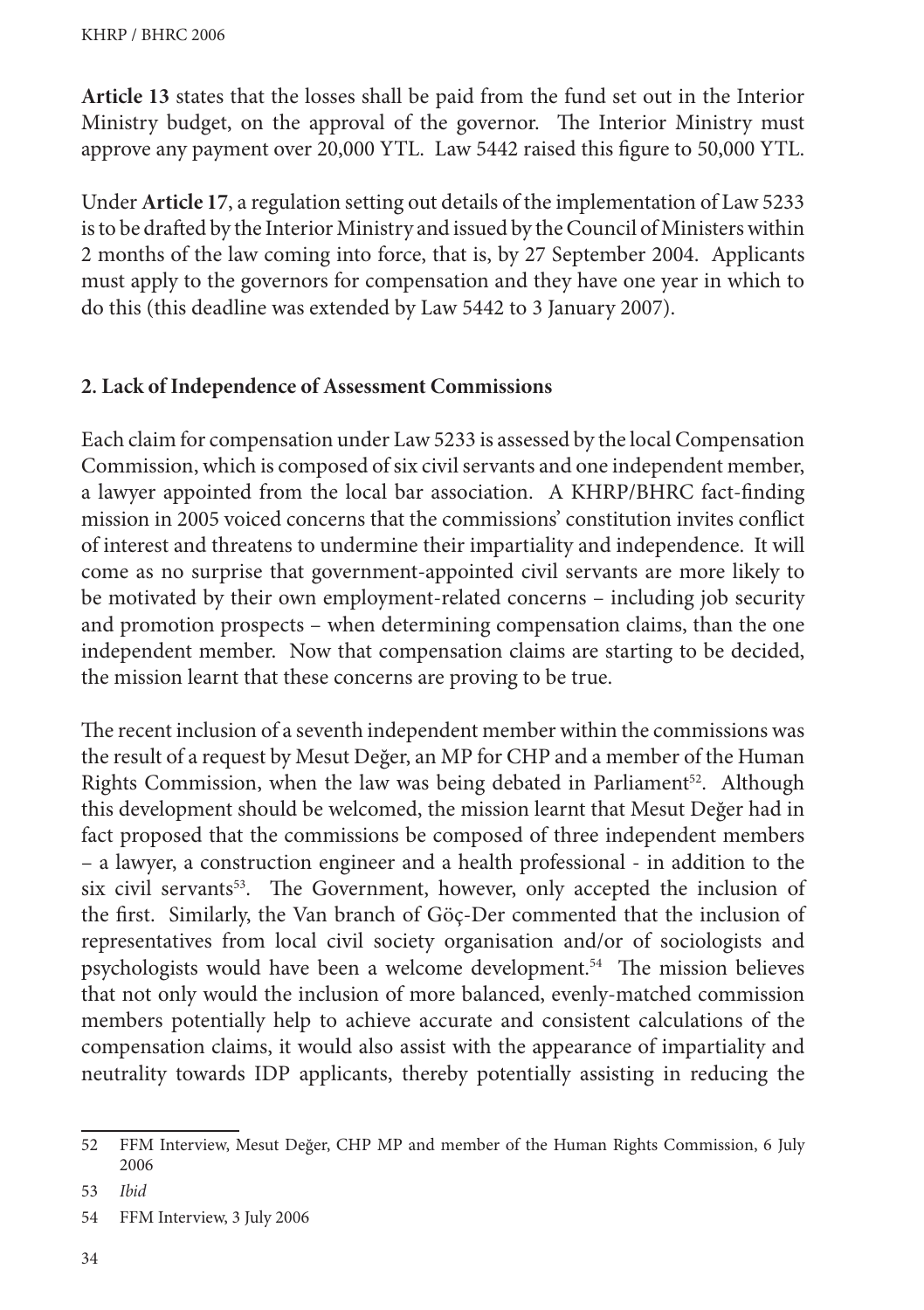tension between the state and the individual.

The mission heard significant evidence to support its fears regarding the commissions' lack of impartiality and independence. Cevat Aktaş, the bar association member appointed to Van Compensation Commission, stated that 'his only competence is to sign' [the compensation agreements or *sulhname*].55 According to Mr Aktaş, the members of the commission 'are people very close to the state'. The mission was further concerned to hear allegations that, in fact, it is not the commissions who reach the decisions but, instead, members of the provincial special administration. 'I cannot influence the decision of the commission in any way. It is not even possible to give a dissenting opinion. The provincial special administration [which is part of the Governor's office] makes the decisions and all we do is sign them. We would like to contribute to the process and for our views to be considered.'56 Therefore, it would seem that even the civil servants have little control over the determination of the compensation applications, as the decisions are made by the secretariat. According to Cevat Aktaş, the secretariat of each commission is composed of two police men, the lawyer of the special provincial administration, two other lawyers who report to the other lawyer, and one or two other civil servants. 57 This issue has been brought to the attention of the Ministry of Interior and the commission members had been asked to submit written opinions on the same. However, the Government had not yet responded to these or taken any action to resolve the situation.<sup>58</sup>

Where a claim is accepted, the commission will appoint surveyors who visit the property and measure it in order to calculate the appropriate amount of compensation, and then suggest a compensation figure to the commissions. It would seem that these bodies are efficient and calculate the correct amount of compensation due. According to Tahir Bey of Mazlum-Der, who has attended some of these surveys in Van province, the surveys are usually very accurate and record the correct measurements. It is therefore the commissions, rather than the experts, who are responsible for the reduced awards, since it is the commissions who subsequently reduce the payments: the authority of the expert surveyors is limited in this respect.<sup>59</sup>

In addition to the concerns regarding independence and impartiality, the mission identified a practical problem regarding the working of the commissions. The members' appointments to the commissions are in addition to their regular employment, which often causes conflicts, since they are unable to give full

<sup>55</sup> FFM Interview, Cevat Aktaş, 3 July 2006

<sup>56</sup> *Ibid*

<sup>57</sup> FFM Interview, Cevat Aktaş, 3 July 2006

<sup>58</sup> *Ibid*

<sup>59</sup> FFM Interview, 4 July 2006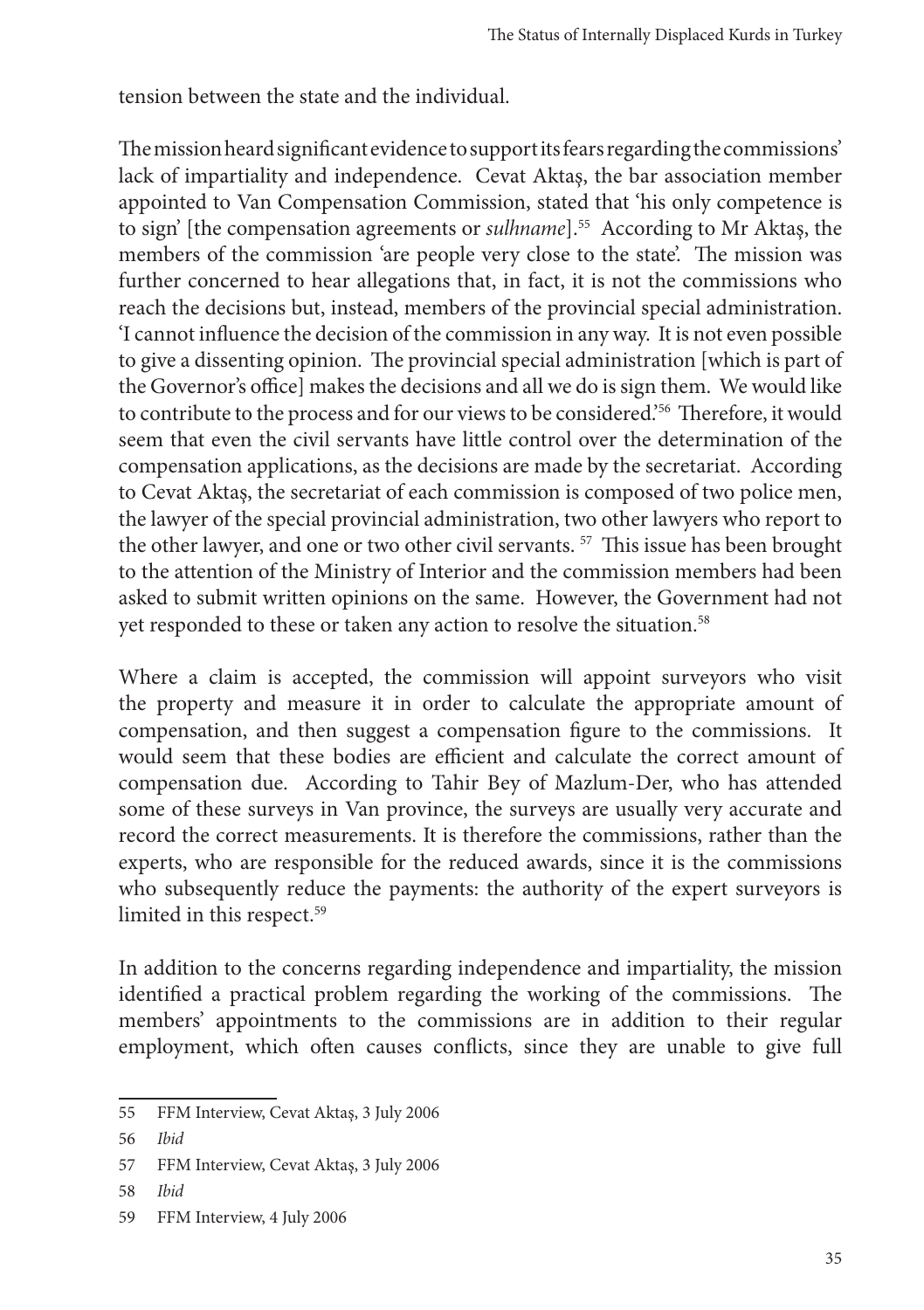commitment and attention to their duties as commission members. Cevat Aktaş stated that commission members, including himself, are often unable to attend commission meetings due to the requirements of their daily work – in his case, he often has to attend court when the commission meetings take place.<sup>60</sup> Not only does this place an additional burden on the already vast workload of the commission members, it is also bound to decrease the productivity of the commissions and, as a result, the commission decisions rely to some extent on the goodwill of members. Since the introduction of Law 5442, commission members are now paid monthly wages of up to 132 YTL per month<sup>61</sup> - Article 1 provides that commission members should be paid 22 YTL per session up to a maximum of six sessions per month, an introduction to be welcomed. However, the mission believes that the appointment of full time commission members would be more appropriate and effective.

#### **3. Exclusion from Compensation**

The KHRP/BHRC 2005 fact-finding mission identified a number of affected individuals who are automatically excluded from applying to the commissions for compensation, either because they have already been compensated, because they are 'voluntary' evacuees or because they had been convicted under the Anti-Terror Law. These concerns have been borne true: out of 27,011 applications considered by the commissions before 3 May 2006, 15,112 were rejected.<sup>62</sup> Of these, 4,980 were considered 'outside of the scope 'of Law 5233, and 1213 were rejected for lack of information and documents.

Now that the Compensation Commissions have started to review and assess the compensation claims, the results clearly show that, in addition to the above problems, various other applicants are excluded. This may explain why, out of the 27,011 applications decided by 3 May 2006, only 11,899 – 44 per cent - were awarded compensation.<sup>63</sup>

#### **a. Access to pasture**

Prior to evacuation, many villagers used the pasture within the highlands to graze their animals. However, they were subsequently prevented from doing so by the gendarmes, on grounds of security. Having lost the main method of feeding their animals, they were forced to sell them at a low price – yet have been unable to

<sup>60</sup> FFM Interview, Cevat Aktaş, 3 July 2006

<sup>61</sup> *Ibid*

<sup>62</sup> ANF News Agency, Ankara, 21 July 2006

<sup>63</sup> ANF News Agency, Ankara, 21 July 2006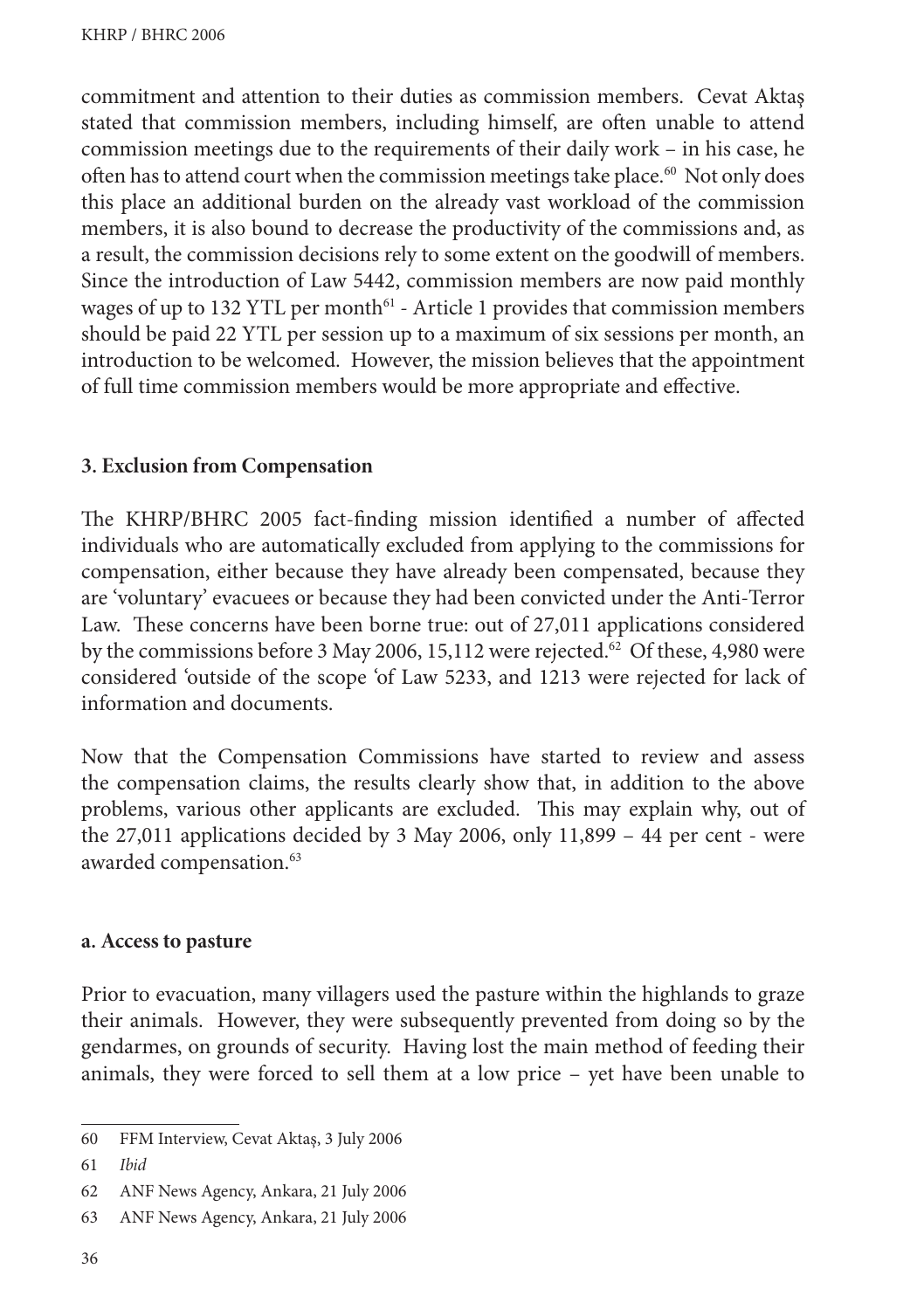successfully claim compensation for this loss, in spite of providing documentation from the village *mukhtar* (village elder) confirming that gendarmes prevented the villagers from accessing certain areas.<sup>64</sup>

#### **b. Houses built on treasury land**

Villagers who have built houses on treasury land are unlikely to be able to receive compensation for the loss of their property. The mission heard of a number of villagers from Özalp district of Van province who had been affected in this way. According to Cevat Aktaş, only those who possess title deeds for their land will receive compensation.<sup>65</sup>

#### **c. Damage caused by armed opposition groups**

Those IDP applicants who state that the damage and their loss was caused by actions of the armed opposition groups, as opposed to the state security forces, are generally more likely to receive the compensation.<sup>66</sup> Göç-Der raised concerns that this information will be used by the Government to claim an inaccurately high level of armed opposition responsibility, rather than their own, for the village evacuation and destruction.

#### **d. Other barriers**

The mission heard of other seemingly spurious reasons why the compensation claims have not been granted, many of which are set out in the following section, 'Provision of Acceptable Forms of Evidence'. For example, Mesut Değer informed them of a family from Bingöl whose house had been burnt and they had been forced to migrate to Diyarbakır in 1990. In 1992, they had a child. The commission refused to pay the compensation as the child had been born in Diyarbakır. The mission fears that this is not the only such example where IDPs are denied access to compensation for apparently arbitrary reasons.

<sup>64</sup> FFM interview with Cevat Aktaş, Bar Association Member of Van Compensation Commission, 3 July 2006

<sup>65</sup> FFM Interview, 3 July 2006

<sup>66</sup> FFM Interview with IDP applicant to Şırnak Compensation Commission, 3 July 2006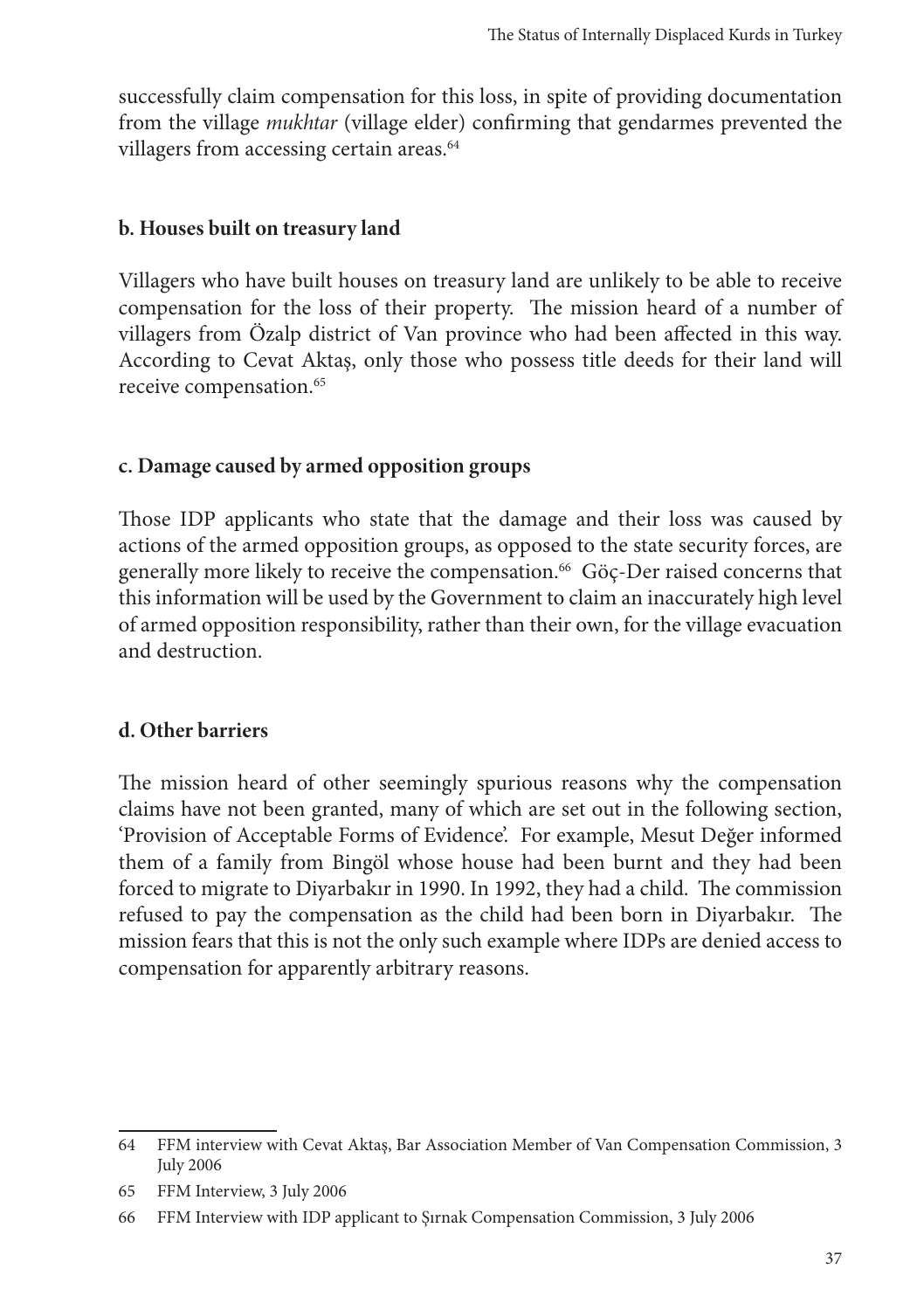#### **4. Provision of Acceptable Forms of Evidence**

Law 5233 provides compensation to those who suffered material damage, or whose relatives were killed or injured as a result of damage, inflicted by both state security forces and armed opposition groups. However, requirement placed on each applicant to document the evictions, most of which were carried out by state security forces or village guards, places an undue burden of proof on the applicants which it is often impossible to meet. As a result, compensation claims are frequently inconsistently determined. The mission learnt of other evidentiary issues hampering villagers' access to compensation. These are detailed below.

#### **a. Gendarme evidence**

The official decision to evacuate a village will have been made by the Ministry of Interior. The majority of the related documentation is kept in the offices relating to the state of emergency – to which only gendarmes, not ordinary individuals, have access. The gendarmes will only hand over these documents when requested by the commissions. As most of the villages were not subject to an official evacuation and, because the state does not wish to implicate itself in alleged violent action, often villages are denied compensation for lack of evidence.<sup>67</sup> Further, Cevat Aktaş reported to the mission that, in the case of a death where a gendarme possesses a report on the incident, it is more likely that the compensation claim will be accepted. 68 This raises understandable obstacles for those who have no such report, which is frequently the case. The mission believes that allowance should be made for those applicants who do not have supporting police documentation, given the usual circumstances of the deaths.

#### **b. Proof of ownership**

The mission confirmed the concerns of the 2005 mission - that those who have no title deeds often find it difficult to prove ownership of the land.<sup>69</sup> Cadastral surveys are conducted on a periodic basis since the establishment of the Republic in 1923, but not all the land has been included within these surveys. As a result, some of the land on which villagers built their properties, farmed crops and grazed their animals is *zilyet*, or traditional land which has not been registered. For example, the mission met with an IDP whose village, Beytüşşebap in Şırnak province, was

69 *Ibid*

<sup>67</sup> FFM Interview with Cevat Aktaş & Mehmet Nuri Yıldız, Van Bar Association member, 3 July 2006

<sup>68</sup> FFM Interview, 3 July 2006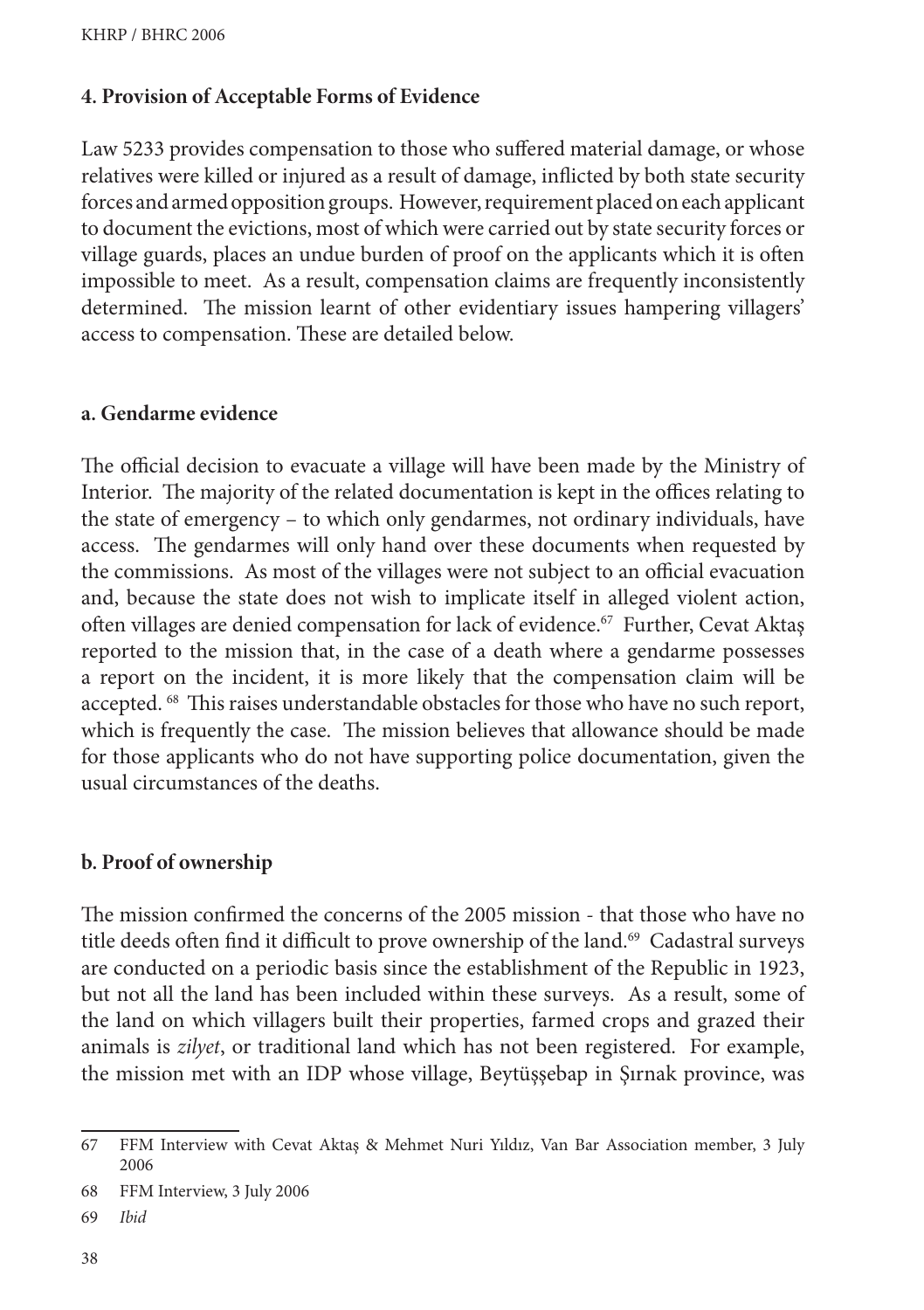bombed, burnt and forcibly evacuated in 1994.<sup>70</sup> He, his family and fellow villagers - a total of 250 applicants - had applied to Şırnak commission for compensation over a year ago. However, the evidential requirements imposed by the commissions were making it almost impossible for him to prove the damage: title deeds had been requested, but the land was traditional land so they do not exist. As a result, the application had been further delayed. The interviewee did not believe that he was likely to receive any compensation.

Where proof of ownership cannot be shown, it is possible to rely on other evidence, such as eye witness statements. However, this can have further problems, as identified below.

#### **c. Reason for evacuation**

Villagers must prove they suffered damage as a result of either actions of the security forces or the armed opposition groups. Therefore those who were not physically evacuated by either party but left their homes because they feared for their safety, face evidential obstacles. For example, in some instances within Van province, the villagers were informed by the security forces that they could not provide for their security, causing the villagers to seriously fear for their safety and to abandon their village. In many such cases, they have been unable to claim compensation.<sup>71</sup> The IDP interviewed above stated that he had also been required to produce a document proving that it was the military who had burned the village – but the military had refused to provide this.

#### **d. Eye witness evidence**

On occasions, potential eye witnesses do not want to provide the necessary evidence – either as a result of feudal tension between social groups which was exacerbated during the conflict, or because they fear further intimidation. The mission has learnt of several individuals originally from Yeşilyazı village, Ovacık, Tunceli province, who had applied for compensation but, because other villagers did not want to provide supporting witness evidence, they were not able to support their claim and it failed  $72$ 

<sup>70</sup> FFM Interview with Göç-Der, 3 July 2006; name of IDP withheld

<sup>71</sup> FFM Interview with Cevat Aktaş and Mehmet Nuri Yıldız, 3 July 2006

<sup>72</sup> FFM Interview with Bilgin Ayata, PHd candidate at John Hopkins University, originally from Tunceli, August 2006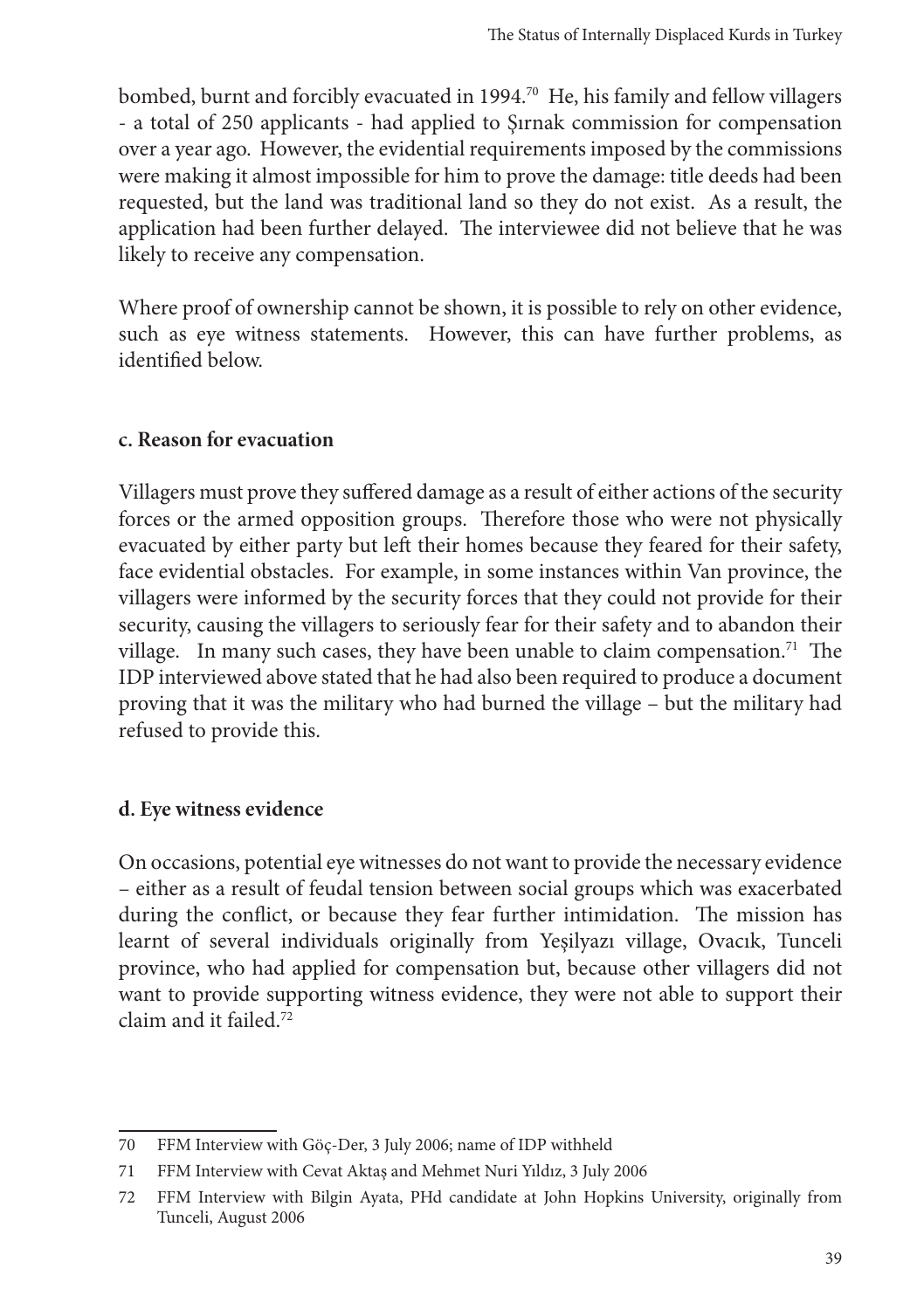#### **e. Evidence of owning animals**

The mission spoke to an applicant to the Van Compensation Commission who stated that he had tried to include within his compensation claim the cattle and sheep lost or killed when his village was destroyed. The commission had requested invoices to prove that he had owned these animals. However, he and his family possessed no such documents, since ear-tagging of animals has only been introduced in the last few years in the region and is certainly not widespread. Therefore he was unable to include the loss of his livestock in his compensation claim.73

The mission raised their concerns regarding the above excluded evidence with the Government.74 In response, the mission was disturbed to hear the Government raise allegations of applicants making 'fraudulent' claims and applicants using 'false' documentation to claim losses that they did not suffer, for example, in relation to property not actually owned by applicants or lack of proof of the ownership of animals. Although the mission accepts that there may be some instances where compensation claims are dishonest, the mission found the Government's suggestions disingenuous at the very least and, moreover, deliberately obstructive to its pledge to afford redress to the internally displaced. The mission believes that the control on evidence needs to be realistic to reflect the fact that the true version of events is little documented.

#### **5. Lack of Compensation for Suffering and Distress**

It is unsurprising that the majority of IDPs in Turkey have suffered some form of psychological trauma. Having been forced to leave their homes and only means of supporting themselves as a result of intimidation and frequently as a result of use of force, fearing for their lives, witnessing the destruction of their homes and in some cases the killing or injury of friends and relatives, it is inevitable that many will suffer post-traumatic stress disorder, psychological depression and mental illness.

However, Law 5233 makes no provision for suffering and trauma, it compensates material losses alone. Not only does this fail to meet international standards of redress, it is unfair and insufficient. The ECtHR has previously ordered nonpecuniary damages as well as pecuniary compensation for the suffering and distress of IDPs<sup>75</sup>. Yet, the Government does not appear to accept that IDPs have suffered

<sup>73</sup> FFM Interview with Göç-Der and others, 3 July 2006

<sup>74</sup> FFM Interview with Cavit Torun

<sup>75</sup> İ *lhan v Turkey*, Application No 22494/93, in which €14,500 was awarded to the applicant in non pecuniary damages; *Menteşe and Others v. Turkey*, Application no 36217/97, in which four applicants were awarded €15,000 in respect of non-pecuniary damage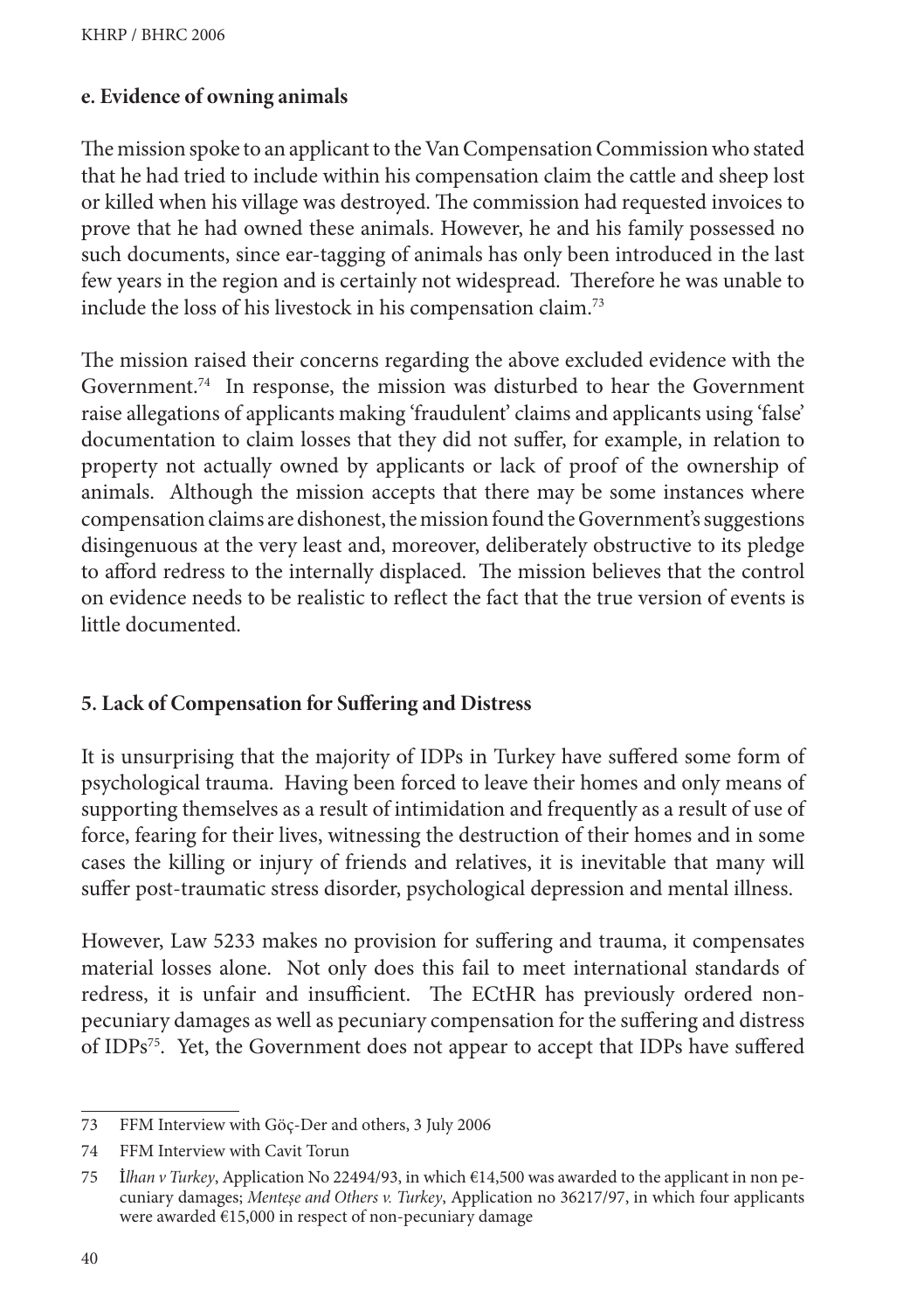trauma: when questioned, they responded 'It only took one or two hours for them to travel to their nearest town and they didn't have many belongings. Everyone has some contact in the city that they can call on. They were not isolated and were able to travel between the villages and the cities'.<sup>76</sup> This demonstrates, at best, a crucial lack of awareness or, at worst, wilful ignorance of the fate of the majority of IDPs.

#### **6. Failure to Provide Legal Aid for Applicants**

Law 5233 contains no provision for legal aid to assist applicant IDPs in preparing their claims. This has not changed since Law 5442 came into effect.

Lawyers assisting IDP applicants therefore usually make an agreement to take a proportion – usually 10 per cent - of the compensation eventually received, $77$  if any: leaving the applicants with even less of the minimal compensation amount that they receive.

In addition, lawyers are inundated with client applicants. Mehmet Nuri Yıldız, for example, a lawyer and board member of Van Bar Association, has represented applicants in over 1,000 claims pending before the Van Compensation Commission.78 He stated that approximately 50 of the 130 lawyers in Van have represented applicants before the two Van Compensation Commissions.79 Although he did not seem overly concerned that this placed an unnecessary burden on him and his colleagues, the mission was concerned to learn that this workload only permits Mr Nuri Yıldız to spend 20-30 minutes per file, which would appear insufficient time for such important cases.

#### **7. Delay in Processing Claims**

Since their establishment, the Compensation Commissions have been overwhelmed with applications. By 3 May 2006, 195,463 applications had been lodged: with just 92 commissions established in 79 provinces $^{80}$ , they cannot process them quickly enough.81 Only 27,011 – 13.8 per cent - of the full number of applications have been

<sup>76</sup> FFM Interview with Cavit Torun, AKP MP and member of the Human Rights Commission, 6 July 2006

<sup>77</sup> FFM Interview with Applicant before Şırnak Compensation Commission

<sup>78</sup> FFM Interview 3 July 2006

<sup>79</sup> There are approximately 12,000 applications before the Van Compensation Commission, but the mission was not clear how many of these were pleaded with legal assistance, as opposed to by the applicants themselves

<sup>80</sup> TESEV and Norwegian Refugee Council 'Overcoming a Legacy of Mistrust' page 34.

<sup>81</sup> ANF News Agency, 21 July 2006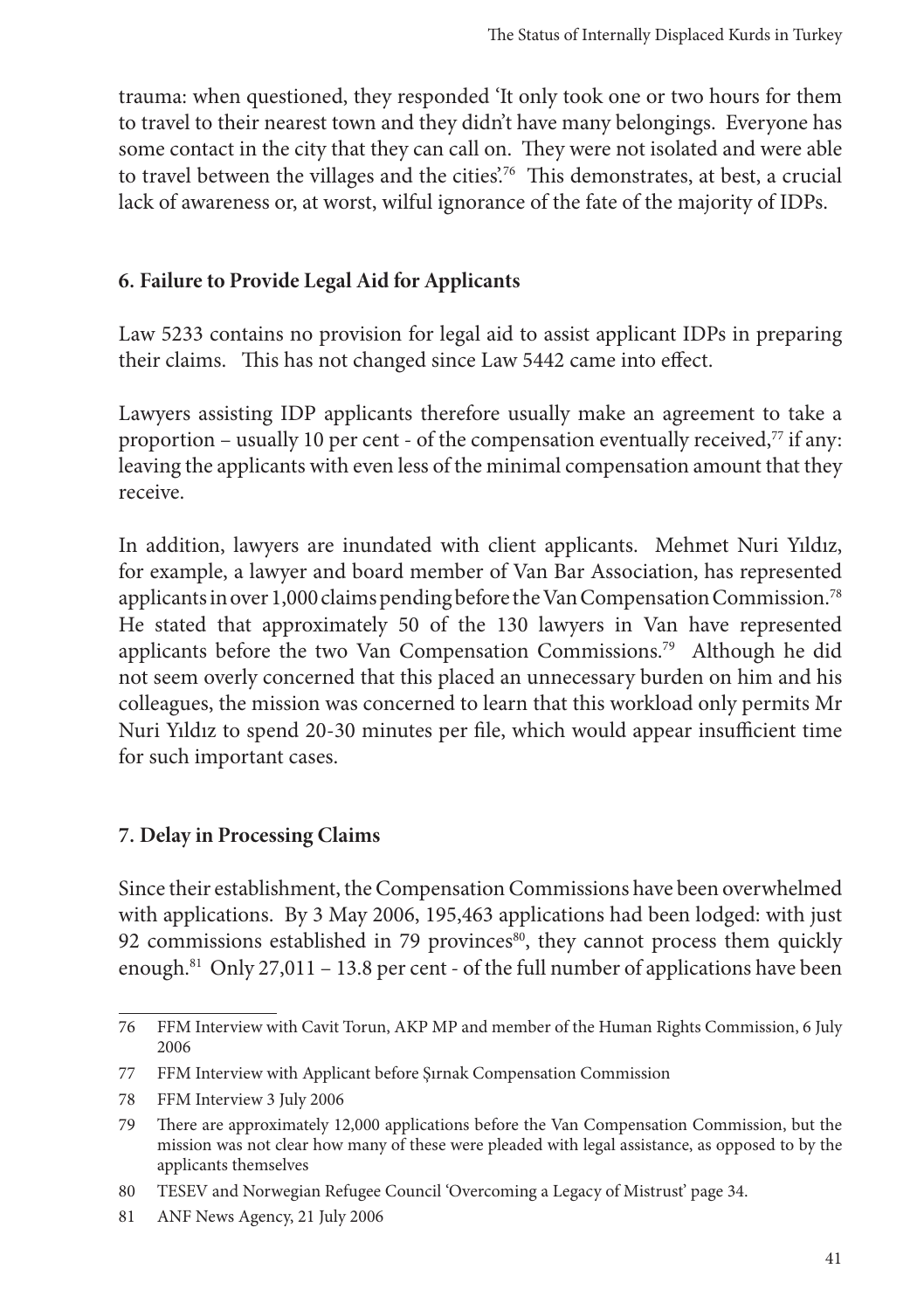considered and assessed. With so many cases to consider, any assessment is going to be cursory at best.

In Batman, 11,000 applications have been lodged with the Compensation Commissions, yet only 1,000 of these have been considered so far, and only 600 were offered compensation.<sup>82</sup> By 28 April 2006, the 4 commissions of Diyarbekir (Diyarbakır) had only managed to consider 3,797 (10 per cent) of its 35,569 pending applications. Further, by 31 January 2006, Hakkari's two commissions had assessed just 1,325 (6 per cent) of the 21,597 applications.

Applications must be decided within 6 months of the date of application, with a potential extension by the Governor's office of three months [see Article 3 of Annex 2, Law 5442], and therefore the mission is concerned that the current rate of progress will fall foul of these rules. Mesut Değer was of the opinion that many cases will fail to meet the two year deadline, after which applicants can open a case against the Governor. He believes there will be many complaints about the commissions in the future.<sup>83</sup>

According to İHD Van branch and Göç-Der,<sup>84</sup> there have been approximately 12,000 applications to the two Van Compensation Commissions since the law was implemented in July 2004 – yet only approximately 300-350 have been compensated so far, and these concern the deaths or injury of a person or the death of livestock, rather than damage to property. These 300 odd applications have taken 18 months alone, and therefore it is hard to believe that the remainder will be decided soon or indeed within the 2 year deadline. The mission was concerned to learn that 'at this rate, it will take six years to decide all the claims'.<sup>85</sup> A total of 2,000 applications were examined but, according to Göç-Der, the remainder were not granted compensation.86

Not only is the mission concerned about these unacceptable delays, it also fears that applicants will be deterred from challenging the amount of compensation awarded, as any challenge will further delay an award of compensation. According to Cevat Aktaş, 'Before the introduction of Law 5233, IDPs had lost hope of receiving any compensation. They suffered damage many years ago and somehow they have managed to survive. Now they believe whatever money they receive is profit. They still live in poverty and will therefore accept whatever they are offered.'<sup>87</sup> IHD

- 86 FFM Interview, 3 July 2006
- 87 FFM Interview, 3 July 2006

<sup>82</sup> ANF News Agency, 20 July 2006

<sup>83</sup> FFM Interview, 6 July 2006

<sup>84</sup> FFM Interviews, 3 July 2006

<sup>85</sup> FFM Interview with Göç-Der Van branch, 3 July 2006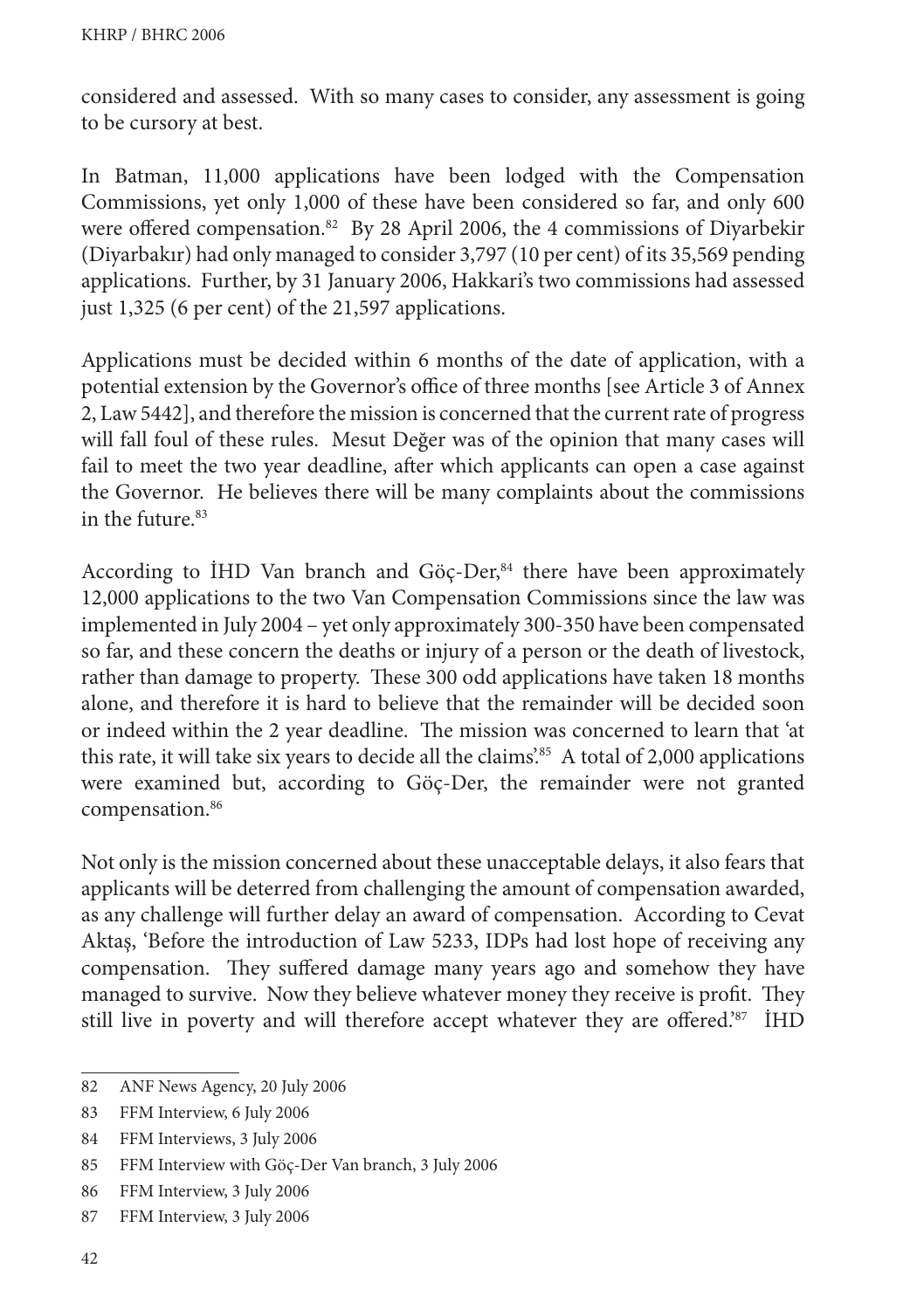Van branch supports this statement: 'These people do not have any hope. Their economic situation is dire and they will take whatever they are offered. For that reason they will sign the *sulhname* and accept the money.'88

#### **8. Approval Needed for Large Claims**

Under Article 5 of Law 5442, the maximum compensation which can be paid without Ministry of Interior approval was increased from 20,000 YTL to 50,000 YTL.

Although this development is to be welcomed, the mission is concerned that most of the awards do not reach this amount: even the award for a death is just 15,000 YTL.89 Further, capacity still exists for civil servants to reduce awards (see further 'Lack of Independence of Assessment Commissions', page 34).

#### **9. Arbitrary Calculations and Low Awards**

Now that the Compensation Commissions have started to assess the compensation claims, it was clear to the mission that not only do the awards fail to adequately reflect the suffering and material loss suffered by the applicants, they also appear to be calculated on an arbitrary basis. Random figures have been introduced which do not take account of individual circumstances and there appear to be discrepancies and lack of consistency between the figures chosen by different commissions. The mission was also concerned to learn that not all of the agreed awards have been paid.

According to Mehmet Nuri Yıldız, lawyer for applicants before the Van Compensation Commission, 'the compensation the applicants receive is ridiculous'. The highest amount that has so far been granted by applicants within his district was 7,000 YTL for the loss of a house – although usual amounts ranged between 2,000 and 2,500 YTL, which equated to approximately 70 YTL per square metre.<sup>90</sup> He informed the mission that this figure appears to have been adopted by both Van and Mersin Compensation Commissions, following a meeting of the Mersin Commissions in June 2006. This figure was supported by Tahir Bey of Mazlum-Der, who added that sheds and stores are afforded 40-50 YTL per square metre.<sup>91</sup> Although there should not be an upper limit on the amount that can be awarded, the commissions appear

<sup>88</sup> FFM Interview, 3 July 2006

<sup>89</sup> ANF News Agency, 20 July 2006

<sup>90</sup> FFM Interview, 3 July 2006

<sup>91</sup> FFM Interview, 4 July 2006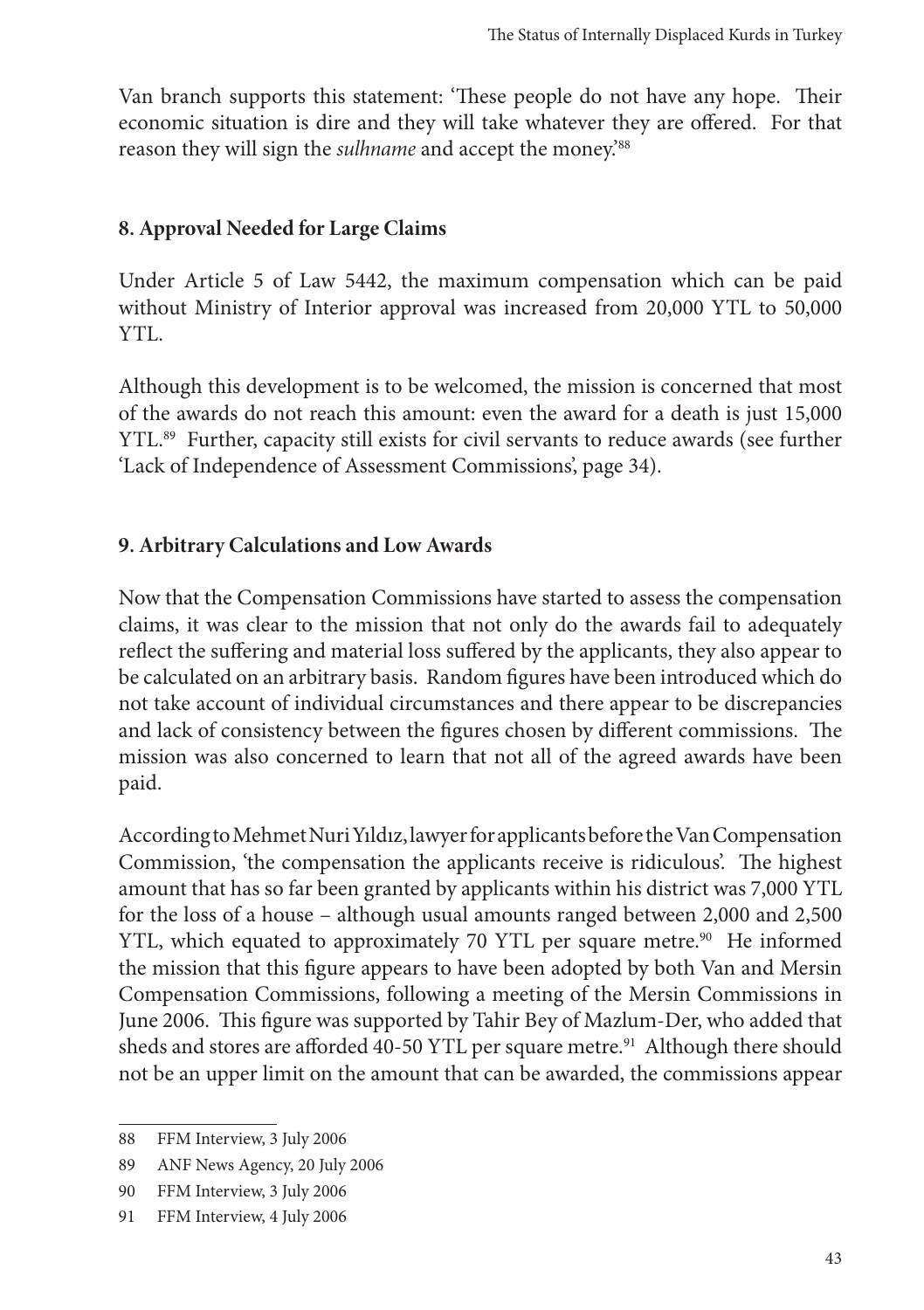to have decided upon one themselves.

According to İHD Van branch,<sup>92</sup> in Diyarbakır an arbitrary price has been paid in some cases for the loss of walnut trees, which does not reflect the true value of the loss. The trees have been compensated at the rate of 20 YTL each – yet a kilo of walnuts alone is worth 7 YTL. Similarly, Tahir Bey of Mazlum-Der stated that the price of a sheep in Van is between 160 and 200 YTL, $^{93}$  yet Van Compensation Commission only awards 125 YTL. For an applicant who has lost 1,000 or 2,000 sheep – as is the case in Van region, particularly Gürpınar region where sheep farming was the primary method of survival - the difference of up to 75 YTL per sheep is significant. On 2 July 2006, Özgür Gündem reported that one family in Siirt was awarded just 630 YTL for the loss of their property – equal to just  $€336<sup>94</sup>$  Similarly, the 350 applicants whose claims have been decided by the Van Compensation Commissions reportedly were only awarded 3,000 YTL each.95 Further, as one applicant to the Şırnak Compensation Commission informed the mission, compensation for the lack of ability to farm land for up to 15 years – the primary method by which villagers supported themselves - is not awarded.<sup>96</sup>

Often, the amount that the expert proposes is significantly reduced by the commission. Enis Gül, a lawyer from Bitlis and a member of Van Bar Association, informed the mission that one of his cases had been concluded, and the expert had decided 95,000 YTL – yet the commission reduced this to just 35,000 YTL as that was all they could 'afford to pay'.<sup>97</sup> Similarly, the mission learnt that the whole village of Çatak – 170 people - was offered just 1.5 million YTL: which equates to just under 9,000 YTL per family (4,800€). In Batman, the amount awarded for a death is just 15,000 YTL (8,000€).98

Tahir Bey of Mazlum-Der commented to the mission that the compensation paid to applicants is very low. On average, the damage caused to an average villager is 30-40,000 YTL (16,000 $\epsilon$  - 21,350 $\epsilon$ ) - yet the villagers often accept the amount given, even if it is 2-4000 YTL, because they severely need any money. Further, the villagers do not all understand that this is compensation, perceiving it as assistance such as a grant or donation. If the state gives them money, they will happily accept it: they cannot believe that the state will offer compensation for acts that it committed in

- 94 FFM Interview with İHD, 3 July 2006
- 95 *Ibid*
- 96 FFM Interview, 3 July 2006
- 97 FFM Interview with Mazlum-Der Van branch, 4 July 2006
- 98 ANF News Agency, 20 July 2006.

<sup>92</sup> FFM Interview, 3 July 2006

<sup>93</sup> FFM Interview, 4 July 2006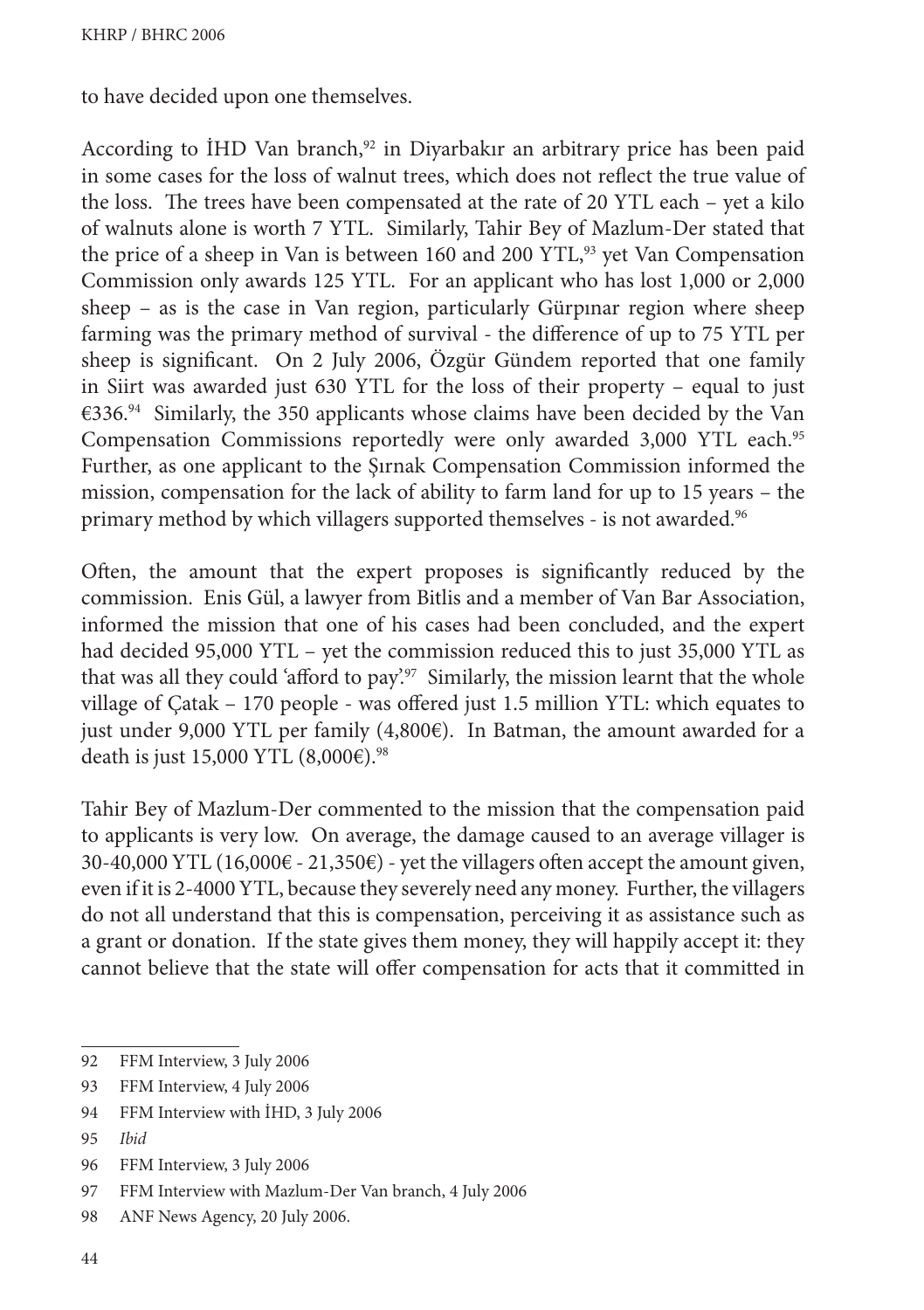the first place.<sup>99</sup>

Given that 195,000 applications have been made to Compensation Commissions, it is easy to understand why the compensation figures are low: to pay 30,000 YTL to every applicant would amount to a total of YTL 5,850,000,000 or more (over €300 million). Yet the villagers are not requesting an unreasonable amount; they are simply asking for compensation for damage to their property, since Law 5233 does not award compensation for suffering and trauma, nor indeed for the years of lost income during which they could not farm their land. The Government's response to the mission's concerns regarding the low figures was 'the state is not a charity'.<sup>100</sup>

The mission has further learnt that, in spite of agreeing some of the compensation awards, not all the monies have been paid. In Diyarbakır, *sulhname* to the total of 39,200,051 YTL had been signed by 28 April 2006 – yet, only 18,601,972 had been paid to the applicants.<sup>101</sup> The mission sees this delay as overly burdensome and wholly unacceptable.

#### **10. Failure to Meet International Standards of Redress**

In addition to the above issues with Law 5233, the compensation mechanism fails to provide a remedy for the actual violations which have occurred, which is a requirement under Article 13 of ECHR.

Firstly, the failure to investigate and punish the perpetrators of the forcible evacuations, violence and destruction, creates a climate of impunity, which does little to deter security forces and armed opposition groups from further intimidating IDPs or those who have returned, or indeed to prevent the current conflict from escalating.

In addition, the failure to physically return IDPs to their villages under Law 5233 and instead to award them an often arbitrarily calculated sum of money, does not provide them with a remedy for the actual violation suffered.

<sup>99</sup> FFM Interview, 4 July 2006

<sup>100</sup> FFM Interview, 6 July 2006

<sup>101</sup> ANF News agency, 21 July 2006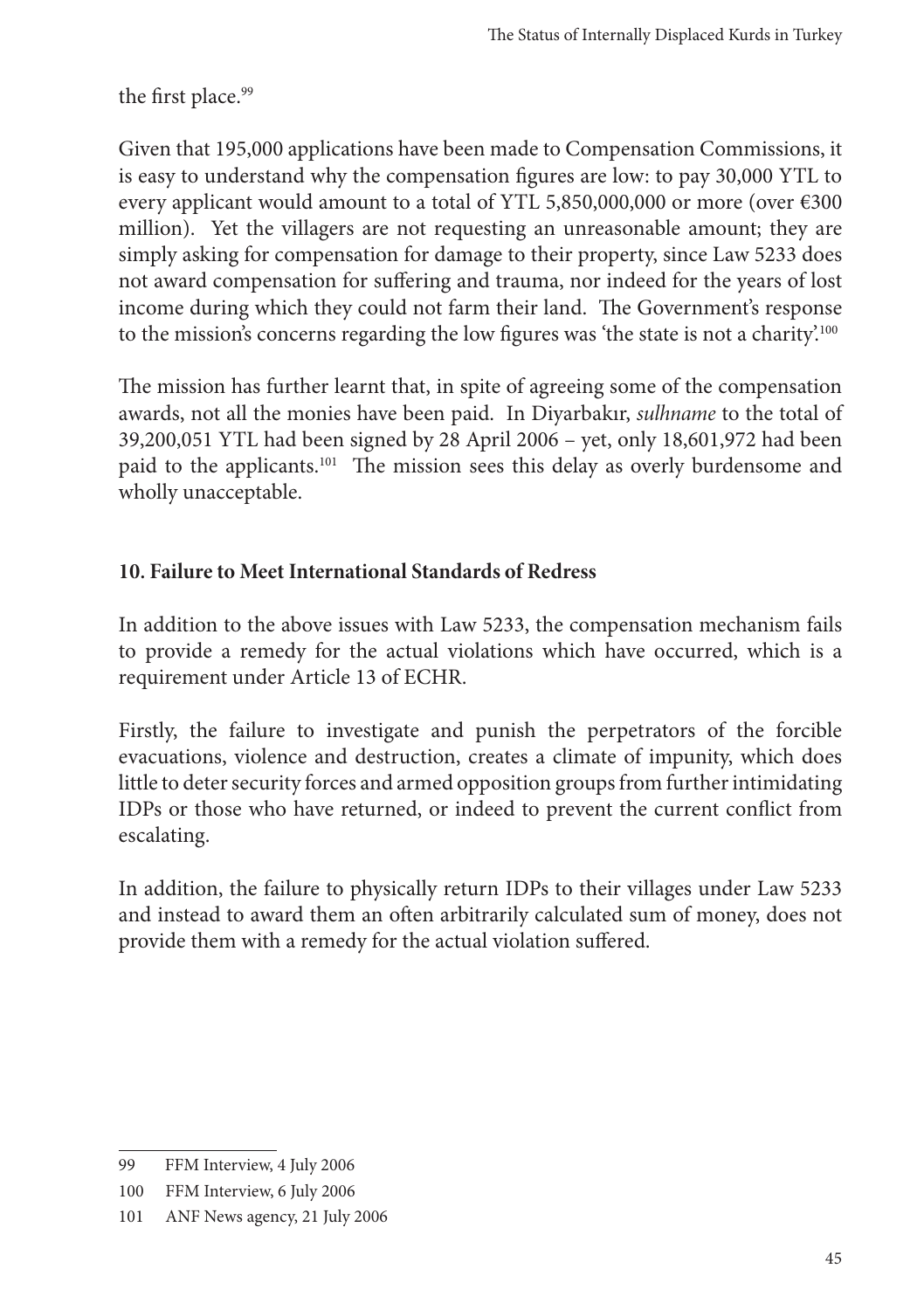KHRP / BHRC 2006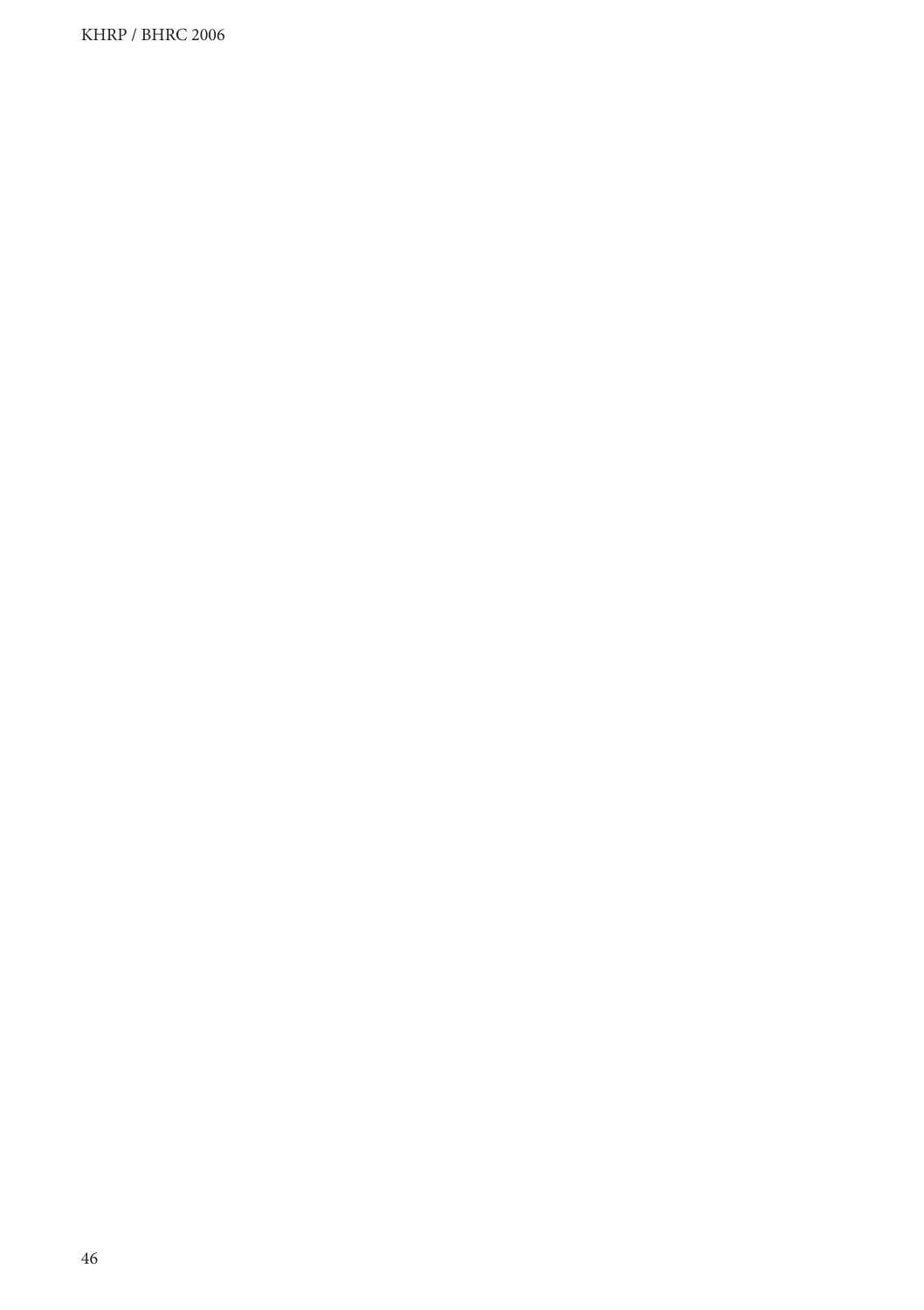### Conclusion

#### **1. Return to Village and Rehabilitation Project**

Any project which aims to afford redress to Turkey's vast IDP population should be encouraged. To some extent, the Return to Village and Rehabilitation Project is a welcome introduction, as it attempts to offer displaced villagers the chance to return and rebuild their lives. However, it is clear that the Project is not effective in granting the redress necessary to improve the severe situation of IDPs. The social and financial assistance afforded is limited and in some circumstances is conditional on villagers denying state culpability for their displacement or on whether or not the state perceives links between the IDPs and armed opposition groups. There are still a number of serious obstacles preventing return, including the security situation, landmines and village guards. This issue is exacerbated by a dramatic failure on the part of the state to investigate and prosecute the perpetrators of the violence. Further, a lack of information and transparency and failures in its implementation leave NGOs and other bodies struggling to determine the Project's effectiveness.

#### **2. Law 5233**

In common with the Return to Village and Rehabilitation Project, Law 5233 has the potential to provide adequate and effective reparation for those who suffered as a result of being displaced during the 1990s. Yet, in practice, the compensation awards are frequently delayed, minimised and/or denied. In the words of Cevat Aktaş, Law 5233 is being used not only 'to abolish direct applications to ECtHR' and therefore improve Turkey's appalling human rights record before that institution, but also to persuade the European Commission that Turkey is instituting the reforms necessary for the EU accession process. In fact, Law 5233 is a paper reform which fails to meet the applicable international standards.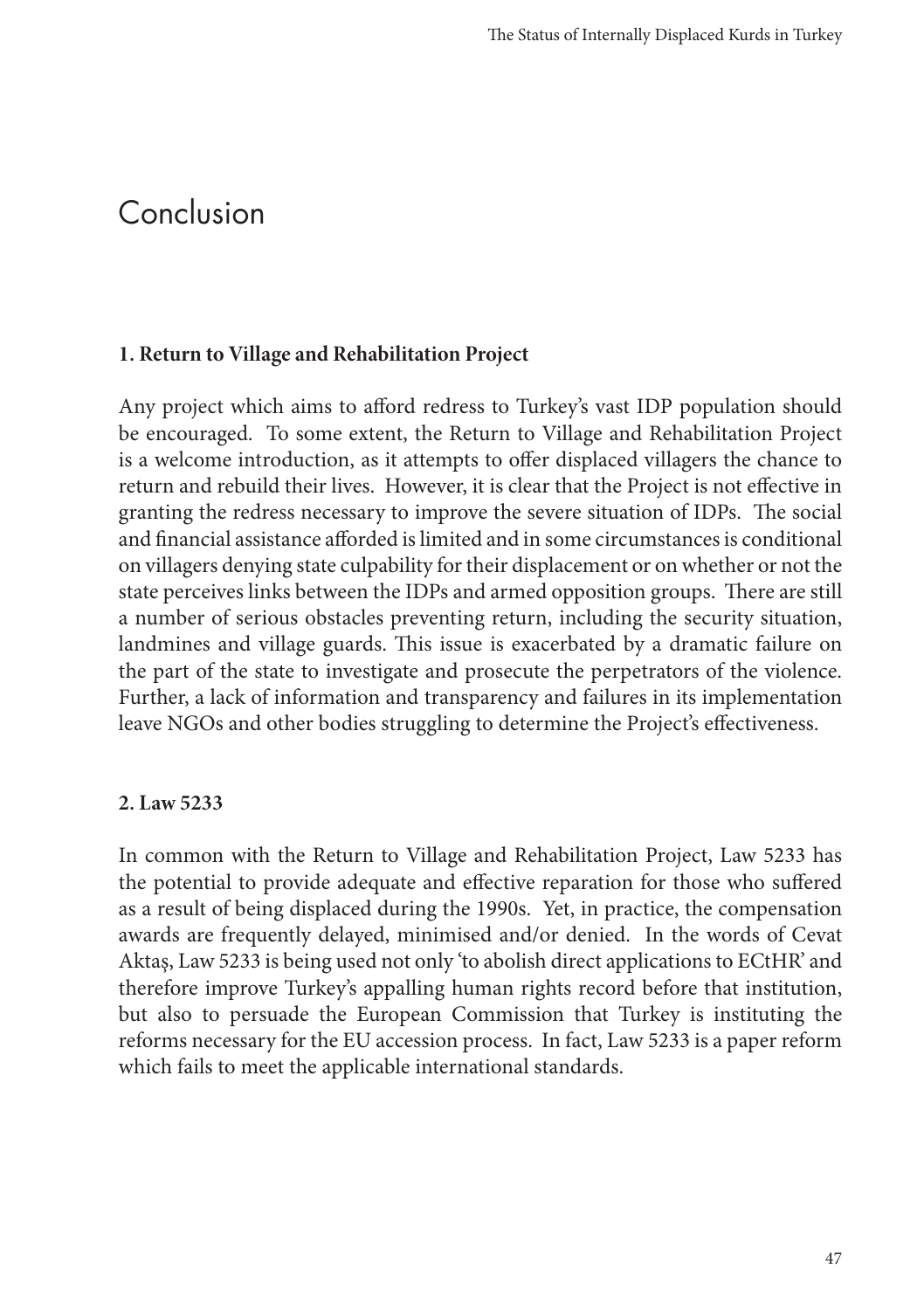KHRP / BHRC 2006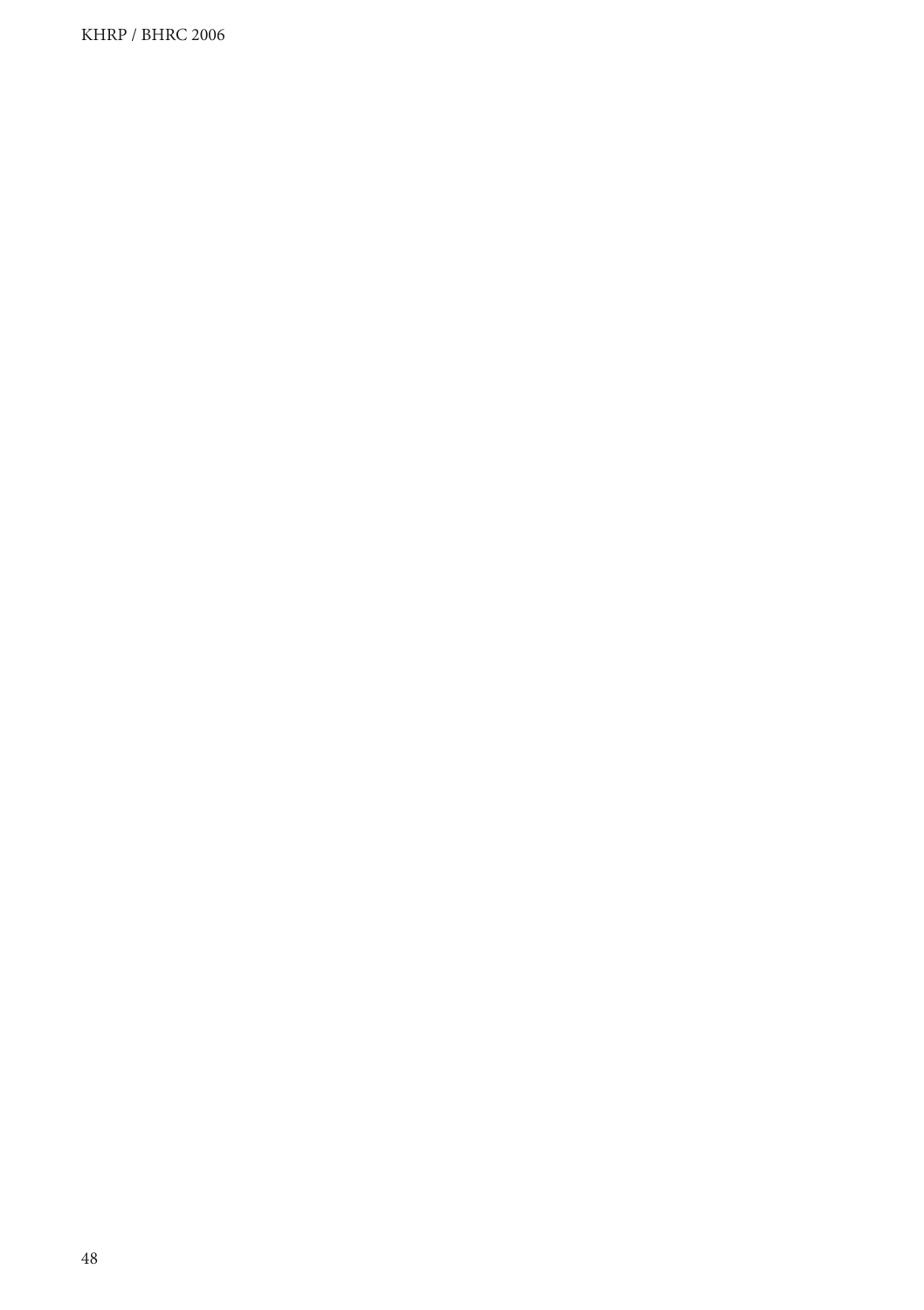# Recommendations

KHRP and BHRC have the following recommendations regarding the Return to Village and Rehabilitation Project and Law 5233:

#### **We urge the Turkish Government:**

- To address the issues highlighted within this report, including the introduction of necessary legal reforms, in particular the provision of nonpecuniary damage for suffering and trauma;
- • Within this legislative drafting process, to consult local NGOs, human rights organisations and civil society groups, and invite their input into the reforms;
- To release the data collected by the Hacettepe survey so that accurate information regarding the actual situation of IDPs is imparted to NGOs and other bodies, in order for their living conditions to be improved and appropriately addressed;
- To adequately investigate and punish the perpetrators of the violence towards IDPs, both in the past and on an ongoing basis;
- • To abolish the village guard system and initiate an anti-landmine campaign, to include the safe removal and disposal of landmines and an educational programme about their dangers for the local community;
- To create viable conditions for IDPs to return to their villages and rehabilitate themselves.

#### **We encourage local NGOs, human rights organisations and civil society groups:**

• To request that the Turkish Government engage with civil society organisations and lawyers to improve the situation of IDPs, including in the context of legislative reform;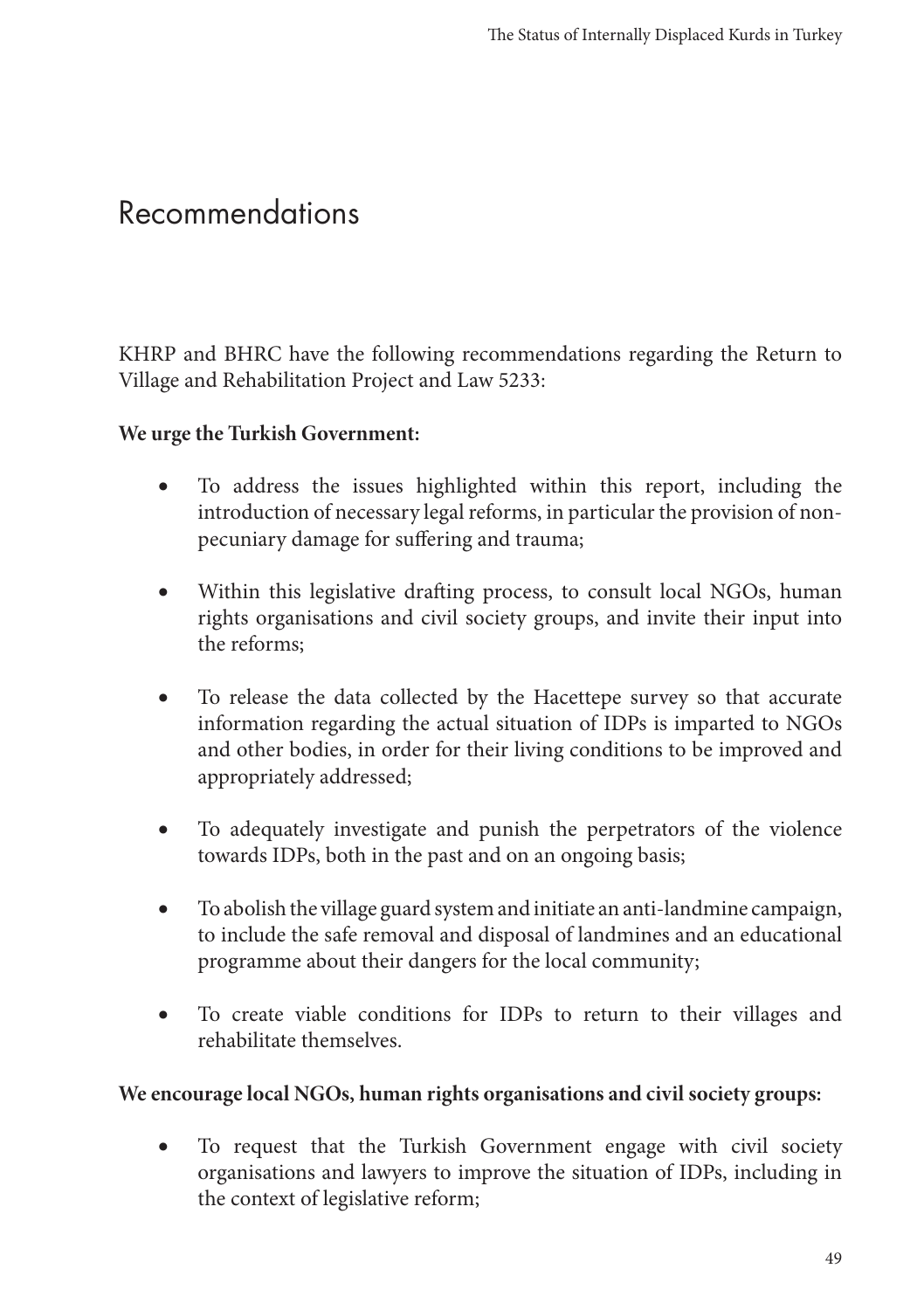To place pressure on the Turkish Government to comply with the above recommendations.

#### **We urge the international community:**

- To monitor the operation and working methods of both of Turkey's IDP programmes: this applies in particular the UN Special Representative on the Rights of Displaced Persons;
- To produce regular reports on the ongoing situation and to continue to place pressure on the Turkish Government to introduce the necessary reforms;
- To enter into dialogue with the Turkish Government regarding the potential of international actors to address the situation of IDPs, and further to encourage Turkey to engage in this respect.

#### **We request the European Commission:**

- In relation to the European Commission Delegation to Ankara, to monitor the working methods of the two programmes detailed in this report and to provide a concrete and accurate evaluation for inclusion in the next regular report on Turkey;
- Given that the return and resettlement of Turkey's vast number of IDPs may be too large a logistical and financial burden for the Turkish Government to bear alone, we urge the EU to enter into dialogue with the Turkish Government regarding its potential to address the situation of IDPs, and further to encourage Turkey to engage in this respect;
- To make Turkey's EU accession conditional upon the Turkish Government's acceptance of the involvement of EU and other international actors in the return and resettlement of Turkey's IDPs, through the provision of reconstructive, logistical and financial assistance rebuild their villages and livelihoods.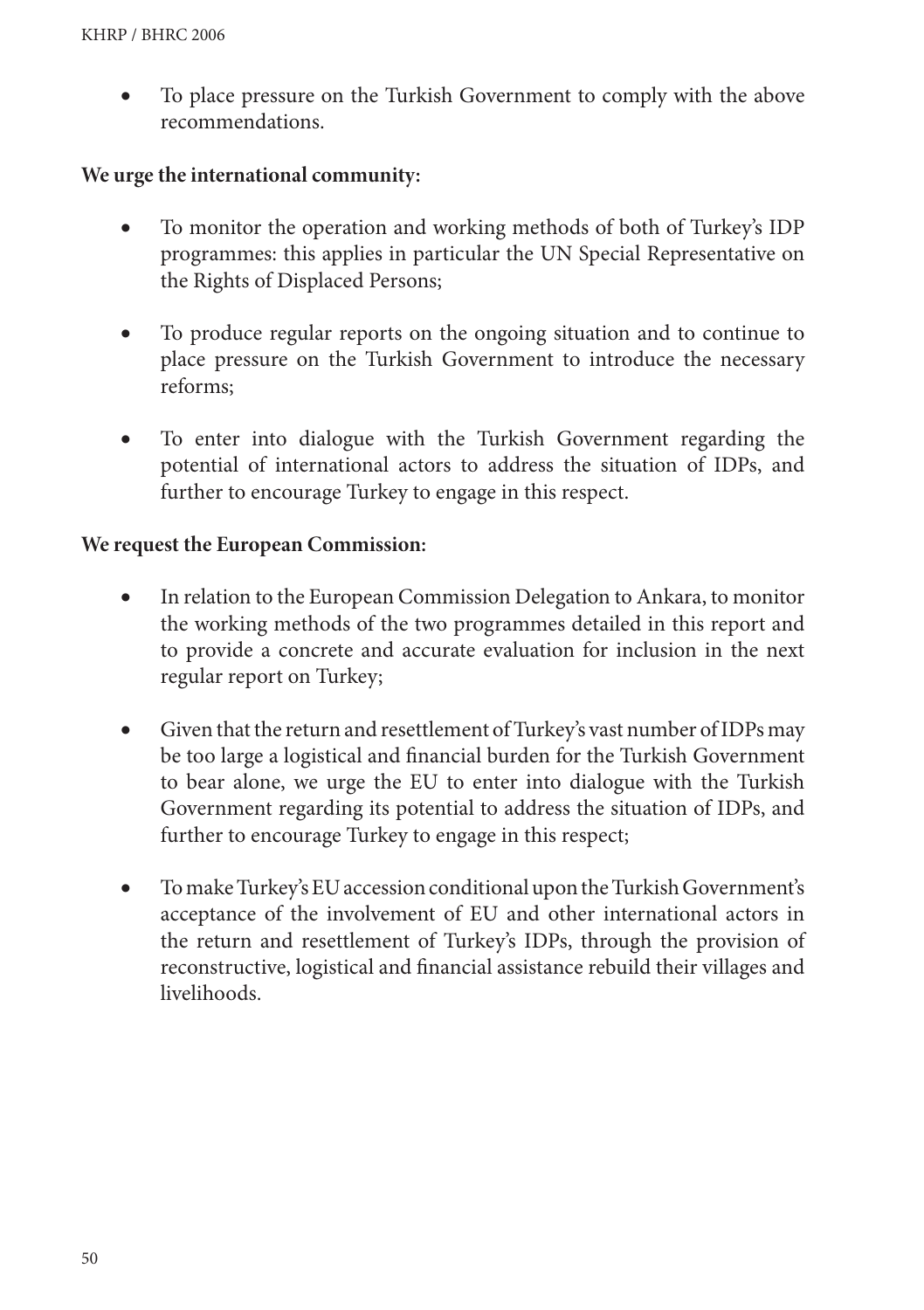### Annex 1 – Law 5233

#### **Law pertaining to compensation of damages resulting from terrorism or the struggle to combat terrorism**

Law no. 5233 date of acceptance: 17.7.2004

**Aim**

**Article 1 –** the aim of this law is to define the principles and procedures pertaining to the paying of compensation to persons suffering losses caused by terrorist actions or activities carried out in the struggle against terrorism.

#### **Scope**

**Article 2 –** this law encompasses provisions concerning the principles and procedures pertaining to the peaceful paying of compensation to real persons and legal persons suffering losses as a result of actions within the context of articles 1, 2 and 3 of Anti-Terror Law no. 3713 or activities carried out in the struggle against terrorism. The following losses are excluded from the scope of this law:

- a) Losses met by the state through the allotment of land or house or by other means.
- b) Losses met in accordance with a court decision or articles 30 and 31 of Law no. 4353 pertaining to certain amendments made to duties of the Legal Consultant's Office of the Treasury, procedures of the pursuance of public cases and permanent positions in central and provincial government.
- c) Losses met by order of the European Court of Human Rights on the grounds that article 41 or protocols of the Convention protecting Fundamental Rights had been violated or compensation paid as a result of friendly settlement envisaged by provisions of the Convention.
- d) Losses incurred as a result of economic or social causes other than terrorism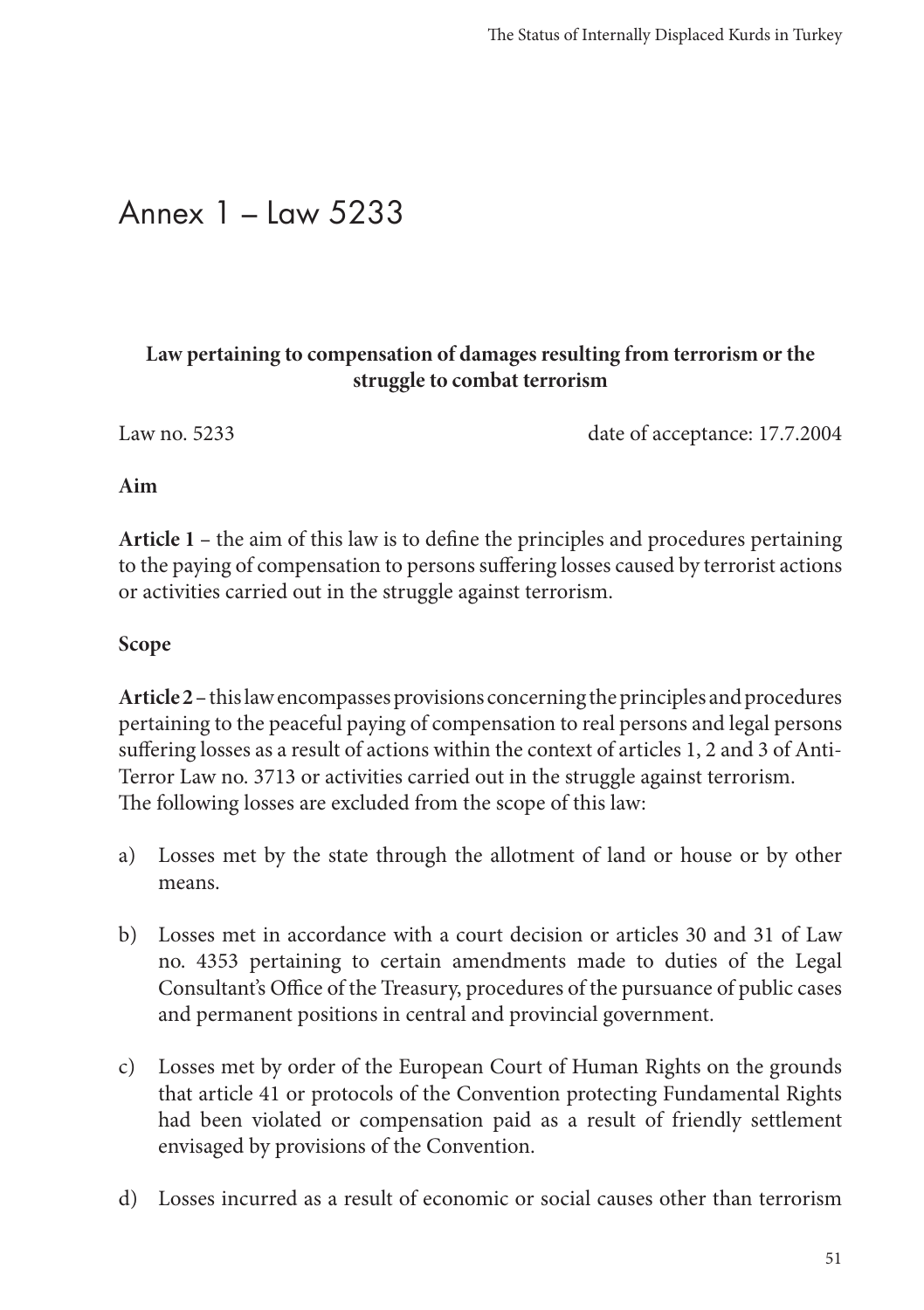and losses incurred by those who left their homes of their own accord without security worries.

- e) Losses resulting from persons' own activities.
- f) Losses suffered by those convicted of offences within the scope of articles 1, 3 and 4 of Law no. 3713 and those convicted of the offence of assisting and harbouring in terrorist incidents as a consequence of these actions.

No action may be taken in accordance with this law regarding ongoing prosecutions opened concerning offences listed in paragraph (f) until their conclusion.

#### **Definitions**

#### **Article 3 – Terms used in this law:**

- a) Commission: Commission establishing damages
- b) Ministry: Interior Ministry
- c) Minister: Interior Minister

#### **Commission establishing damages**

**Article 4 –** commissions establishing damage shall be set up in provinces within 10 days of receipt of applications within the scope of this law.

The commission shall consist of a chairman and six members. A deputy governor to be appointed by the governor shall be the commission chairman, and one expert working in the public sector in each of the following; finance, public works, agriculture and village affairs, health, industry and trade shall be members determined by the governor, and a lawyer appointed from the Bar administration when such a body is established. The chairman and members of the commission shall be re-established in the first month of each January. Members may be re-appointed. Depending on the volume of work more than one commission may be established in the same province. The commission shall meet on the basis of a quorum and decisions taken with an absolute majority of the total members of the commission. The working principles and procedures of the commission shall be defined by regulation.

#### **Tasks of the commission**

#### **Article 5 – the tasks of the commission are as follows:**

a) To establish, on application by person suffering loss or his heir, whether the loss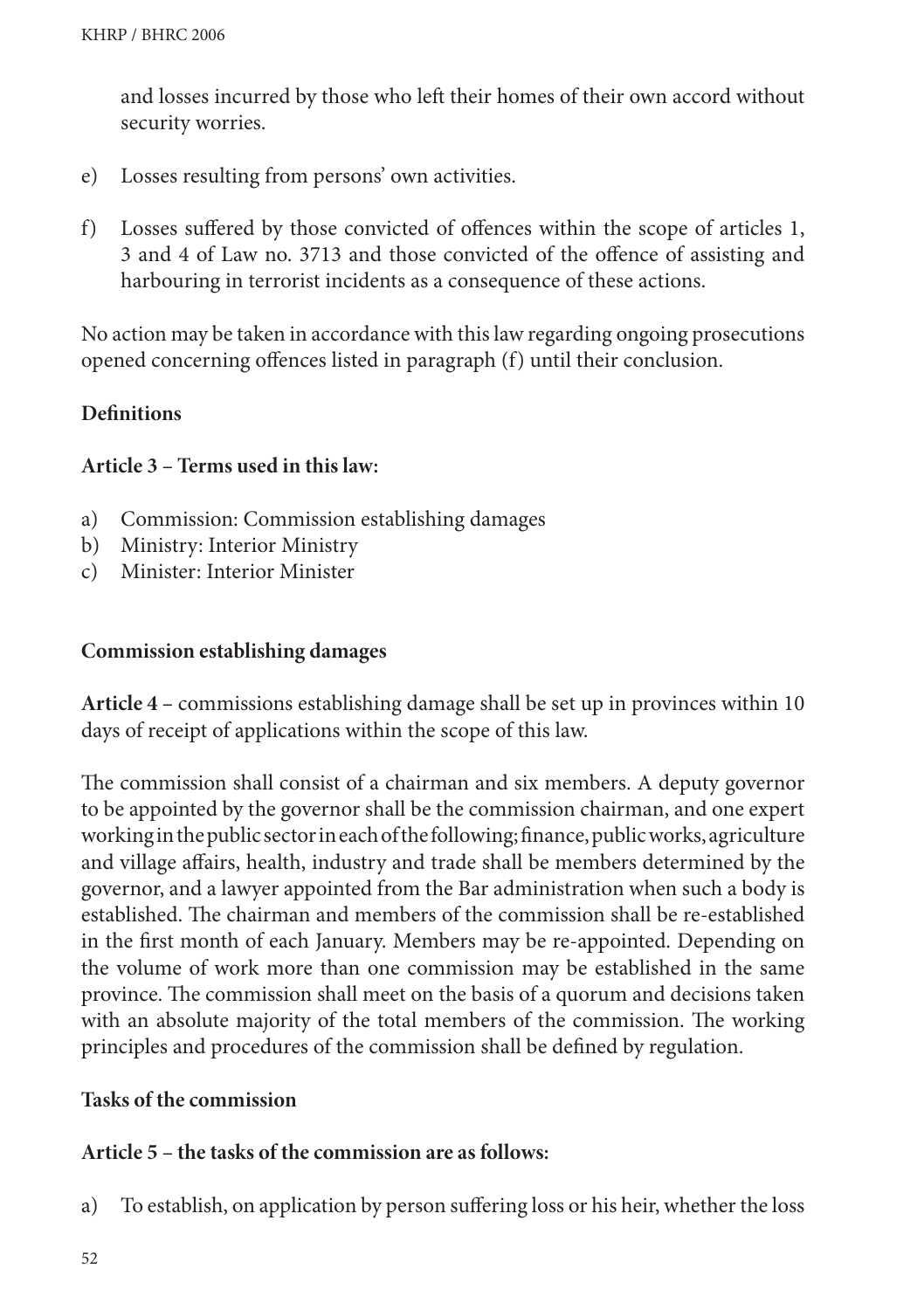comes within the scope of this law.

- b) To prepare drafts for the payment of amounts, either pecuniary or in kind, in accordance with articles 9 or 10, taking into account assistance rendered by the Social Assistance and Solidarity Fund, contributions from public sector or professional organisations or compensation from insurance companies or treatment and funeral expenses met by social security institutions.
- c) To compile a record in the event of a draft not being accepted or deemed to not be accepted according to paragraph 2 of article 12 and send a copy to those concerned and to the Ministry.
- d) To compile a record in the event of it being established that the applicant has incurred no losses within the terms of this law and to send a copy to the person concerned and to the Ministry.

#### **The period, form, examination and concluding of the application**

**Article 6 –** Application shall be made by the person suffering loss, or heir or by their authorised representatives within sixty days, or at the most one year, of the incident being discovered, to the Governor or district governor's office whereupon the necessary procedures shall be commenced. Applications made after these periods have lapsed may not be accepted.

The commission has to complete procedures with regard to applications made by those suffering losses within six months of the application being lodged. When absolutely necessary this period may be extended for a further three months by the Governor.

The commission may appoint an expert from those employed in the public sector and also require all manner of information from public bodies and institutions. The commission may employ or obtain opinions from those experts it considers necessary.

The commission chairman and members may not participate in meetings of the commission regarding their own losses or losses of their spouses, or of relations, including in-laws, to the third degree.

The secretarial services of the commission shall be carried out by the provincial special administration.

Payments shall be made per diem to persons appointed as experts in accordance with indicator no. 500 multiplied by the public servant monthly coefficient. These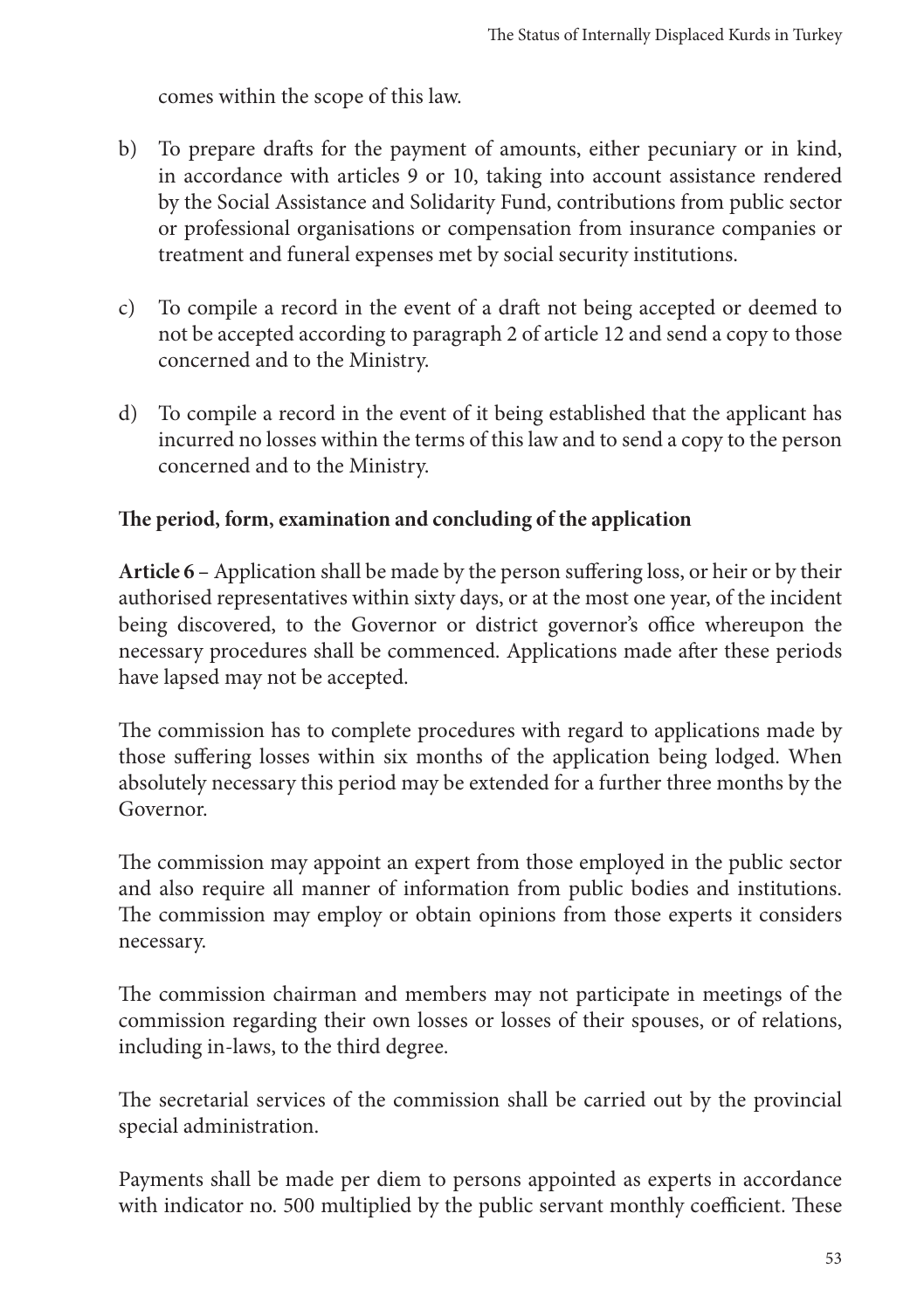payments shall not be subject to any tax or deduction apart from the stamp tax. The expenses of the commission shall be met from the Ministry budget.

Applications made within the time period shall freeze the case lodging period until notification of conclusion of the application.

#### **Losses to be met**

**Article 7 –** The losses to be met in accordance with the provisions of this law are as follows:

- a) All manner of damage to livestock, trees, crops and other movable or immovable property.
- b) Losses incurred such as injury, disablement and death and treatment and funeral expenses.
- c) Financial losses caused by persons being unable to access property on account of activities being carried out within the scope of anti-terror measures.

#### **Establishing losses**

**Article 8 –** the losses defined in article 7 shall be established by the commission, taking into consideration the declaration of the person suffering loss, the information from the judicial, administrative and military authorities, precautions taken by the person suffering loss, taking into account whether there was neglect on the part of the person suffering loss, with the mediation of the expert in harmony with the economic conditions of the day.

As regards establishing losses to immovable property the principles of value outlined in article 11 of law no. 2942 concerning Compulsory Purchase shall be implemented.

#### **Payments to be made in the event of wounding, disabling or death**

**Article 9 –** The amount shall be paid in a pecuniary manner in the event of wounding, disabling or death, multiplying the public servant monthly coefficient according to by indicator no. 7000, as follows:

- a) To those who are wounded, not more than six times the sum depending on the degree of injury.
- b) To those who lose the ability to work, ascertained by health institutions to the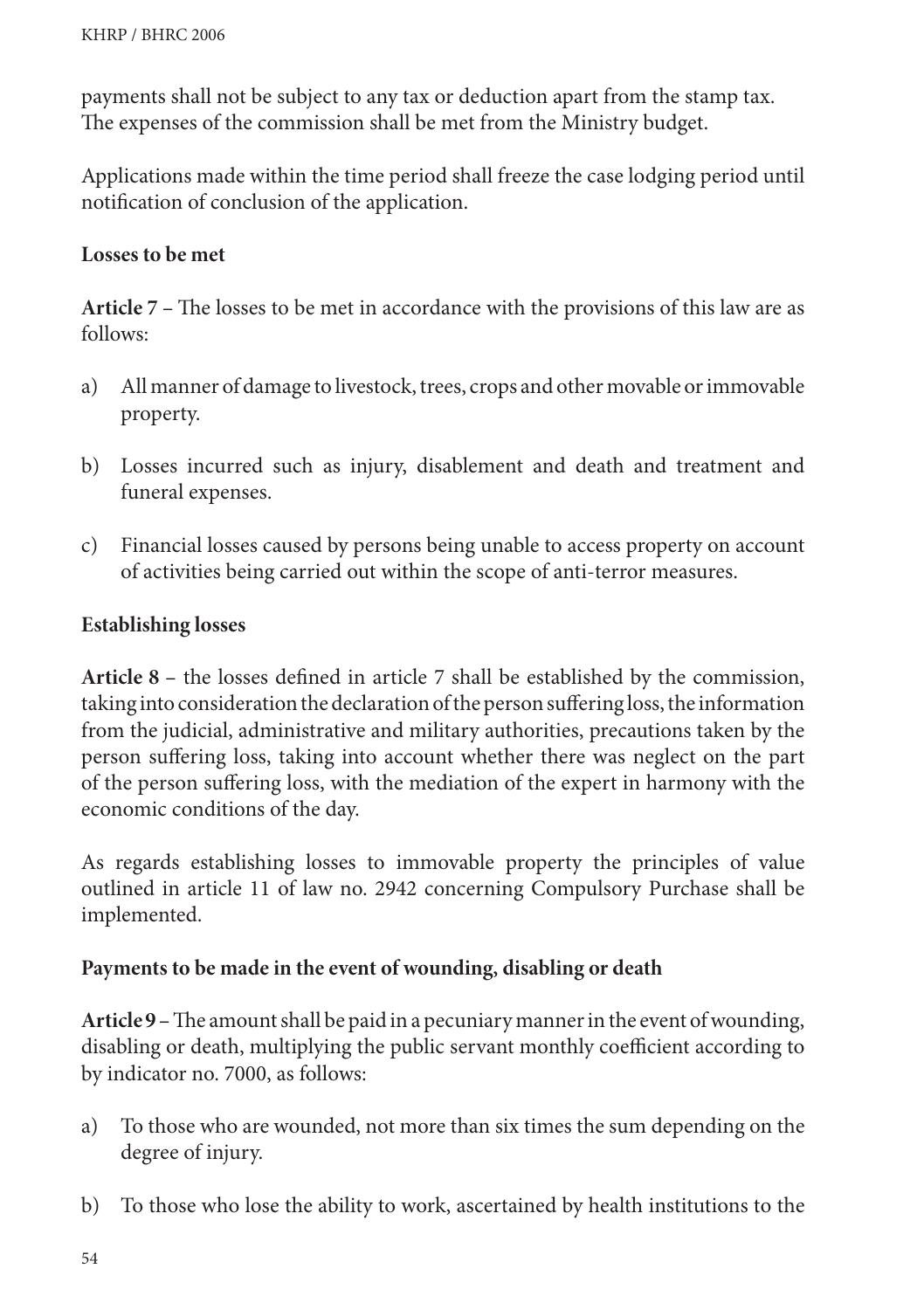third degree from four times to twenty four times the sum.

- c) To those who lose the ability to work, ascertained by health institutions to the second degree from twenty five times to forty eight times the sum.
- d) To those who lose the ability to work, ascertained by health institutions to the first degree from forty nine times to seventy two times the sum.
- e) To heirs of those who die at fifty times the sum.

The amount to be paid shall be calculated on the basis of the indicators and coefficients valid on the date of the approval received from the governor or minister.

When the pecuniary payment detailed in paragraph (e) is transferred to heirs the provisions of the Turkish Civil Law no. 4721 shall be implemented.

The Council of Ministers is authorised to increase the amount of the indicator for payment by up to thirty per cent or to reduce it to the legal minimum.

Payments made to legal persons on account of losses within the scope of this law cannot be revoked by the state.

The form of pecuniary payment, sum and the principles and procedures of establishing the degree of injury and disablement shall be defined by regulation.

#### **The form of meeting losses**

**Article 10 –** losses mentioned above in paragraphs (a) and (c) of article 7 shall be met in kind or in a pecuniary way. However, as much as possible payment will be carried out in kind. This may be realised within the framework of individual or general projects. The principles and procedures regarding payment in kind shall be defined by regulation.

#### **Amounts to be accounted**

**Article 11 –** Amounts ascertained according to paragraph (b) of article 5 shall be subtracted from the gross total calculated according to articles 8 and 9. The principles and procedures of calculation of amounts to be accounted shall be defined by regulation.

#### **Draft pertaining to the meeting of losses**

**Article 12 –** The commission, after making its findings, either directly or by means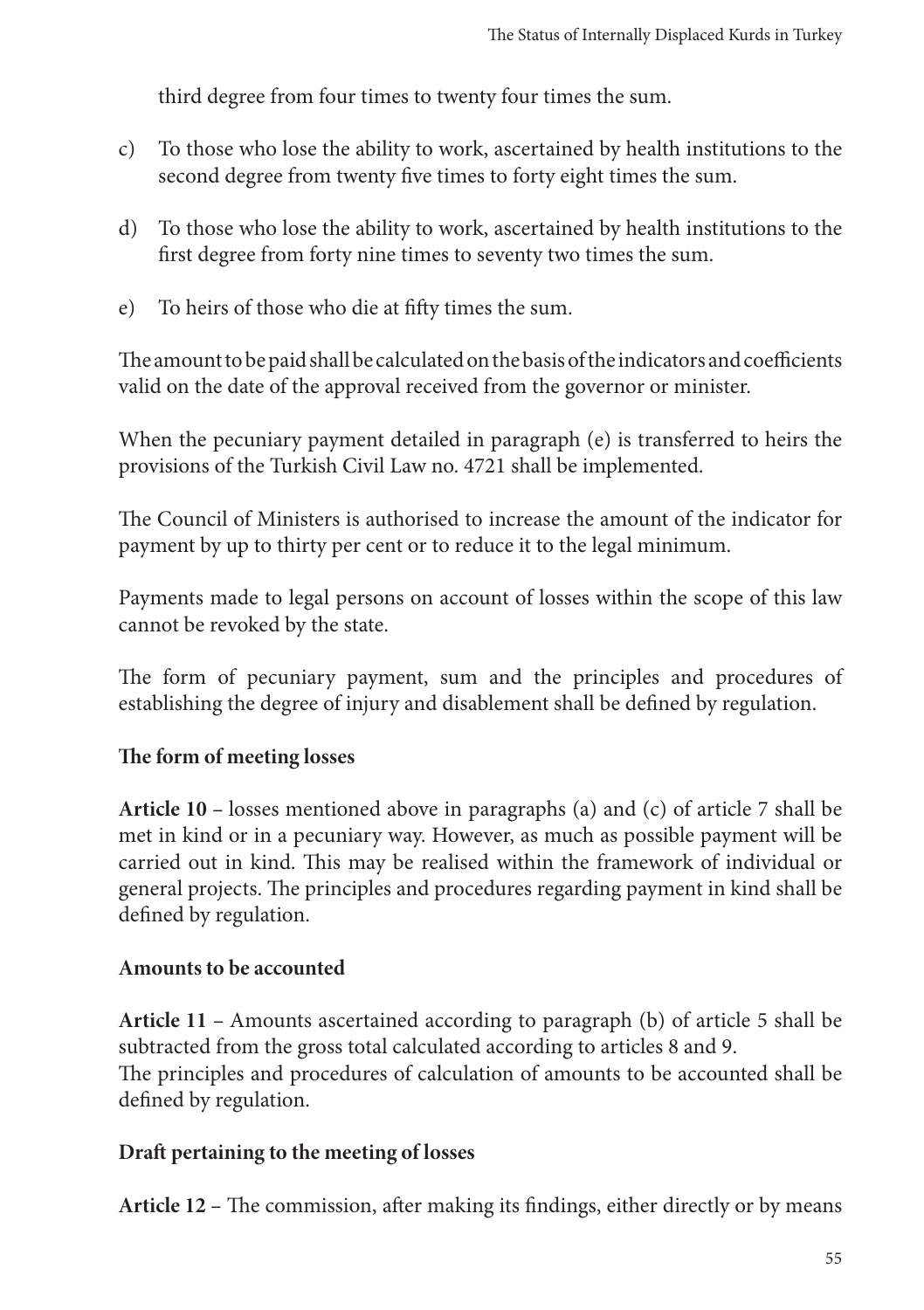of an expert, shall establish the net amount, of losses in accordance with article 8, the pecuniary amount to be paid in case of wounding, disablement and in the event of death in accordance with article 9, the implementation according to article 10, taking into consideration the amount to be accounted in accordance with article 11. A copy of the draft shall then be notified to the person concerned along with an invitation.

In the invitation it shall be stated that the person concerned or his authorised representative should attend the commission within twenty days in order to sign the draft document, otherwise he will be deemed not to have accepted the draft while his legal right to redress is reserved.

In the event of the person concerned or his legal representative accepting the draft it shall be signed by them and by the chairman of the commission.

In the event of the draft not being accepted or it being deemed to have not been accepted in accordance with paragraph two a record shall be drawn up and copies sent to the person concerned and the Ministry.

The right to legal redress is reserved for those parties that cannot achieve reconciliation.

#### **Meeting losses**

**Article 13 –** losses detailed in the draft shall be paid from the fund placed in the Ministry budget for this purpose on the approval of the governor following the signing of the draft.

The Ministry may decide on payments in kind or of a pecuniary nature of over twenty billion Turkish lira on the approval of the Minister. This sum shall increase every year in accordance with article 298 of the Taxation Procedure Law no. 213.

The state reserves the right to revoke in accordance with general provisions.

#### **Supervision and responsibility**

**Article 14 –** The commissions shall be supervised by the Ministry.

Offences committed against those employed in the ascertaining of losses shall be dealt with as offences against public servants and offences committed by those employed in this task shall be dealt with according to provisions covering public servants.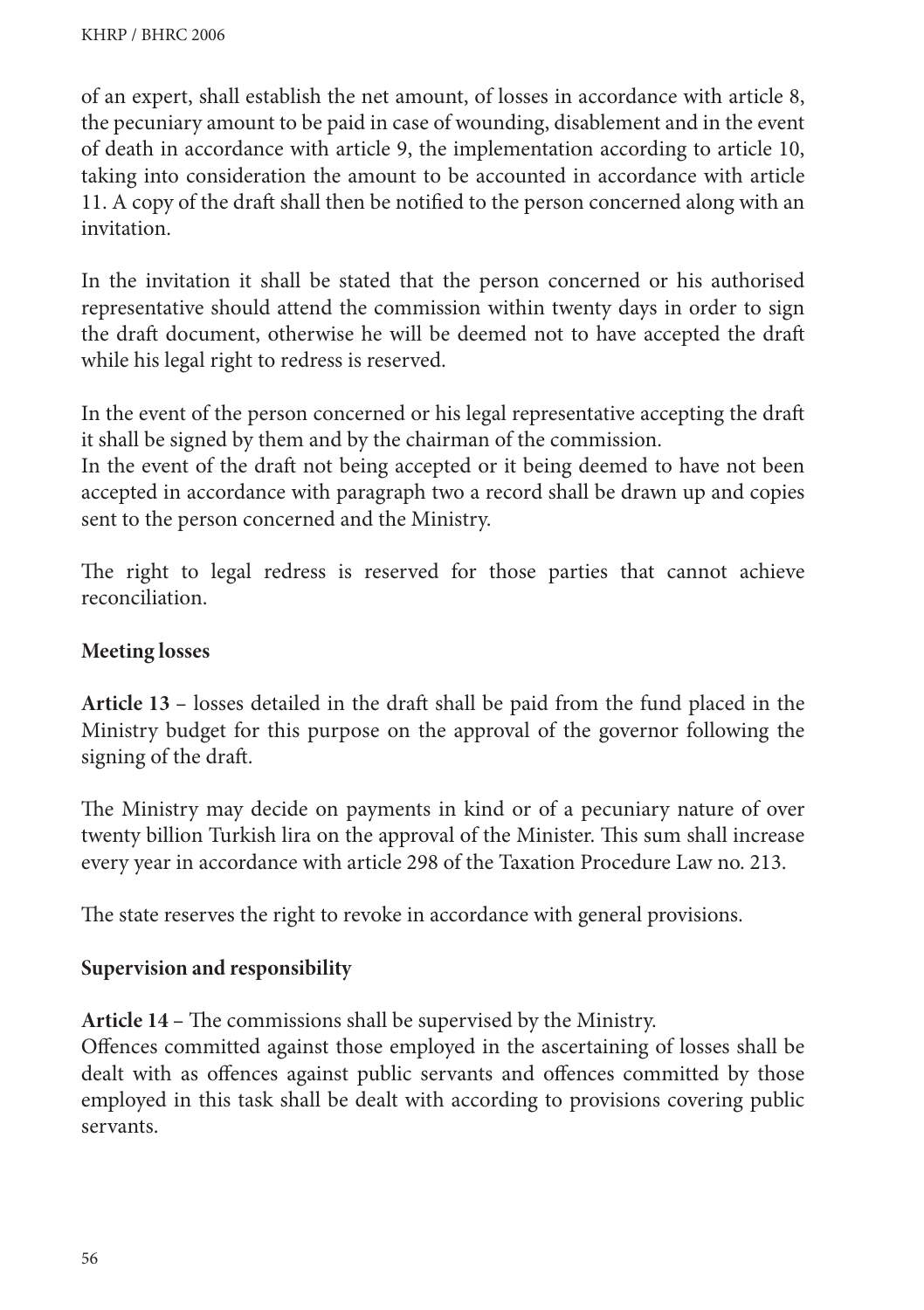#### **Exceptions and exemptions**

**Article 15 –** Applications, statements, documentation and official procedures in public offices and notary public and donations produced to use for this purpose shall be exempt from all tax and expenses.

Tax deductions regarding donations made to be utilised for the purposes laid down in this law shall be defined by regulation.

#### **Official notification**

**Article 16 –** The provisions of Notification law no. 7201 shall be implemented regarding notification concerning this law.

#### **Regulation**

**Article 17 –** The principles and procedures of the commission, procedures to be followed during the ascertaining of losses and the establishing of net amount, the form of pecuniary payment and other matters shall be covered in a regulation to be prepared by the Ministry within two months of the publication and implemented by the Committee of Ministers.

**Provisional article 1 –** The provisions of this law shall be implemented concerning applications made within a year of this law coming into effect to governors' or district governors' offices regarding losses caused by offences committed between 19.7.1987 and the coming into force of this law within the scope of articles 1, 3 and 4 of the Anti-Terror Law no. 3713 or counter terror activities undertaken to combat terrorism.

Applications made in accordance with this article shall be concluded within two years of application.

**Provisional article 2 –** Those public servants or their heirs who suffered losses while on duty in the struggle against terrorism between 19.7.1987 and the date this law came into force and received compensation in accordance with the relevant legislation may apply within a year of the publication of this law to the relevant governor or district governor's office. In the event of the compensation they received being less than that envisaged under this law they shall receive the difference including legal interest. If the amount they received is more than envisaged under this law no demand will be made for repayment.

Applications made in accordance with this article shall be concluded within at the latest a year from the date of application.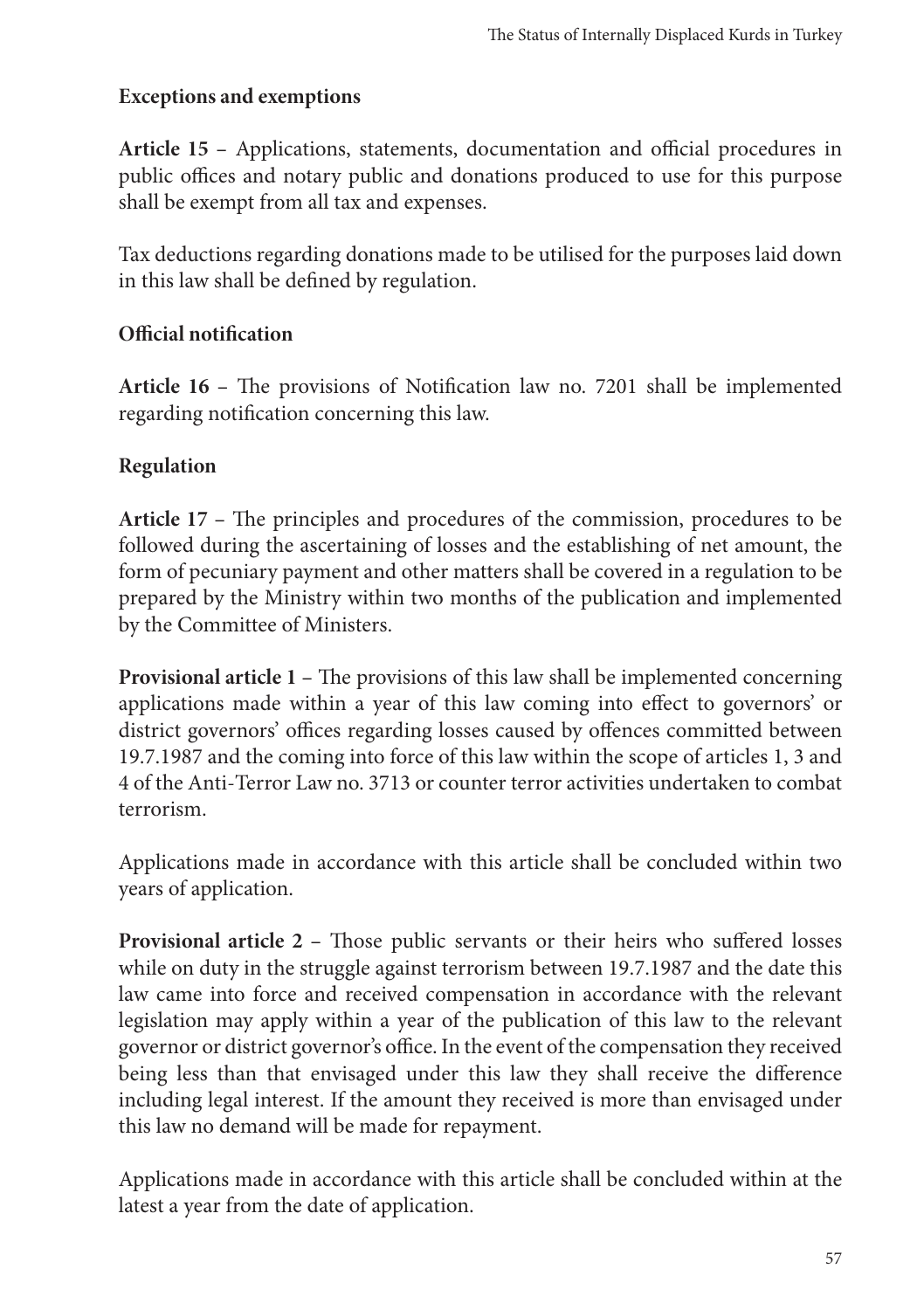#### **Validity**

**Article 18 –** This law shall come into force on the date of publication.

#### **Administration**

**Article 19** - The Council of Ministers shall administer the provisions of this law.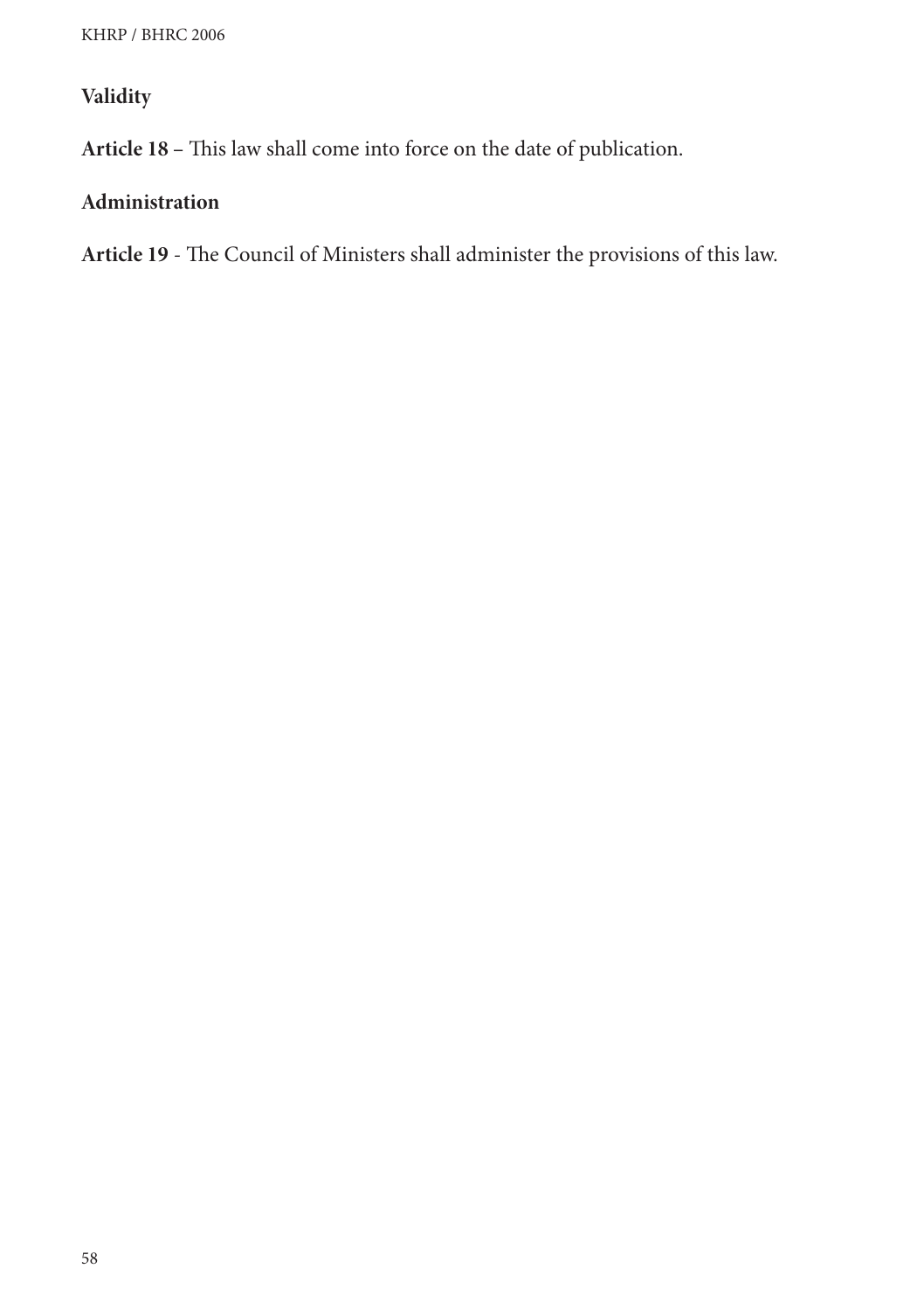### Annex  $2 - \text{law } 5442$

#### **Law pertaining to the amendment of the law concerning the compensation of damages resulting from terrorism or the struggle to combat terrorism**

Law no. 5442 Date of acceptance: 28:12.2005

**Article 1**- The paragraph below has been added to paragraph 4 of article 2 of Law no. 5233 dated 17/7/2004 regarding the compensation of damages arising from terrorism and the struggle to combat terrorism.

The President and members of the Commission shall be paid a fee in accordance with indicator no. 500 multiplied by the public servant monthly coefficient for each meeting, not exceeding six in one month.

**Article 2** - The expression 'and to the Ministry' in article 5 of Law no. 5233 has been removed from the text of the article.

**Article 3** - Article 6 of Law no. 5233 has been altered as below:

**Article 6** - In the event of those suffering loss, or their heirs, or their authorised representatives, within 60 days of learning of the incident; or, at the most, within a year of the incident taking place, applying to the provincial governor's office in the province where the damage occurred or the incident of loss took place, the necessary procedures shall be commenced. Applications made after these periods have elapsed shall not be accepted. In injuries and disablements within the scope of this law the period the injured person spends in hospital from entering until leaving shall not be taken into consideration with regard to the calculation of the application period.

Applications made to other governors' offices, district governors' offices and external representations of the Republic of Turkey, other ministries and public offices shall be forwarded to the relevant Governor's office.

The Commission must complete its work regarding all applications from those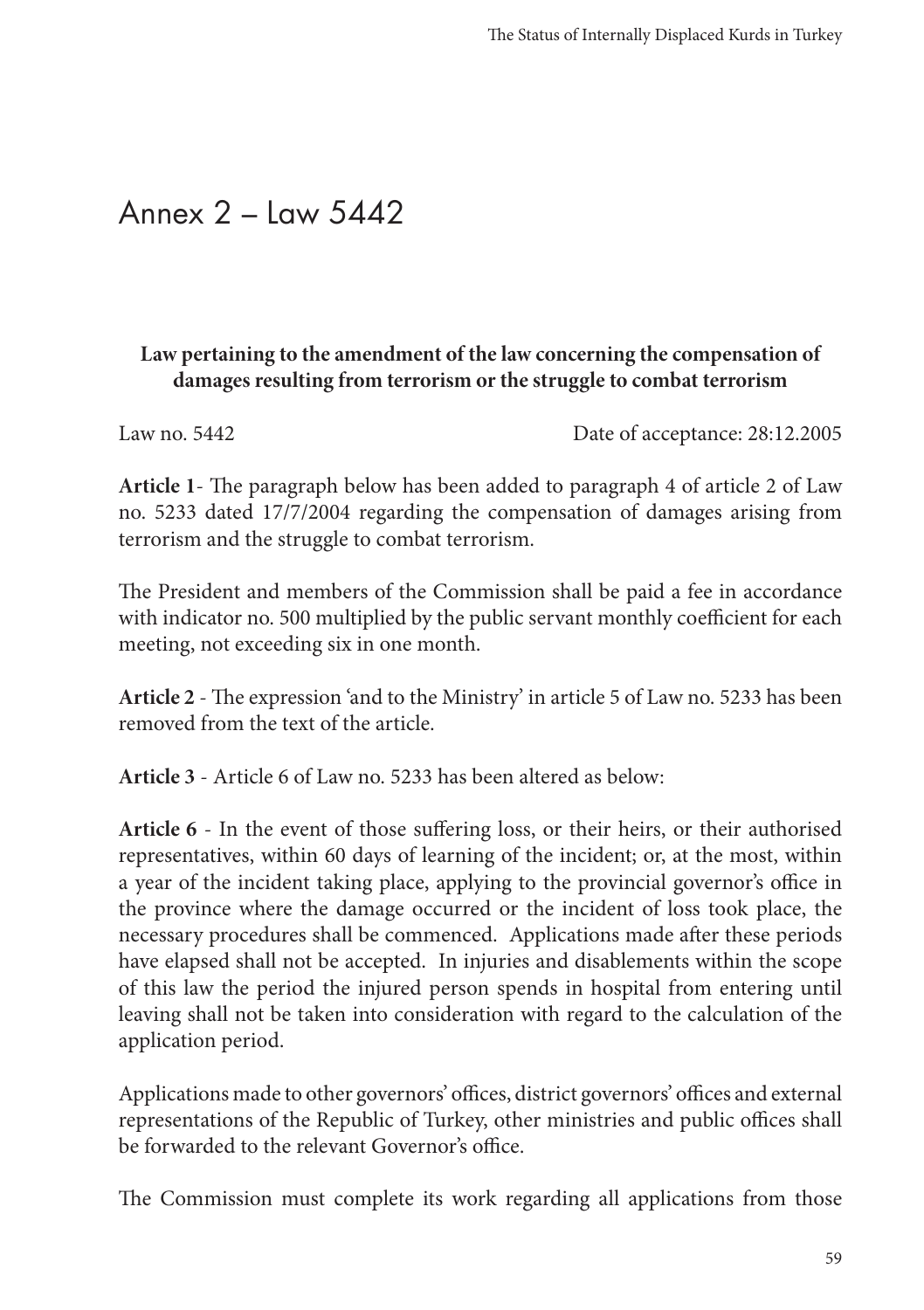suffering losses within six months of being lodged. When absolutely necessary this period may be extended for a further three months by the Governor.

The Commission may appoint public servants as experts and request all manner of information and assistance from relevant public bodies with regard to the application. The Commission may employ, or obtain opinions from, those experts it considers necessary.

The president and members of the Commission may not attend meetings of the Commission that consider their own losses or those of their spouses, relatives and in-laws up to and including the third degree, or those of persons whom they represent, or are guardians or trustees.

The secretarial work of the Commission shall be carried out by the special provincial administrations.

Public servants appointed as experts shall be paid a fee in accordance with indicator no. 500 multiplied by the public servant monthly coefficient for each file, and others a fee based on indicator no. 1000 that shall not exceed the monthly amount of the public servant coefficient, by decision of the Commission. These payments shall not be subject to any taxation or deduction apart from the stamp duty.

Travel allowances shall be paid to members of the Commission and experts who attend investigations outside of their place of duty in accordance with Law on Travel Allowance no. 6245. In the fixing of the amount of travel allowance to be paid to the lawyer member of the Commission the travel allowance paid to public servants receiving first degree salaries shall be used as a basis. These payments shall not be subject to any taxation or deduction apart from the stamp duty. Commission members may not be appointed as experts.

The expenses of the Commission shall be met from the budget of the Ministry and/ or special provincial administration.

An application made within the period laid down shall halt the commencement of cases in accordance with general provisions until the notification of the final verdict to the person concerned.

**Article 4** - The expression '20 days' in paragraph 2 of article 12 of Law no. 5233 has been altered to '30 days' and the words 'to the Ministry' have been removed from paragraph 4 of the same article.

**Article 5** - The phrase 'within 3 months' has been added to the first paragraph of article 13 of Law no. 5233 to come after the word 'fund'. The expression 'twenty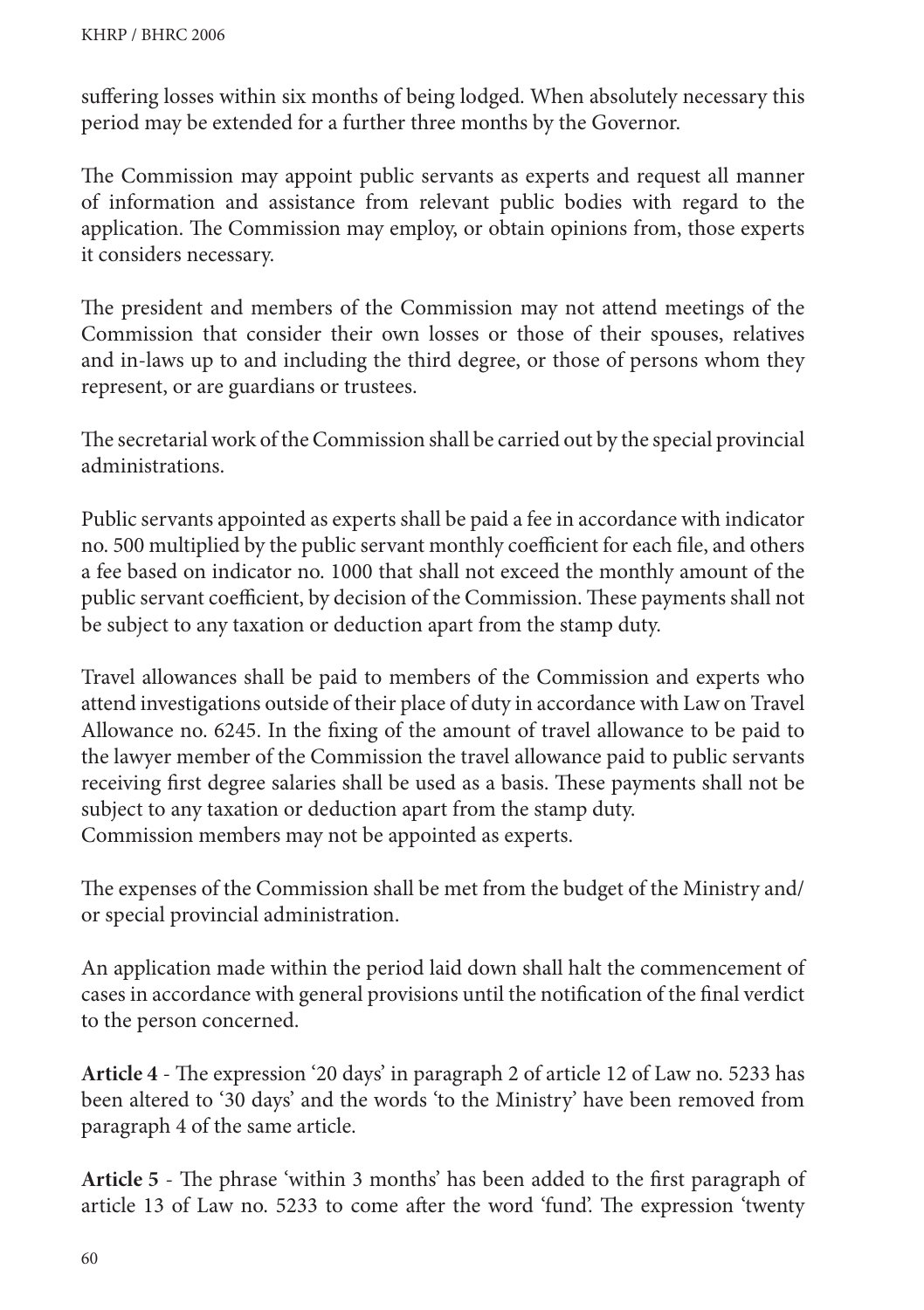billion Turkish lira' has been replaced by the phrase 'fifty thousand New Turkish Lira' in paragraph 2 of the same article.

**Article 6** - Article 14 of Law no. 5233 has been changed as below:

Commissions shall be supervised by the Ministry and Governors' Offices.

**Provisional Article 1** - The provisions of this Law shall be implemented concerning applications made within a year of this law coming into effect to Governors' or district governors' offices regarding losses caused by offences committed between 19/7/1987 and the coming into force of this law within the scope of articles 1, 3 and 4 of Anti-Terror Law no. 3713 or counter terror activities undertaken to combat terrorism between these dates.

**Provisional Article 2** – Those public servants or their heirs who suffered losses while on duty in the struggle against terrorism between 19.7.1987 and the date this law came into force and received compensation in accordance with the relevant legislation may apply within a year of the publication of this law to the relevant governor or district governor's office. In the event of the compensation they received being less than that envisaged under this law they shall receive the difference including legal interest. If the amount they received is more than envisaged under this law no demand will be made for repayment.

**Article 7** – This law shall come into force on the date of publication.

Administration.

**Article 8** - The Council of Ministers shall administer the provisions of this law.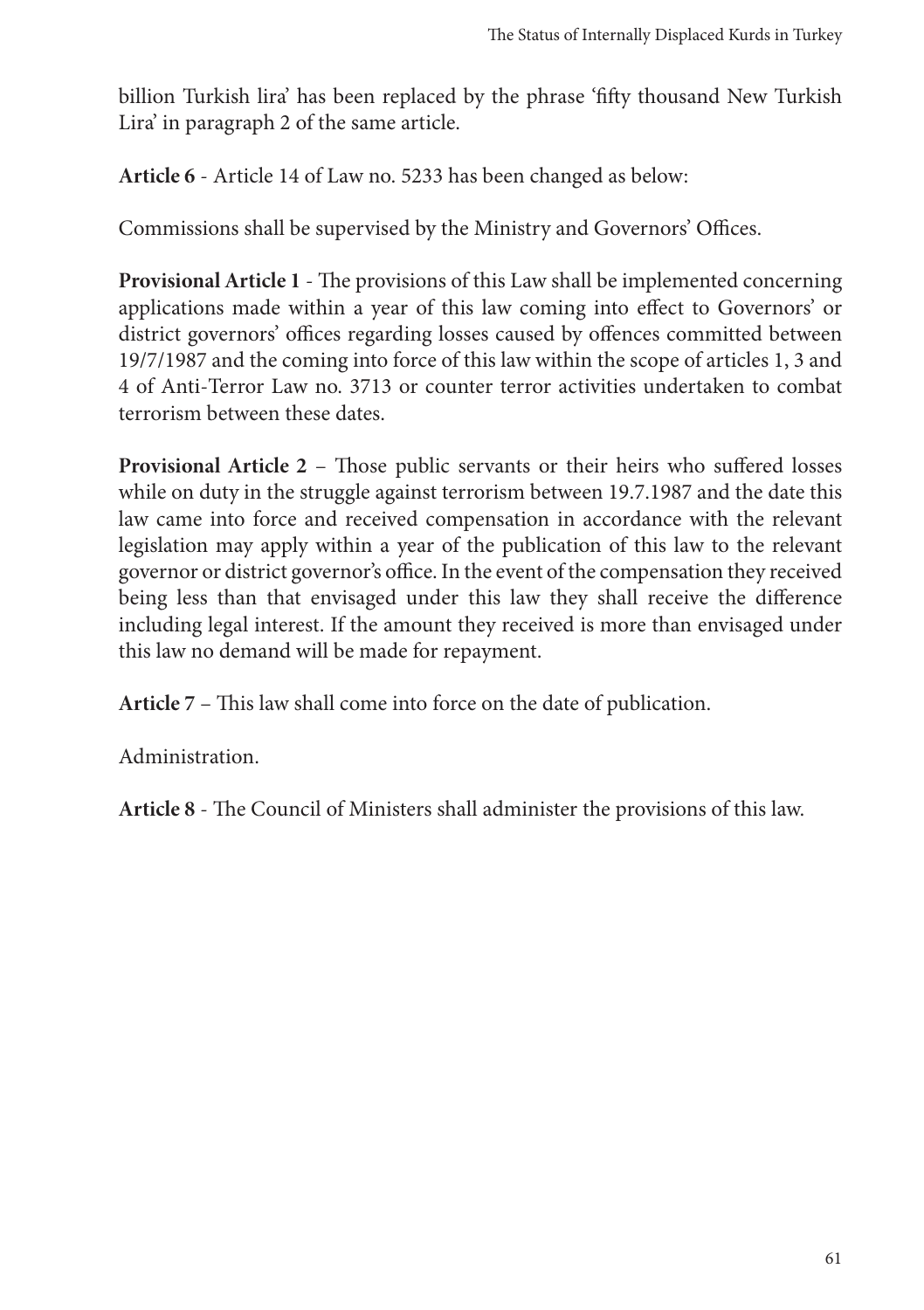KHRP / BHRC 2006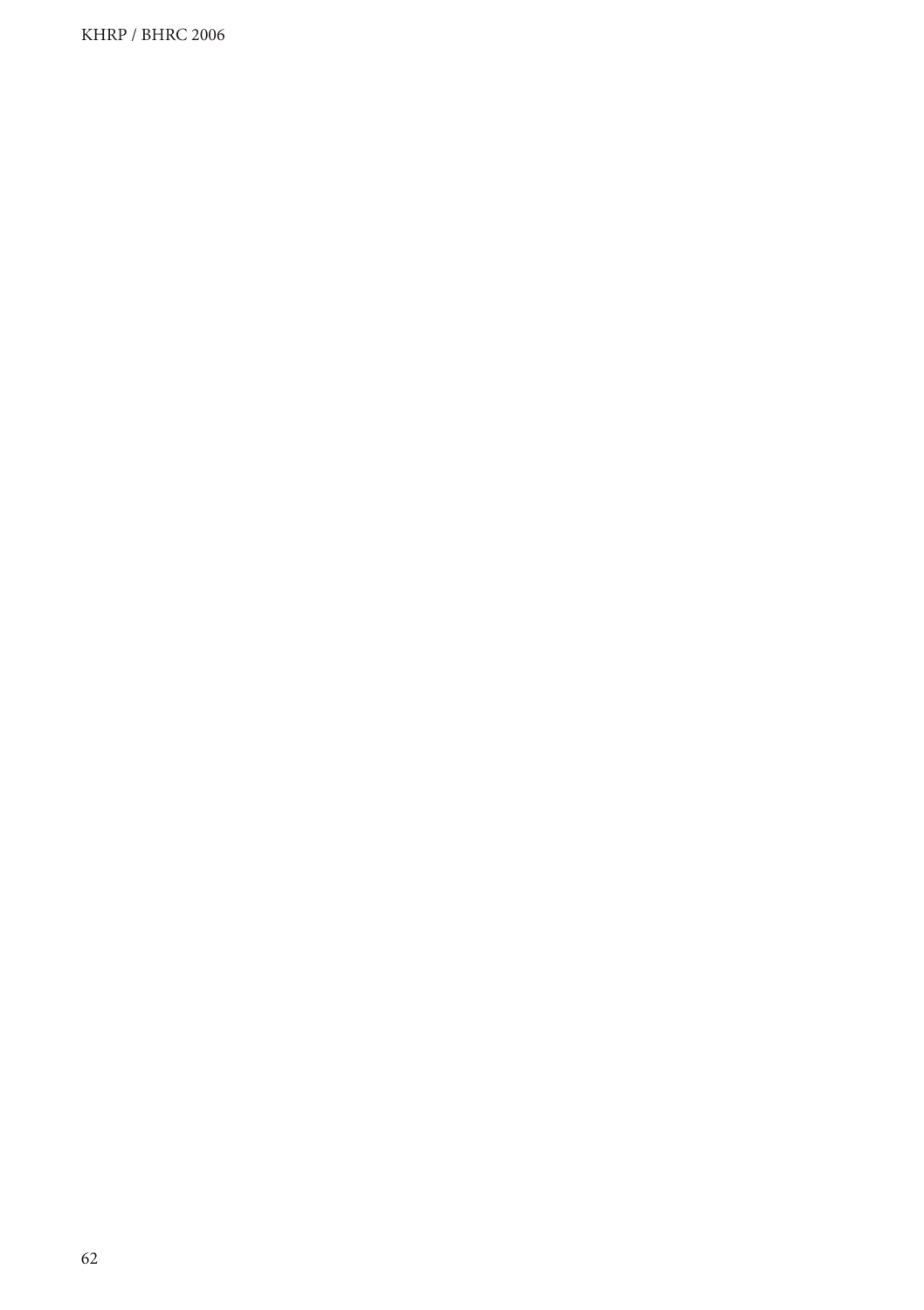### Annex 3

#### **Testimonies of IDP Families Living in the Bostanici District of Van102**

The mission visited the homes of several IDP families in the Bostaniçi district of Van, where it learnt of the conditions suffered by the forcibly displaced. One family that the mission spoke to told how they had moved to Van in 1990 from the village of Çadlıca, in Çatak district, as a result of pressure to become village guards. All of their animals were killed and they lost all of their belongings. They are unable to return to their village because the village guards continue to inhabit their village. For several years after they were forced to leave their village, they lived in a tent. During this time they built a basic three room house, despite not having the title deeds to the land on which the house is built. Several of the sons have been killed during the conflict between armed opposition groups and the military. The family applied for assistance under the Return to Village and Rehabilitation Project but were not successful. This deterred them from applying to the Compensation Commissions and as a result they did not make a claim.

Another family, who moved from a hamlet in the same district in 1991, were evacuated from their village by security forces who threatened to kill them if they did not leave. Their village was bombed and burned after they left. They lost all their belongings and some of their animals. They brought their remaining animals with them to Van where they were forced to sell them for half their value. Like the first family that the mission spoke to, they also survived in a makeshift tent whilst they built the house where they now live. This house is composed of four rooms and accommodates 17 people. Despite leaving their village, they continue to be intimidated. They told the mission that their house was raided by security forces on a regular basis. They also informed the mission that the men of the family were detained and tortured many times, being accused of aiding and abetting the PKK. One family member had been imprisoned for ten years. They are not permitted to return to their village. To illustrate this they told the mission that, in 2005, one member of the family attempted to return to their village but as a result of this he was detained by the security forces and threatened with death should he attempt

<sup>102</sup> FFM interviews with families, names withheld, 4 July 2006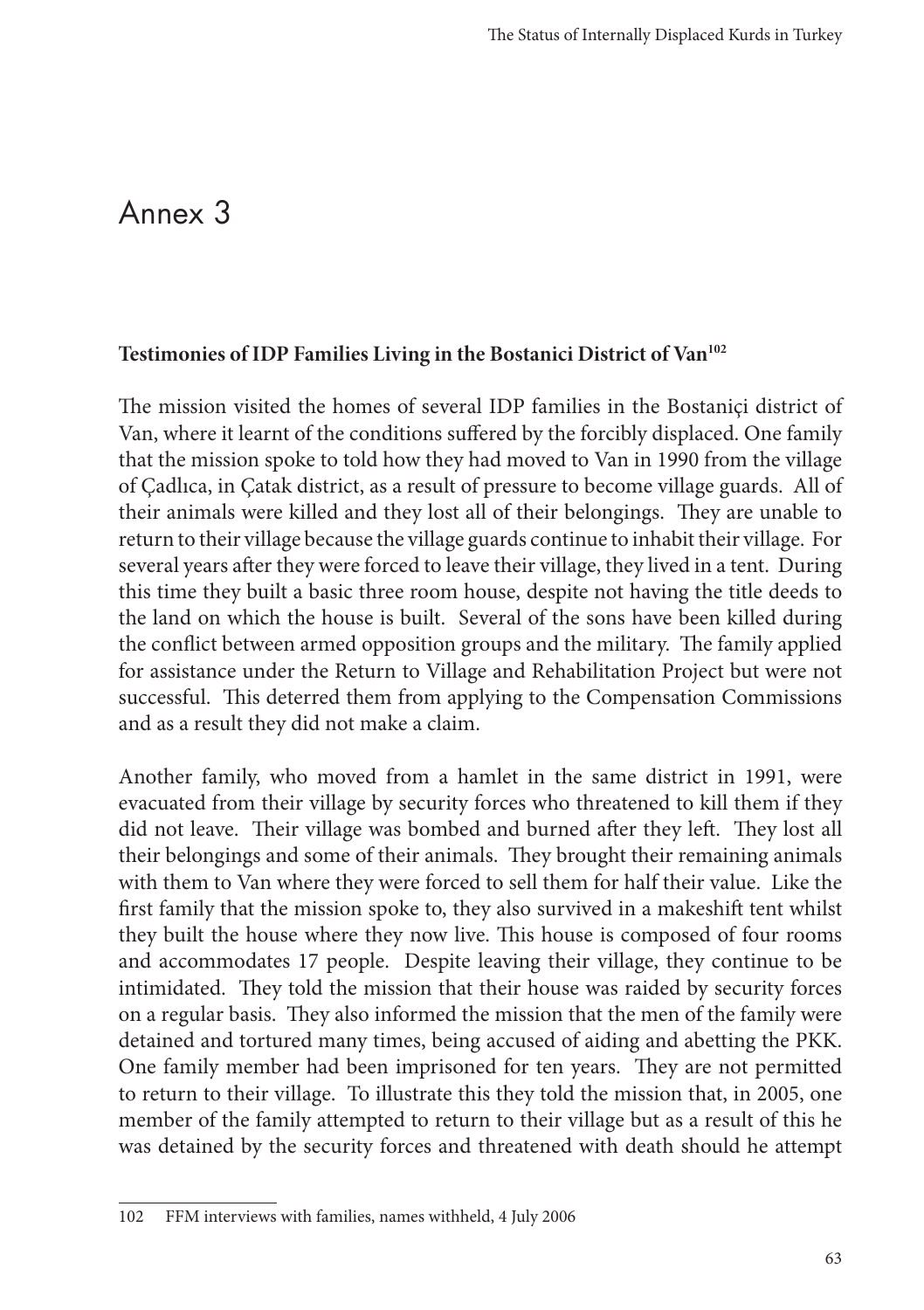again.

The family had applied for compensation to the Compensation Commission one year prior to the mission's visit but had not yet received a response. They had also applied to the Return to Village and Rehabilitation Project two years previously but had not been successful. The family believed the reason for this lack of success was twofold: firstly, the Turkish authorities had claimed that the village was burned by the PKK and not by Turkish state officials and, secondly, the family was asked to prove that they owned animals and property in the village but were unable to do so as they lacked the necessary documentation. All of the members of the family are supported by one of the younger sons, who earns 150-200 YTL per month. Despite their limited resources, the family do not have access to a 'green card', which would entitle them to free access to outpatient and inpatient care at the state and some university hospitals, and cover their inpatient medical drug expenses.